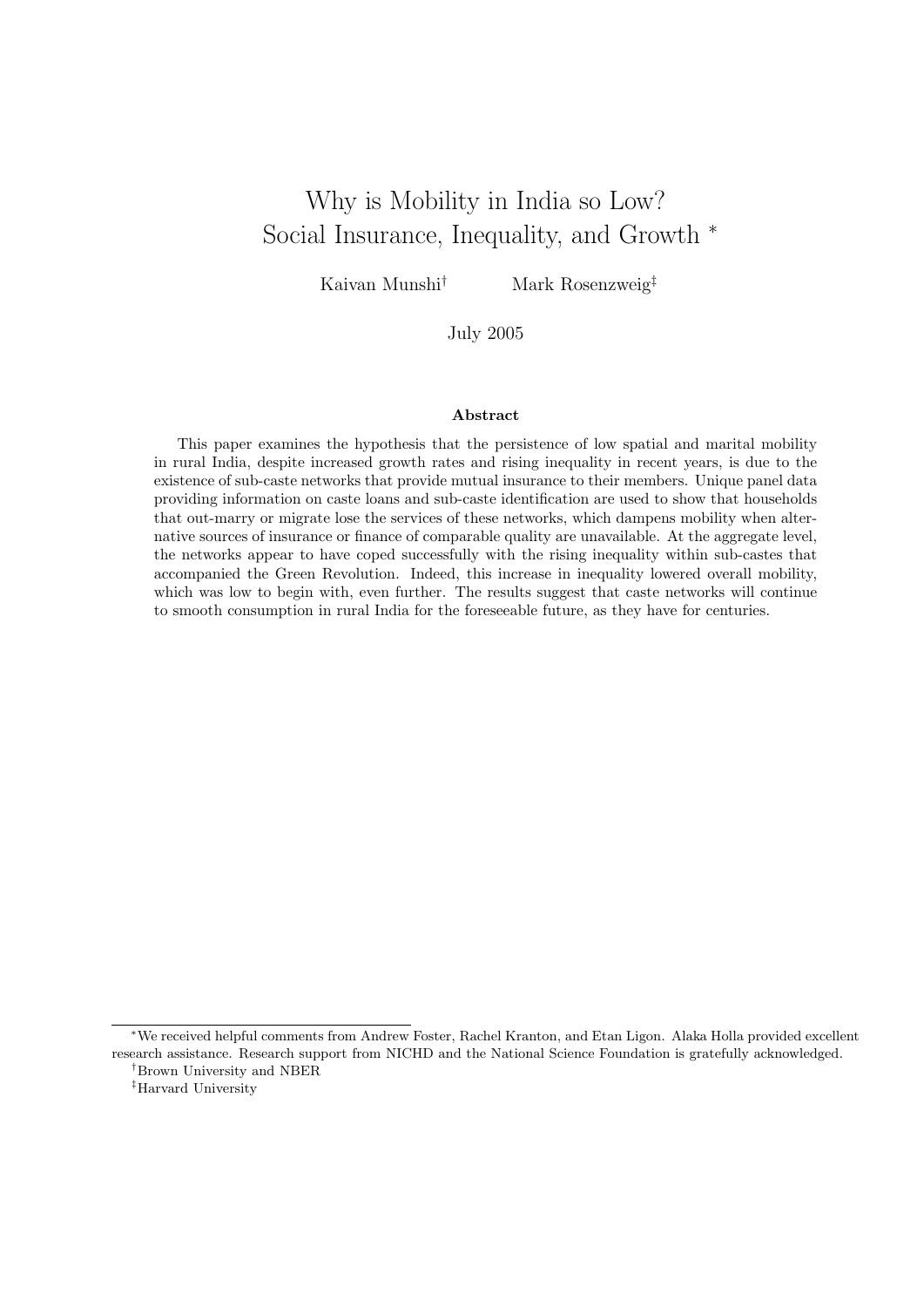### 1 Introduction

Increased mobility is the hallmark of a developing economy. Although individuals might be tied to the land they are born on and the occupations that they inherit from their parents in a traditional economy, the emergence of the market allows individuals to seek out jobs and locations that are best suited to their talents and abilities. Among developing countries, India stands out for its remarkably low levels of occupational and geographic mobility. Munshi and Rosenzweig (2003), for example, show how caste-based labor market networks have locked entire groups of individuals into narrow occupational categories for generations. India lags behind other countries with similar size and levels of economic development in terms of geographical mobility as well. Figure 1 plots the percent of the adult population living in the city, and the change in this percentage over the 1975-2000 period, for four large developing countries: Indonesia, China, India, and Nigeria (UNDP 2002). Urbanization in all four countries was low to begin with in 1975 but India falls far behind the rest by 2000. A representative sample of rural Indian households in 1982 and 1999 that we use for much of the analysis in this paper indicates that in rural areas migration rates of men out of their origin villages are low and actually declined, from 10 percent in 1982 to 6 percent in  $1999$ .<sup>1</sup> Indeed, it is standard practice for researchers to ignore migration in empirical studies based in rural India, although a coherent explanation for such immobility rooted in the fundamental features of the local economy is lacking.<sup>2</sup>

Low rates of migration are not the only indicators of immobility in India. The basic marriage rule in Hindu society is that no individual is permitted to marry outside the sub-caste or jati. Social mobility will be severely restricted by this rule because individuals are forced to match within a very narrow pool. The prevalence of out-marriage has begun to increase in recent decades, but the trend has been slow even in the city. Recent surveys in rural and urban India that the authors have conducted indicate that among 25-40 year olds, out-marriage was 7.6% in Bombay city in 2001, 6.2% in South Indian tea plantations in 2003, and 9.1% for the rural Indian population in 16 major states of India in 1999.<sup>3</sup> Social mobility, as measured by inter-caste marriage, continues to be low despite the economic

<sup>&</sup>lt;sup>1</sup>Women have traditionally migrated outside the village to marry in India. More than 85 percent of rural women leave their origin village, and marriage is almost always the reason for this exit. Thus in gauging spatial mobility we will examine the out-migration of men.

<sup>&</sup>lt;sup>2</sup>The assumption that the rural population is essentially immobile has been made in studies of local governance in rural India (Chattopadhyay and Duflo, 2004; Banerjee et al., 2005), the determinants of rural schooling (Foster and Rosenzweig, 1995), and the effects of rural industrialization (Foster and Rosenzweig, 2005).

<sup>&</sup>lt;sup>3</sup>The statistic for Bombay is based on the parents and the siblings of the sampled school children who were aged 25-40. The statistic for the South Indian tea plantations is based on those workers and their children who were in the same age-range. Finally, the statistic for rural India is drawn from a representative sample of rural Indian households,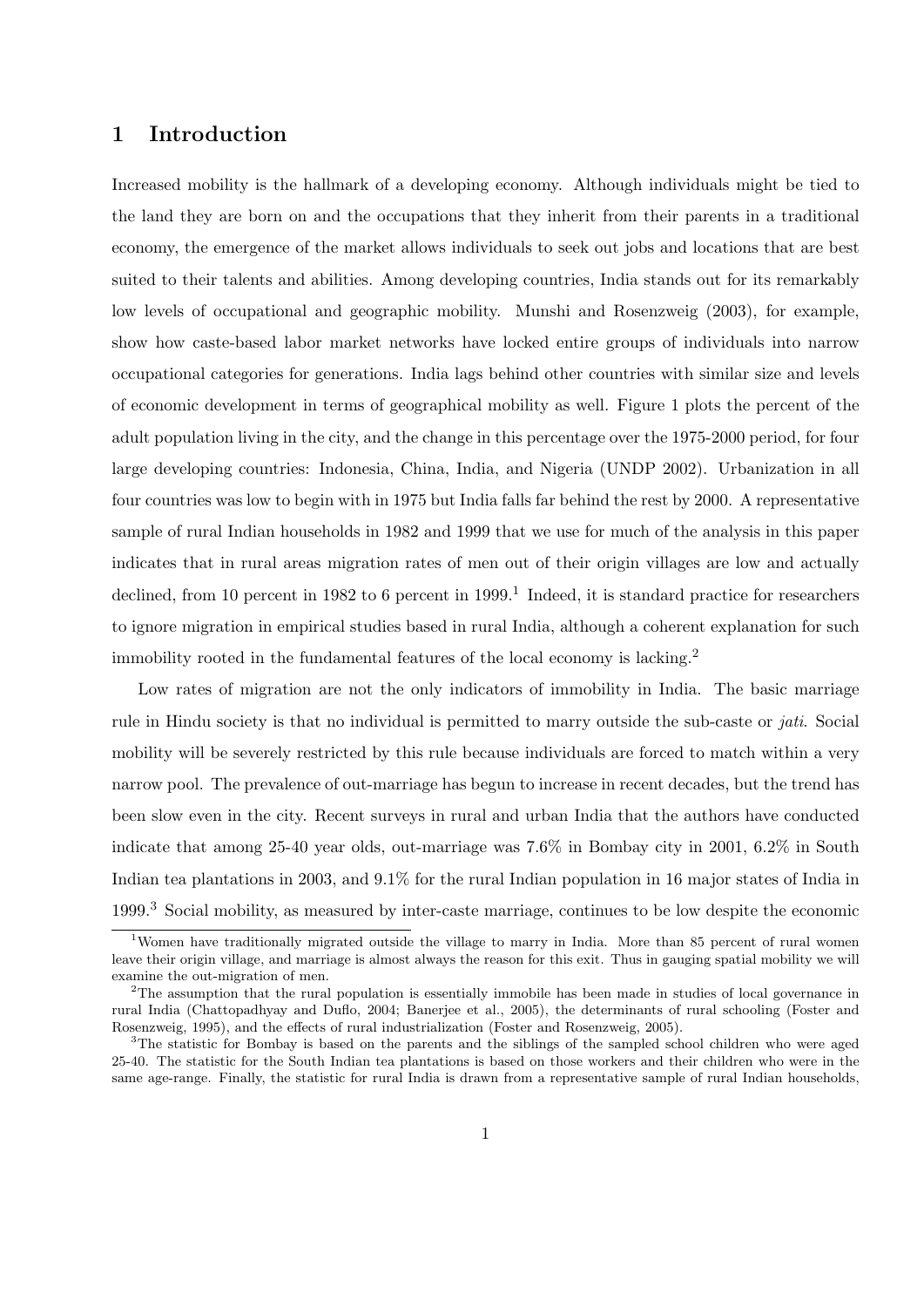changes within and across castes that have taken place over the past decades.

Why is mobility in India so low? Many *ad hoc* explanations are available; for example, one explanation for the historically low rural-urban migration in India in the 1970's and 1980's is that opportunities in the rural areas expanded with the increase in agricultural productivity that accompanied the Green Revolution, and so the push out of the rural areas that drives migration in other economies may have been absent. However, over the past 15 years or more Indian growth rates, inclusive of the nonagricultural sector, have been high by any standard and male migration and inter-marriage continue to be low, at least in rural areas. Similarly, it could be argued that individuals continue to marry within their jatis simply because they have a strong preference for partners with the same background and characteristics. However, this cannot explain why out-marriage has not increased despite the increase in within-jati inequality that we document below. Other explanations are also available, but none of these can explain both phenomena and all are silent on which households do become mobile.

The particular (unified) explanation for both low migration and low out-marriage that we propose in this paper is based on the idea that rural jati-based networks, which have been active in smoothing consumption for centuries in the absence of well functioning markets, may restrict mobility. Once the individual has married outside the jati or migrated outside the village, he is less vulnerable to the sanctions that are imposed on those who fail to honor their network obligations. This individual will consequently be excluded from the mutual insurance arrangement in equilibrium (see Greif 1993 for a similar argument in a different context). Individuals who out-marry or migrate thus lose the services of the caste networks, which dampens mobility when alternative risk-sharing arrangements of comparable quality are unavailable.

There is a large literature on informal insurance arrangements in low-income countries. Based on Townsend's (1994) work on risk-sharing in rural India, many studies have implemented a test of full risk-sharing in which a key implication is that household consumption should be completely determined by aggregate consumption in the group around which the mutual insurance is organized. Previous contributions to this literature that are situated in rural India, however, have treated the village as the social unit, whereas we argue in this paper that the *jati*, which extends beyond village boundaries, is a relevant unit around which the network is organized.<sup>4</sup>

surveyed in 1982 and 1999, that we use for much of the analysis in this paper. This statistic is computed using the siblings and the children of household heads in 1982 who were aged 25-40 in 1999.

<sup>&</sup>lt;sup>4</sup>An exception is Morduch (2004) who considers sub-caste groupings within villages as mutual-insurance networks. Given the data used, however, he could not fully implement a model incorporating caste networks, which extend beyond villages.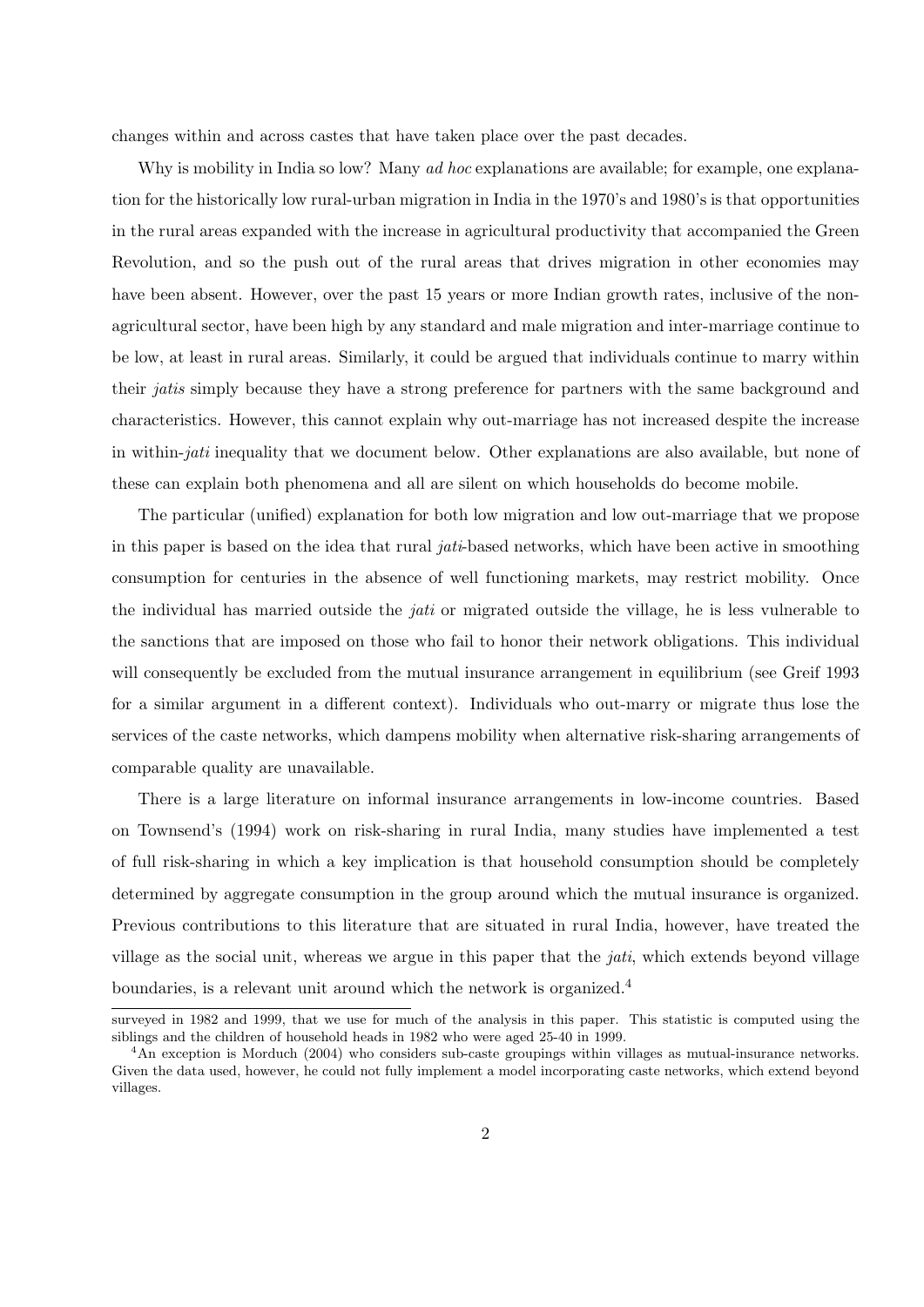The usual result of the Townsend tests is that although a fair amount of consumption smoothing appears to be sustained, full risk-sharing is rejected (see, for example, Townsend 1994, Ligon 1998, and Fafchamps and Lund 2000). This has led in part to the development of models of mutual insurance with limited commitment in which a household that receives a positive income shock in a given timeperiod will transfer resources to one or more members of the network who received a negative shock in that period, in return for which (state-contingent) transfers will flow in the opposite direction for some periods in the future (Ligon, Thomas and Worrall 2002). These models suggest that flows of resource across households will be in the form of quasi-loans rather than pure gifts or transfers. However, studies of credit markets in rural areas have principally focused on the roles of traditional local moneylenders and formal banks. Little attention is paid to the loans originating from members of the mutual insurance networks that are implied by these models.

We use in this paper newly-available data describing the population of rural India over the past three decades that identifies the jatis of the immediate relatives of household heads and their spouses and provides detailed information on the sources of loans to (i) examine the hypothesis that caste networks providing mutual insurance arrangements play an important role in limiting mobility and (ii) assess the prospects for both the decay of these networks and for increased mobility as economic growth proceeds. We first show, using data from a representative sample of rural Indian households in 1982 and 1999, that caste loans are more important than bank loans or moneylender loans in smoothing consumption and meeting contingencies such as illness and marriage. The caste loans are also received on more favorable terms, with respect to both interest rates and collateral requirements, than the alternative sources of finance. We then implement a modified Townsend-test, using a national panel sample of rural households over a three-year period, 1969-71, to assess if household consumption co-moves strongly with aggregate jati consumption, net of village consumption. We find this to be the case, and also show that alternative measures of aggregate consumption, at the level of the district or the broad caste category, are not correlated with household consumption. Thus it is the jati that matters for risk-sharing.

The key challenge of the paper is to demonstrate that out-marriage and migration result in the loss of network services. We show based on the 1982 and 1999 survey data that both out-marriage and migration are associated with a significantly lower probability of receiving caste loans, but the causal effect of these decisions on access to network services is more difficult to establish. Without credible instruments for marriage or migration, our strategy is to identify those households who would be least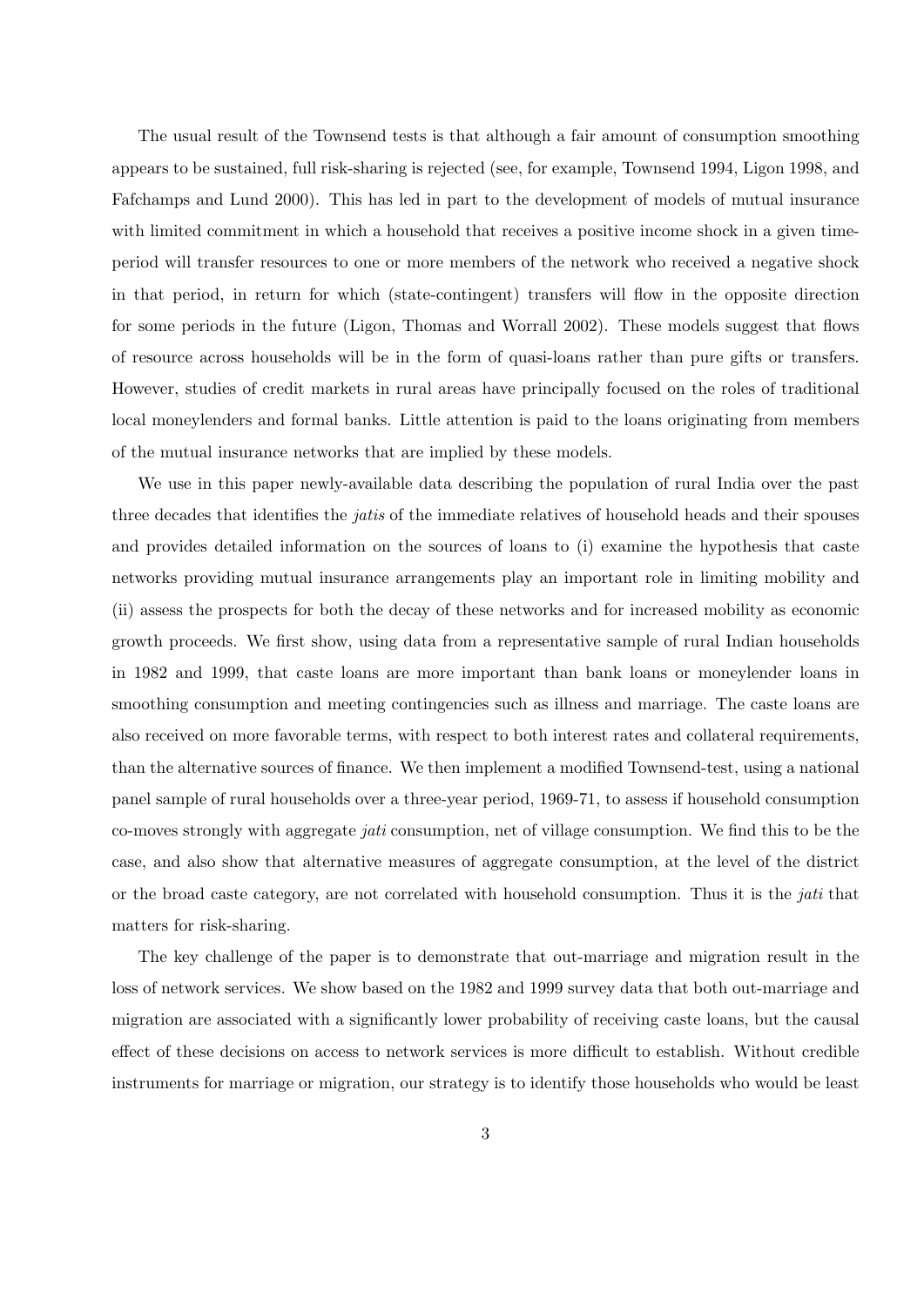affected by a loss in network services. We then proceed to show that it is precisely those households who display the greatest propensity to out-marry *and* migrate.

To better understand which households might want to exit, we extend the standard limited commitment model of mutual insurance to allow for wealth inequality among the participants. The insurance arrangement with limited commitment is shown to be more difficult to sustain when there is inequality within the *jati*, for example, if some households receive positive shocks more often than others. These wealthier households end up being lenders more often than borrowers and unless the compensatory transfers that flow back to them increase in magnitude they will end up subsidizing the network. Social norms that have historically redistributed wealth within the jati could prevent such asymmetric transfers from being implemented, in which case growing wealth inequality within jatis could lead to the wealthiest households within their jatis being pushed past their participation constraints. In this framework, the wealthiest households would unambiguously have the greatest propensity to out-marry and migrate.<sup>5</sup>

The Indian Green Revolution, which began in the late 1960's, was an important force increasing inequality within jatis that were historically quite homogeneous. Although the Green Revolution substantially increased agricultural productivity and farm incomes, all growers did not gain access to this superior technology simultaneously. Some regions were better suited to the early High Yielding Varieties (HYVs) of seeds than others, and although cross-breeding with local varieties ultimately allowed the new technology to be adopted throughout the country, those areas that had a head start ended up with a steeper trajectory than those that followed. This spatial variation in wealth in the aftermath of the Green Revolution increased inequality within jatis, which typically span a wide area.

Figure 2 plots inequality – measured by the Gini coefficient – at the level of the village and the jati, separately in 1982 and 1999.<sup>6</sup> Inequality within villages and between jatis (in the same state) will be determined to a large extent by differences in wealth across broad caste categories, whereas inequality between villages and within jatis will depend on spatial variation in wealth. We would expect that caste differences dominated spatial differences historically, but within-*jati* inequality is already greater than between-jati inequality by 1982, emphasizing the impact of the Green Revolution

 ${}^{5}$ Previous research on individual participation in collective institutions (Banerjee and Newman 1998, La Ferrara 2002) suggests that the relationship between relative wealth and exit is ambiguous. For the mutual insurance arrangements that we examine in this paper, however, exit occurs unambiguously at the top of the distribution.

<sup>6</sup>These statistics are computed within states, and then averaged across states, to avoid contaminating our measures of inequality with the substantial variation in wealth across Indian states. Within jati inequality is computed using only those jatis with more than 5 observations in the sample.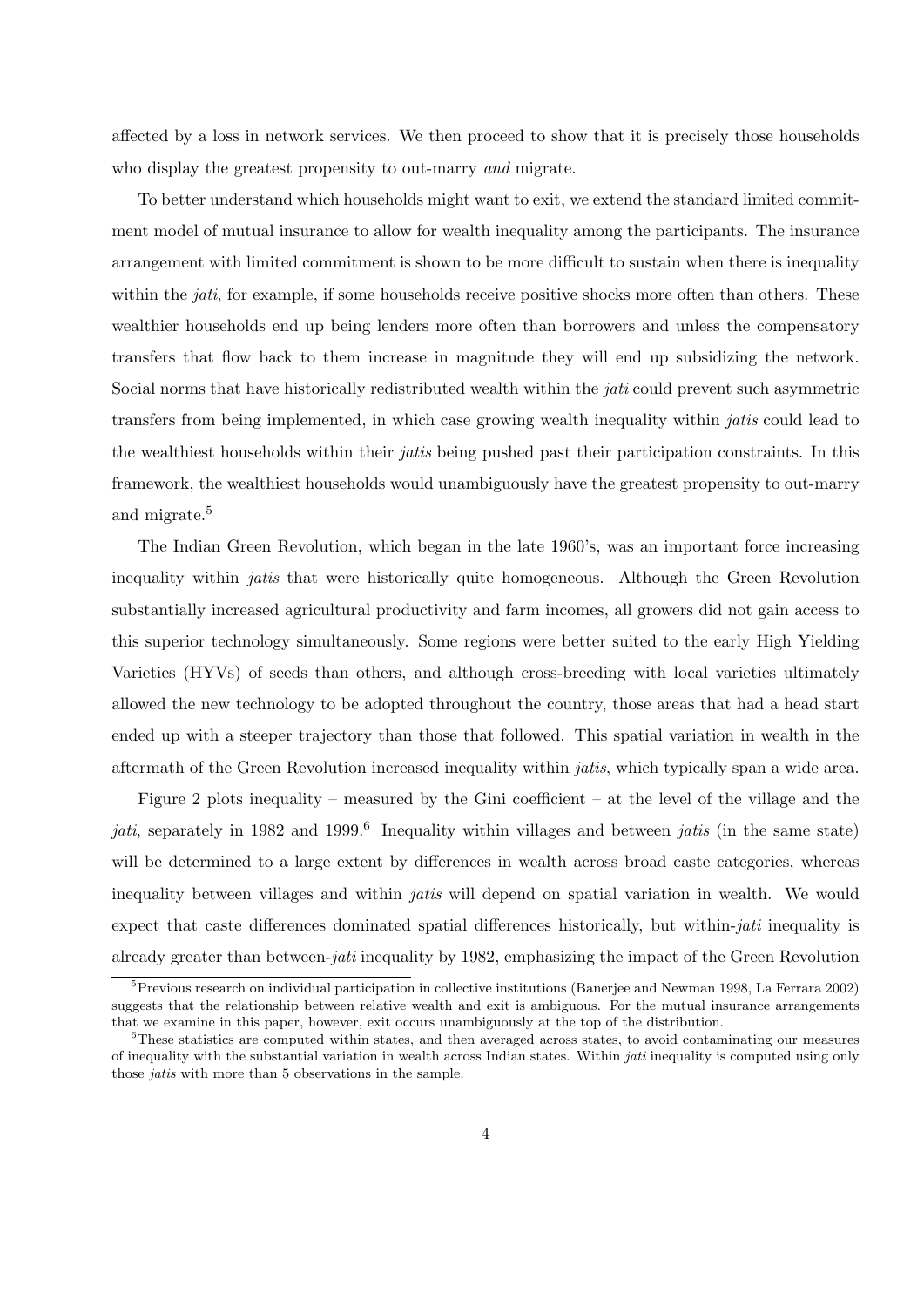on the wealth distribution. Between-village inequality increases more than between-jati inequality from 1982 to 1999, and within-jati inequality increases more than within-village inequality, which tells us that increases in spatial variation may continue to drive changes in wealth inequality in the future.

We exploit the timing of HYV seed availability as the exogenous source of variation that determines changes in wealth within and between jatis in the empirical analysis. We find, consistent with the model, that the caste-loan position (loans-in minus loans-out) of a household is decreasing in its own wealth but increasing in overall *jati* wealth. Own wealth also affects loans received from banks and moneylenders, but aggregate *jati* wealth does not; the household's relative wealth position within the jati only matters for caste loans. The fact that the wealthiest individuals within the *jati* are now net lenders does not imply that they will exit the network, unless it is the case that the compensatory transfers (implicit interest rates) in the mutual insurance arrangement fail to adjust sufficiently. The data indicate that that relatively wealthy individuals do receive caste loans at lower rates and disburse loans at higher interest rates. The strong redistributive norms that have historically been in place in these communities make it unlikely, however, that these households will be compensated completely in their new role as net lenders. And, indeed, we find that among households with the same wealth, those belonging to jatis with lower average wealth are significantly more likely to out-marry and migrate. Those households that we expect on a priori grounds to lose the least by being denied access to network services are most likely to exit.

Apart from establishing that the caste networks restrict household mobility, the analysis connects mobility, network viability, inequality, and growth. The theoretical framework and the empirical results indicate that when caste networks are active, increases in aggregate wealth brought about by economic growth, with no accompanying increase in within-network inequality, would have little effect on mobility. What matters for changes in mobility is not even (exogenous) changes in inequality in the general population, but rather inequality within the jati. Our estimates indicate that increasing inequality by shifting wealth from the bottom to the top of the wealth distribution would actually lower overall exit; households at the top of the distribution would be more likely to exit but households at the bottom of the distribution would be even more likely to stay. It then follows that the increase in within-*jati* inequality in the aftermath of the Green Revolution might actually have reduced mobility rates, that were low to begin with, even further. Low mobility has negative implications for growth, but the resilience of the caste networks in the face of substantial increases in inequality suggests that they will continue to smooth consumption in rural India in the foreseeable future, as they have for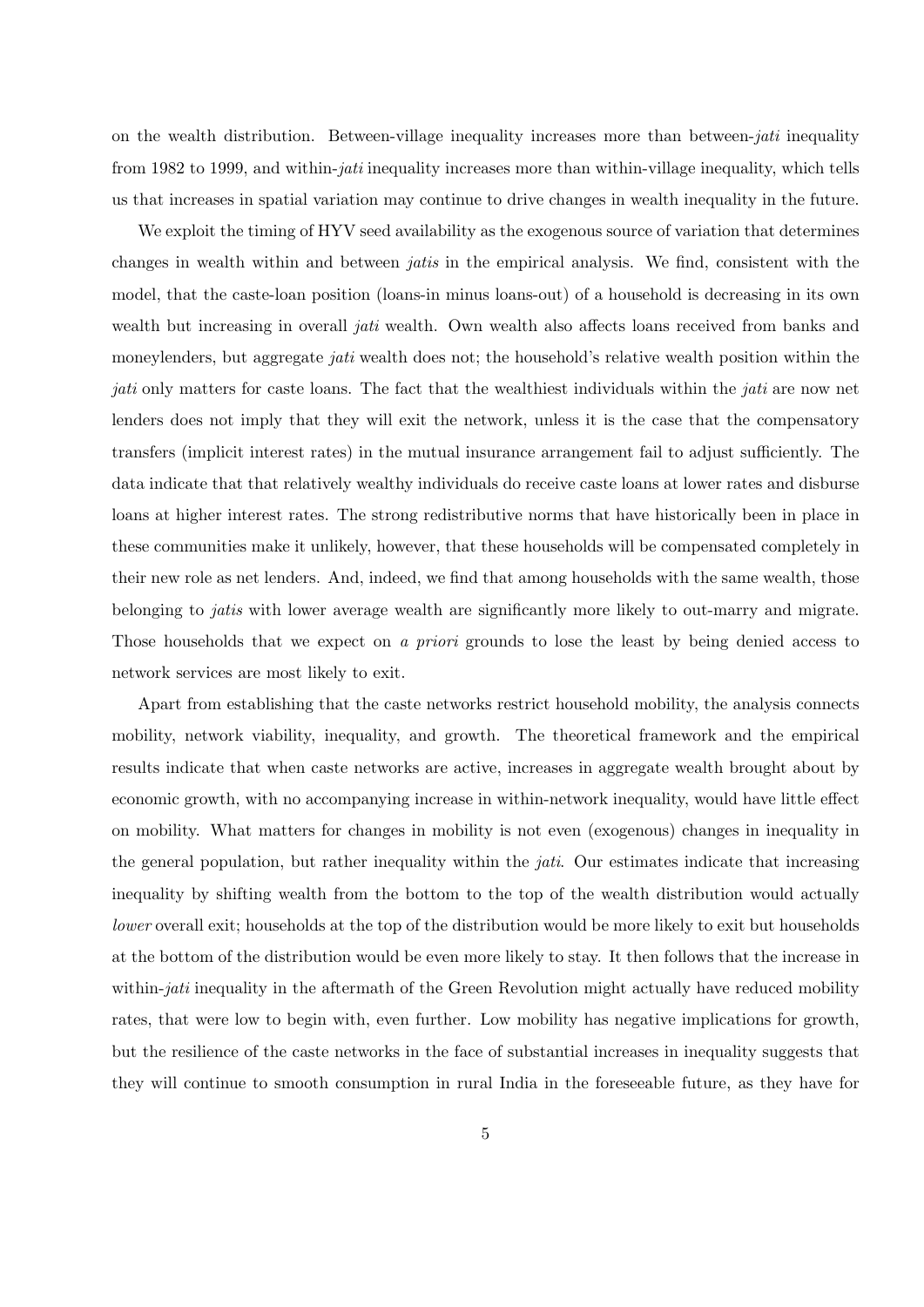centuries.

The paper is organized in six sections. The next section establishes that caste loans are an important and preferred source of finance for smoothing consumption and meeting contingencies. Section 3 implements the modified Townsend-test to provide evidence that jati networks play an important role in smoothing consumption in rural India. Section 4 extends the model of mutual insurance with limited commitment to identify the effect of an increase in wealth inequality within the *jati* on the loan position and the implicit interest rate faced by households at different positions in the wealth distribution. The identity of those households that might want to exit can then be established immediately. Section 5 verifies the implications from the preceding section and Section 6 concludes.

### 2 Sources of Finance in Rural India

In this section we show that loans from caste members are important and preferred mechanisms through which consumption is smoothed in rural India. We also show that the comparative advantage of the caste loans over alternative sources of finance has been maintained over time. The evidence is based on a panel survey of rural Indian households covering the period 1982 through 1999. The baseline survey is the 1982 Rural Economic Development Survey (REDS) carried out by the National Council of Applied Economic Research (NCAER) in 1981-82 in 259 villages located in 16 states (the major states except Assam). The sample of 4,979 households is meant to be representative of all rural households in those states. Subsequently, all households in the 1982 survey (with the exception of those residing in Jammu and Kashmir) in which at least one member remained in the village were resurveyed in 1999.

A key feature of both surveys is that information on the source and purpose is provided for every loan that was outstanding at the beginning of the reference period or obtained during the reference period. Both data sets indicate that gifts and transfers play a minor role, in terms of value, relative to loans from banks, moneylenders, and caste member. Although the 1982 and 1999 survey instruments were designed for the most part to permit analysis across the two time periods, some sections did not coincide precisely. For example, the classification of activities that loans are used for is much coarser in 1999 and, in particular, consumption expenses do not appear as a separate category. Because an important role of the caste networks, and the quasi-loans that they provide, is to smooth consumption, we restrict our description of loans by source and by purpose to the 1982 survey.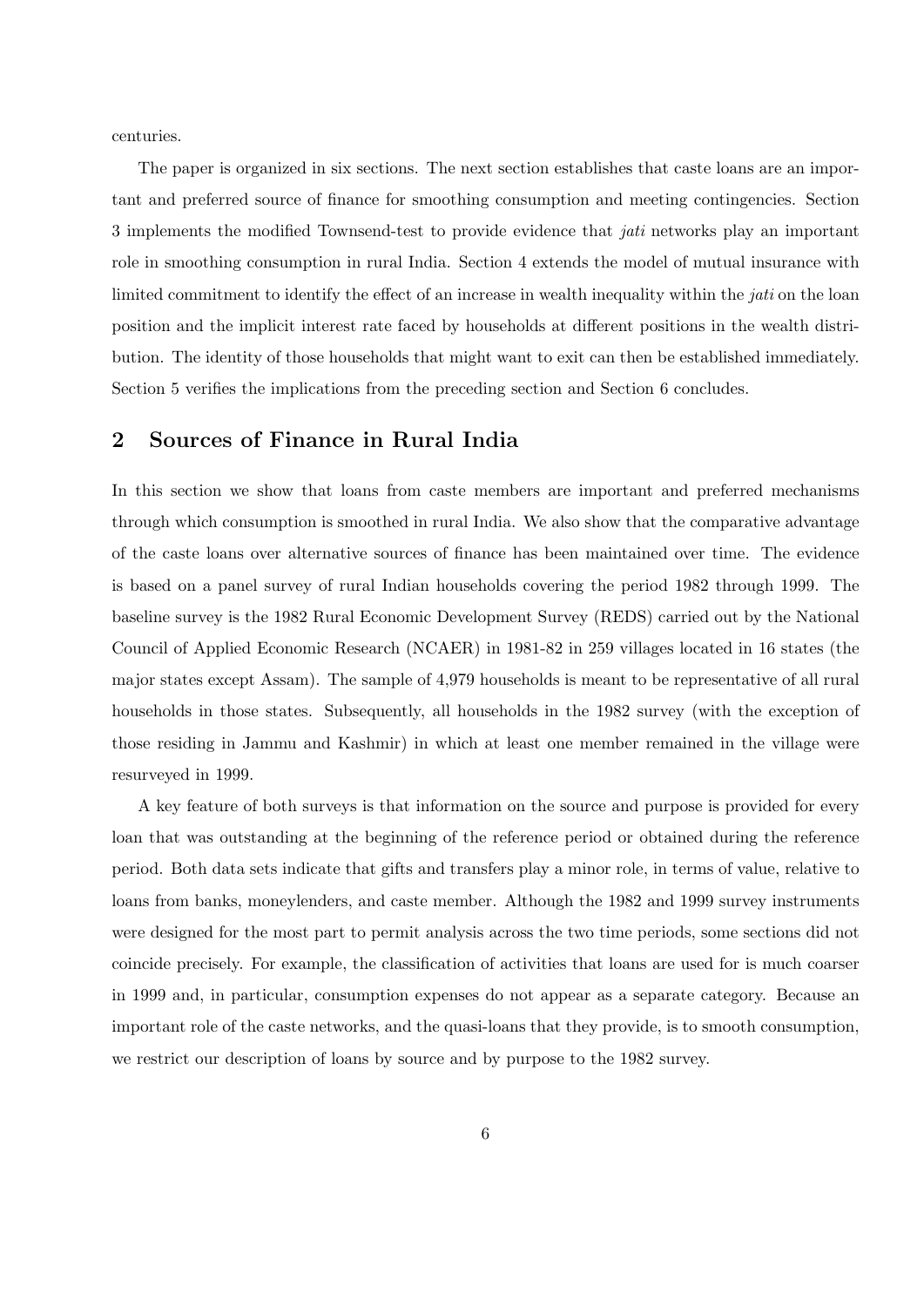The 1982 survey data indicate that of the 1,423 loans recorded for the survey households those from caste members made up 12.3 percent of all loans in value, approximately equal to the amount households obtained from moneylenders (12.2 percent). Bank loans were 46.3 percent of all loans. Table 1 reports the proportion of loan value both by source and purpose. As can be seen, caste and moneylender loans are also similar in that they are disproportionately used to cover consumption expenses or for meeting contingencies such as illness and marriage. For example, although loans from caste members were 12 percent of all loans in value, they were 23 and 43 percent, respectively, of the value of all consumption and contingency loans.<sup>7</sup> Similarly, loans from money lenders were 47 and 27 percent of all consumption and contingency loans. In contrast, 53 percent of loans for operating expenses were from banks, compared with six and two percent from caste members and moneylenders. And, banks supplied 26 percent of all investment loans, compared with 17 percent from caste members as well as moneylenders.

Table 2 shows that loan terms - the average interest rate, the proportion of zero-interest loans, and the proportion of loans requiring collateral - are more favorable for caste loans. The statistics, weighted by the value of the loans, are computed separately for the 1982 and the 1999 rounds, allowing us to examine any changes in the term structure of the loans over time. Statistics reported for 1982 are based on the 1,423 loans that were used to compute the statistics in Table 1. Statistics reported for 1999 are based on the 1,687 loans obtained by the sampled households in that year, or still outstanding in that year.

Table 2 shows that for both 1982 and 1999 caste loans have (statistically significant) lower interest rates than either bank or moneylender loans in both years. A substantial fraction of the caste loans are also zero-interest, consistent with the patterns reported elsewhere for informal quasi-loans (for example, Fafchamps and Lund 2000). Not only are bank interest rates higher than the average interest rates charged by caste members (15 versus 11 percent in 1982 and 10 versus 8 percent in 1999), but most caste loans also do not require collateral (84 percent in 1982 and 98 percent in 1999). In contrast, almost half of bank loans in 1982 and over 83 percent of bank loans in 1999 required some collateral. As is well known, moneylender loans often do not require collateral, but the average interest rate charged by moneylenders is much higher than that charged by caste members - 17 versus

<sup>7</sup>Caldwell, Reddy and Caldwell (1986) surveyed nine villages in South India after a two-year drought and found that nearly half (46%) of the sampled households had taken consumption loans during the drought. The sources of these loans (by value) were government banks (18%), moneylenders, landlord, employer (28%), relatives and members of the same caste community (54%), emphasizing the importance of caste loans for smoothing consumption.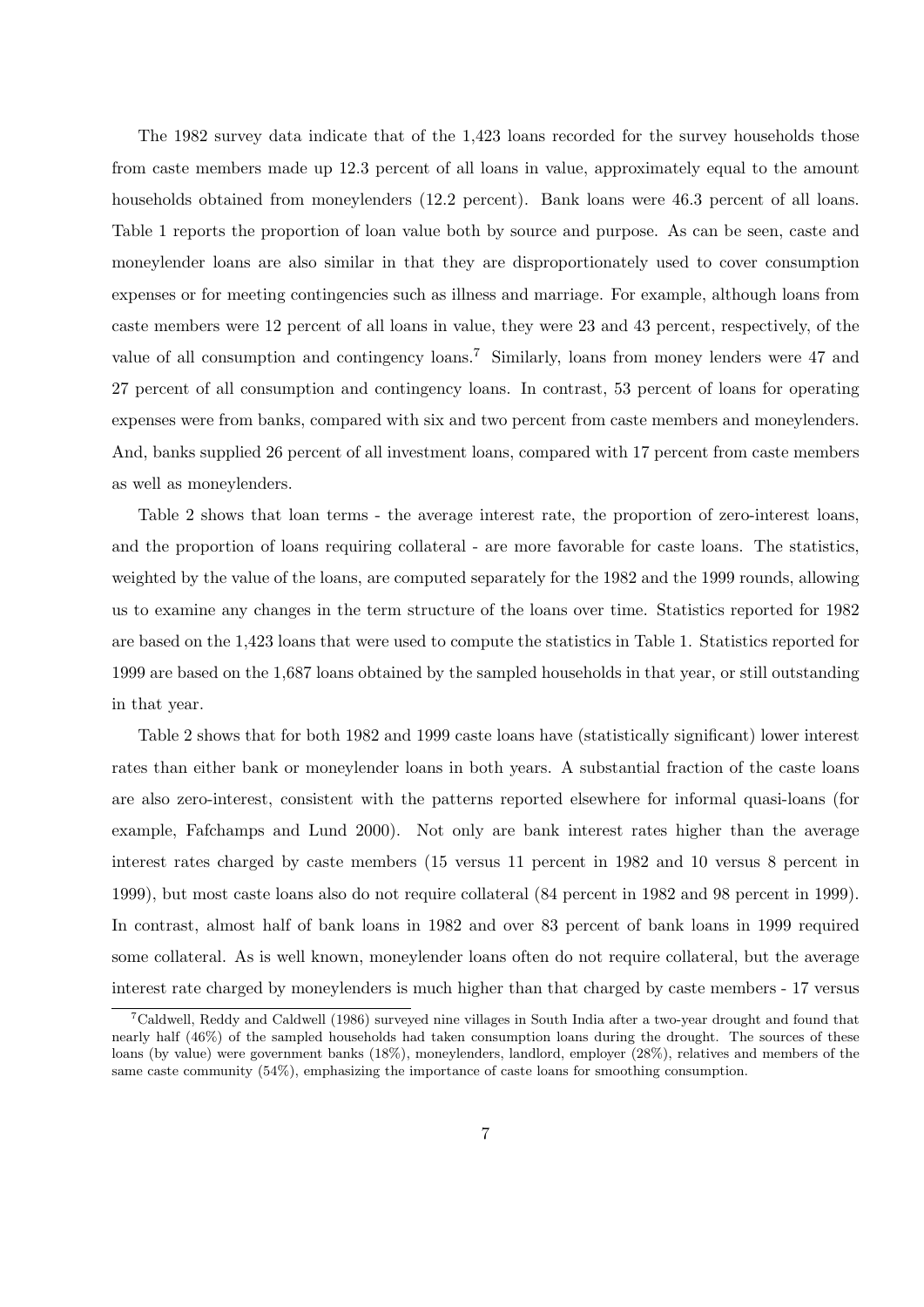11 percent in 1982 and 31 versus 8 percent in 1999.

Tables 1 and 2 establish that loans from caste members are important for smoothing consumption and continue to be advantageous to borrowers compared with loans from the two major alternative sources of finance in rural India. The analysis that follows will formally test the role of caste networks and the loans that they provide in smoothing consumption.

### 3 Caste Networks and Consumption Smoothing

In his pioneering study of risk and insurance in village India, Townsend (1994) derives a simple test to assess whether households are fully insured. Following Morduch (2004) and Bardhan and Udry (1999), the set of Pareto optimal consumption allocations with full risk-sharing can be obtained as the solution to the central planner's problem of maximizing a social welfare function

$$
W = \sum_{s} \pi_{s} \sum_{i} \lambda_{i} U(C_{i}^{s})
$$

where  $\pi_s$  is the probability of state s occurring,  $\lambda_i$  is individual i's welfare weight, and  $C_i^s$  is his consumption allocation, subject to the constraint that total consumption in state s should not exceed total income,  $\sum_i C_i^s = \sum_i y_i^s$ . The risk-averse individual's utility function  $U(C_i^s)$  has the usual properties and the implicit assumption underlying the resource constraint is that there is no storage and no savings.

Combining the first-order conditions obtained for any two individuals  $i$  and  $j$  from this constrained maximization problem, full risk-sharing implies the following well known condition:

$$
\frac{U'(C_i^s)}{U'(C_j^s)} = \frac{\lambda_j}{\lambda_i}.
$$

The ratio of marginal utilities for any two individuals will be constant across all states of the world. Assuming CRRA preferences, taking logs, summing over all  $j$  and then dividing by  $N$ , the number of individuals in the mutual insurance arrangement, we arrive at Townsend's regression specification:

$$
log(C_i^s) = \frac{1}{N} \sum_{j=1}^{N} log(C_j^s) + \left[ \frac{1}{\gamma} \left( log\lambda_i - \frac{1}{N} \sum_{j=1}^{N} log\lambda_j \right) \right]
$$

where  $\gamma$  is the coefficient of relative risk aversion. This condition should hold in each time period and so Townsend's test of full risk-sharing can be easily implemented if panel data are available:

$$
log(C_{it}) = \alpha log(y_{it}) + \beta log(C_{t}) + f_{i}
$$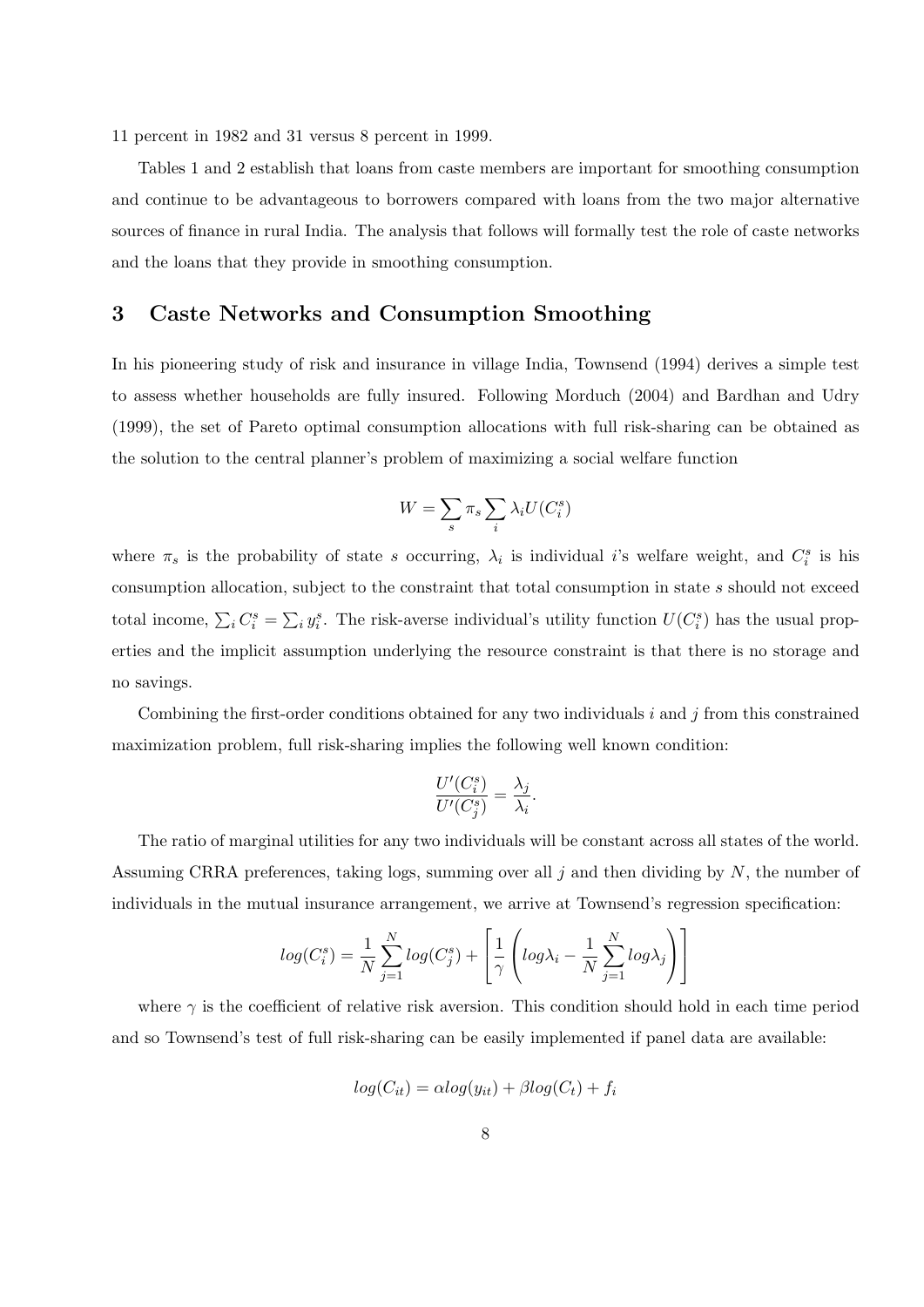where  $log(C_t)$  measures average log-consumption among the participants in the insurance arrangement, the fixed effect  $f_i$  collects all the terms in square brackets above and the additional variable that is introduced,  $y_{it}$ , is the individual's income in period t. With full risk-sharing, the individual's consumption in any state of the world will be determined by aggregate consumption ( $\beta > 0$ ), but will be independent of his income ( $\alpha = 0$ ). For the special case with CRRA preferences,  $\beta = 1$  as above.

Townsend implements the test of full-insurance by assuming that mutual insurance is organized at the level of the village. Although some risk-sharing mechanisms, notably the local bank and the moneylender, will no doubt operate at this level, we are interested in the role that caste networks play, net of these mechanisms. We consequently investigate whether individual consumption tracks aggregate caste consumption, net of village consumption using a panel data set covering the crop years 1968-69, 1969-70, and 1970-71. This 3-year panel survey, of 4,118 households in the 17 major states of India, was also carried out by the NCAER and was again designed to be representative of the entire rural population of India in those years.

The test of risk-sharing described above can be implemented with the three-year panel of households. As discussed in the Introduction, we expect social insurance arrangements in rural India to be organized at the level of the sub-caste or jati. Although neither the 3-year panel survey nor the 1982 survey collected detailed *jati* information, this was remedied in the follow-up survey in 1999. Because those households in 1999 who were part of the 1968-70 survey can be identified, it is possible to assign jati affiliation to a subset of the 1969-71 households. The test of full-risk sharing, over the 1969-71 period, is consequently restricted to the 1,181 households for which jati affiliation was subsequently collected in 1999 and which belong to jatis with at least 10 sampled households. This sample subset is not a random sample of the 1968-70 households. However, we subsume all time-invariant household characteristics in a household fixed effect (including the welfare weight).

Table 3, Column 1, begins with Townsend's specification, including village consumption and own income as regressors. Village consumption is measured as the average of log consumption in each village-year. The coefficient on village consumption is 0.73, the coefficient on log income is 0.17. Although there appears to be a fair amount of consumption smoothing, full risk-sharing is rejected the hypotheses that the own income coefficient is zero and the village consumption coefficient is one are both rejected at the 5 percent level. Townsend and numerous studies that have followed arrive at essentially the same conclusion.

Table 3, Column 2 includes the average of log consumption in each *jati-year* as an additional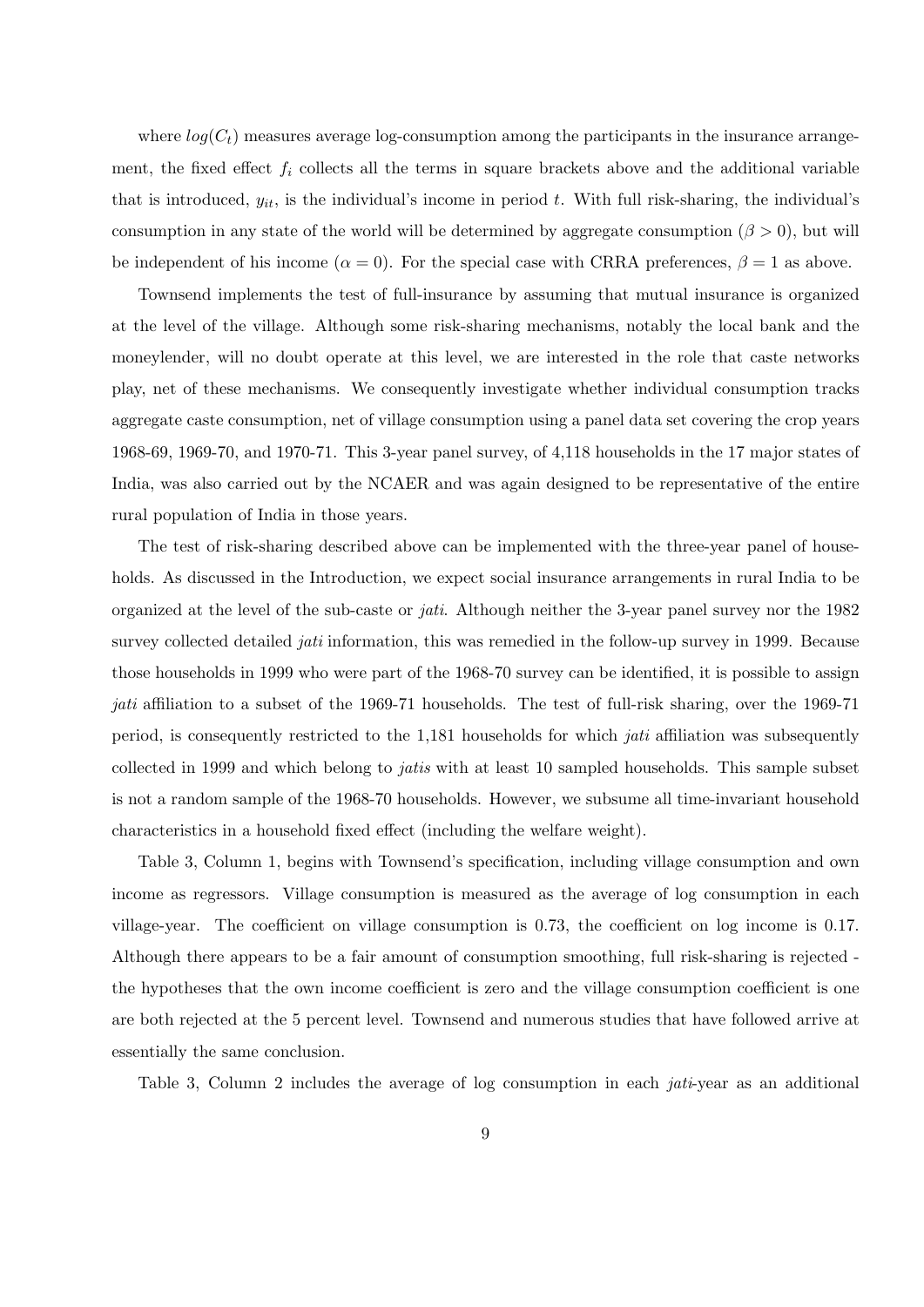regressor to assess the role that caste networks play in smoothing consumption. The coefficient on own income is hardly affected by the inclusion of this additional regressor. However, the coefficient on village consumption does decline and the coefficient on *jati* consumption is positive and significant, consistent with the importance of caste loans seen in Tables 1 and 2. Evidently individual household consumption co-moves significantly with aggregate consumption in the household's jati.

States in India are organized along linguistic lines and so although *jatis* typically span a wide area, they will not cross state boundaries. One concern with the result reported above is that *jati* consumption may simply proxy for unobserved determinants of consumption that are common across households in a geographical area that is larger than the village; for example, a single bank will typically serve multiple villages. To rule out this possibility, the average of log consumption in each district-year is included as an additional regressor in Column 3. Reassuringly, this variable has little effect on the jati consumption coefficient (a similar result is obtained for state-level consumption).

Our view that social networks in rural India are organized at the level of the endogamous subcaste is based on the idea that the marriage ties linking members of a jati improve information flows and reduce the probability that any individual will renege on his network obligations. An alternative view of the jati consumption effects that we obtain is that this variable simply proxies for unobserved socioeconomic characteristics that directly determine consumption and are common to households at the same level in the social hierarchy. Many sub-castes occupy the same position in this hierarchy. We construct an aggregate caste consumption statistic based on information provided in the survey on the household's social position, at the level of the state-year, and include this variable as an additional regressor in Table 3, Column 4. As with the district statistic, aggregate castehierarchy consumption does not covary with individual household consumption but the aggregate jati consumption coefficient retains its statistical significance. Thus, it is not unobserved geographic clustering or common socioeconomic characteristics across households at the same level in the social hierarchy that matters for consumption smoothing, but something instead that is specific to the subcaste or jati. Although the domain of the social networks cannot be observed directly, the results in Columns 3-4 lend support for the view that they are organized at the level of the jati in rural India.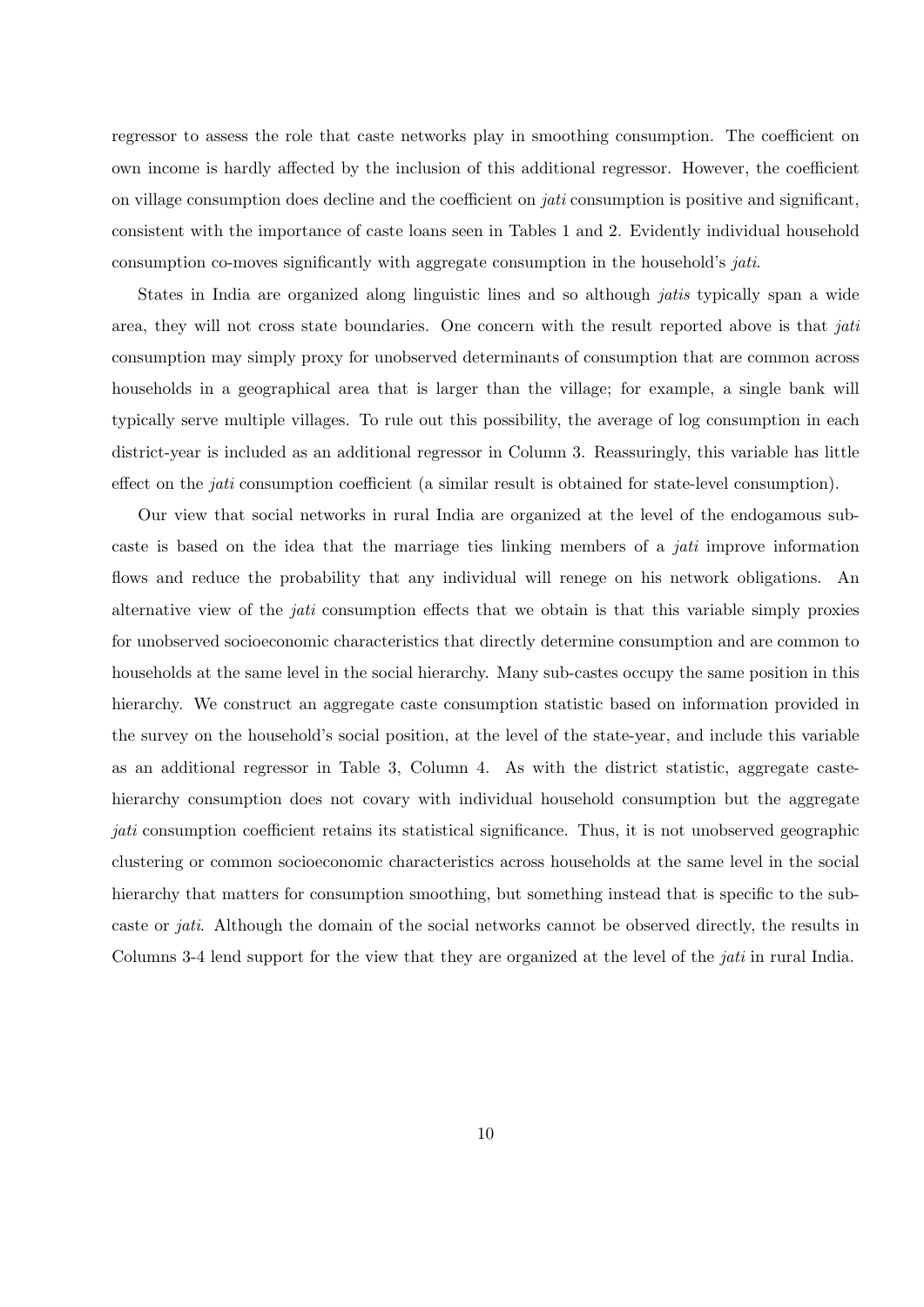### 4 Mutual Insurance with Inequality

The statistics reported in Tables 1-2 indicate that caste loans are an important and preferred mechanism for smoothing consumption. The results reported in Table 3 suggest that networks organized at the level of the jati facilitate the flow of these loans, but that full risk-sharing is not achieved. In the discussion that follows we describe a model of mutual insurance with limited commitment in which quasi-loans rather than reciprocal transfers emerge as the optimal consumption-smoothing mechanism in equilibrium, consistent with the data. The model is subsequently extended to study the effect of an increase in wealth inequality within the *jati* on the pattern of loans and the (implicit) interest rate. As we have seen, the Green Revolution increased inequality within *jatis*, and this section concludes with a discussion on which individuals might be the first to exit the network in the aftermath of this exogenous change.

#### 4.1 Caste Loans as Mutual Insurance

For simplicity, consider a mutual insurance arrangement with two individuals and two payoffs: high  $(H)$  and low  $(L)$ . Payoffs are independent across individuals and over time. The probability that individual 1 receives the high payoff and individual 2 receives the low payoff is denoted by  $P_{HL}$ . The probabilities of the remaining states of the world occurring are denoted by  $P_{LH}$ ,  $P_{LL}$ , and  $P_{HH}$ respectively. All four probabilities will, of course, sum up to one. To begin with, assume that  $P_{HL} = P_{LH}$ , which implies that both individuals are equally wealthy. With a perfect insurance arrangement, these risk averse individuals will consume at a level of  $(H + L)/2$  in any period with unequal payoffs, and so will be strictly better off than they would be in autarky. Consumption levels are exactly the same for the two individuals in any state of the world, which implies that the ratio of their marginal utilities will be constant (equal to one in this special case) across all states, satisfying the condition for full risk-sharing derived earlier.

However, perfect insurance might not always be implementable. The individual's incentive to deviate is greatest when he receives  $H$  in a given period and his partner receives  $L$ . For the special case without commitment, as analyzed by Coate and Ravallion (1993), the individual will weigh the gain from deviating in that period,  $H - (H + L)/2$ , against the future loss in insurance, assuming that both individuals return permanently to autarky once either deviates. Social sanctions help deter such deviations, but it will often be the case that only partial insurance can be sustained.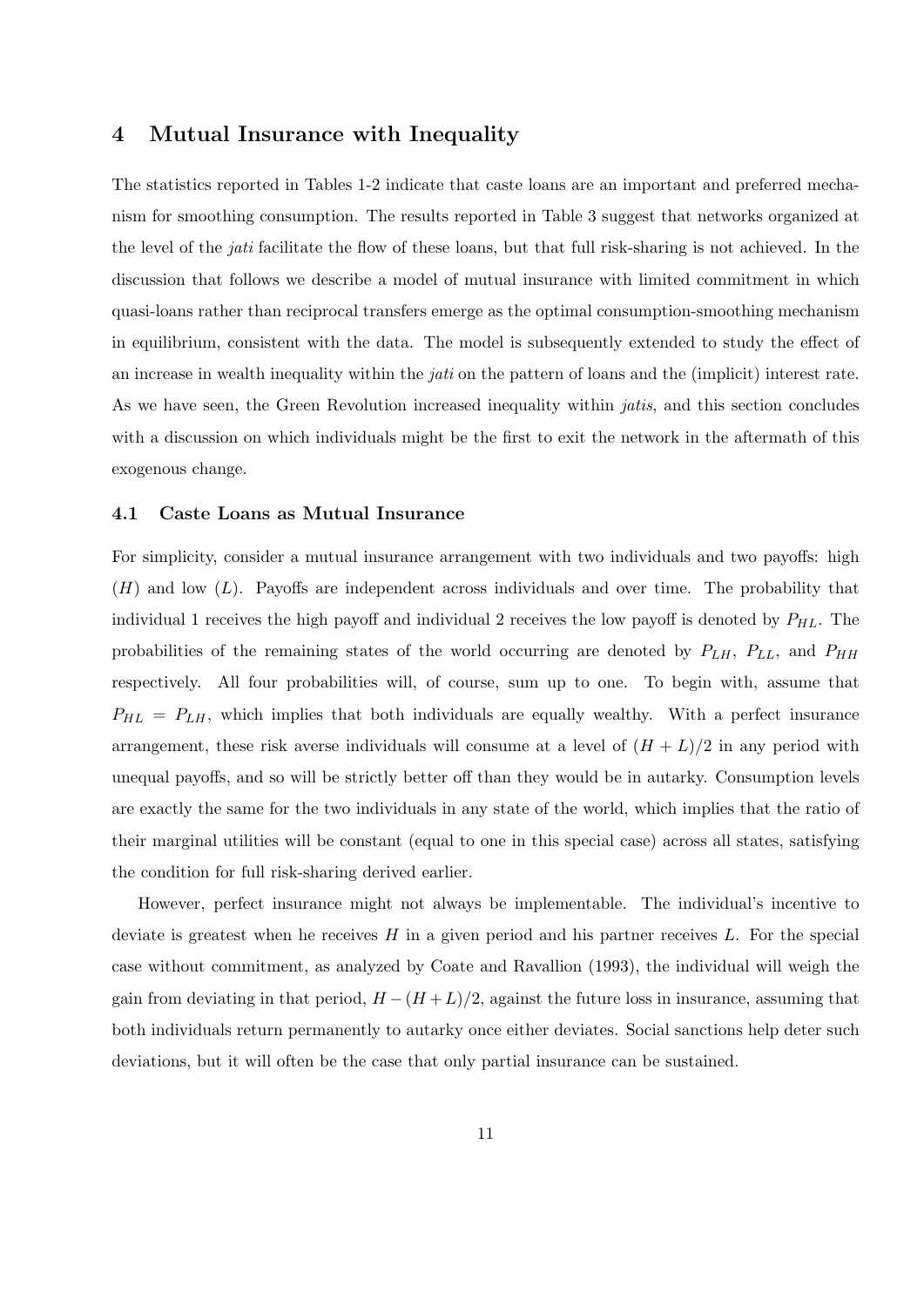Partial insurance without commitment is characterized by a transfer that is strictly less than  $(H - L)/2$  in states with unequal payoffs. While the ratio of marginal utilities in states with equal payoffs continues to be one, this is evidently no longer the case in states with unequal payoffs, violating the full risk-sharing condition. Transfers will be reduced as little as possible below  $(H - L)/2$ , up to the point where the high-payoff individual's participation constraint just binds, but individuals will nevertheless often end up consuming at very different levels in different states of the world.

Ligon, Thoman and Worrall (2002) describe how a higher level of insurance can be sustained with *limited* commitment: under this constrained-efficient arrangement the individual who receives  $H$  in a given period  $t$  and makes a transfer to his partner who received  $L$  will receive compensatory transfers in return that maintain the same ratio of marginal utilities (or as close as possible to that ratio) in all subsequent periods with equal payoffs  $(L, L \text{ or } H, H)$ .<sup>8</sup> The process starts afresh when unequal payoffs  $(H, L \text{ or } L, H)$  are once again obtained. Although the arrangement with limited commitment may dominate an arrangement without commitment, the individual who receives  $H$  will still consume at a higher level than the individual who receives  $L$ , which is why transfers must flow in the opposite direction in all subsequent periods with equal payoffs.

Mutual insurance with limited commitment can be characterized as a series of quasi-loans connecting members of the network, whereas full insurance and imperfect insurance without commitment are associated with the flow of gifts or pure transfers between members. The rejection of full risk-sharing and the dominance of caste loans in our data is consistent with the existence of a constrained efficient risk-sharing arrangement in rural networks. The analysis that follows explores how this arrangement would respond to a increase in inequality within the *jati*.

### 4.2 Wealth Inequality and Mutual Insurance

New High Yielding Varieties (HYVs) of wheat and rice were introduced throughout the developing world in the 1960s, dramatically increasing farm incomes. Certain areas of rural India were better suited to the early HYVs than others and so were quicker to benefit from the new technology. Although the development of hybrid varieties tailored to local growing conditions ultimately made this superior technology available throughout the country, the early start in some areas gave rise to persistent spatial wealth inequality. *Jatis* span a wide area within a state, which implies that wealth inequality

<sup>&</sup>lt;sup>8</sup>If the ratio of marginal utilities in the initial state with unequal payoffs is set so high that the individual subsequently making the compensatory transfers would prefer to exit the arrangement in either of the states with equal payoffs, then this ratio will be adjusted in that state so that his participation constraint just binds.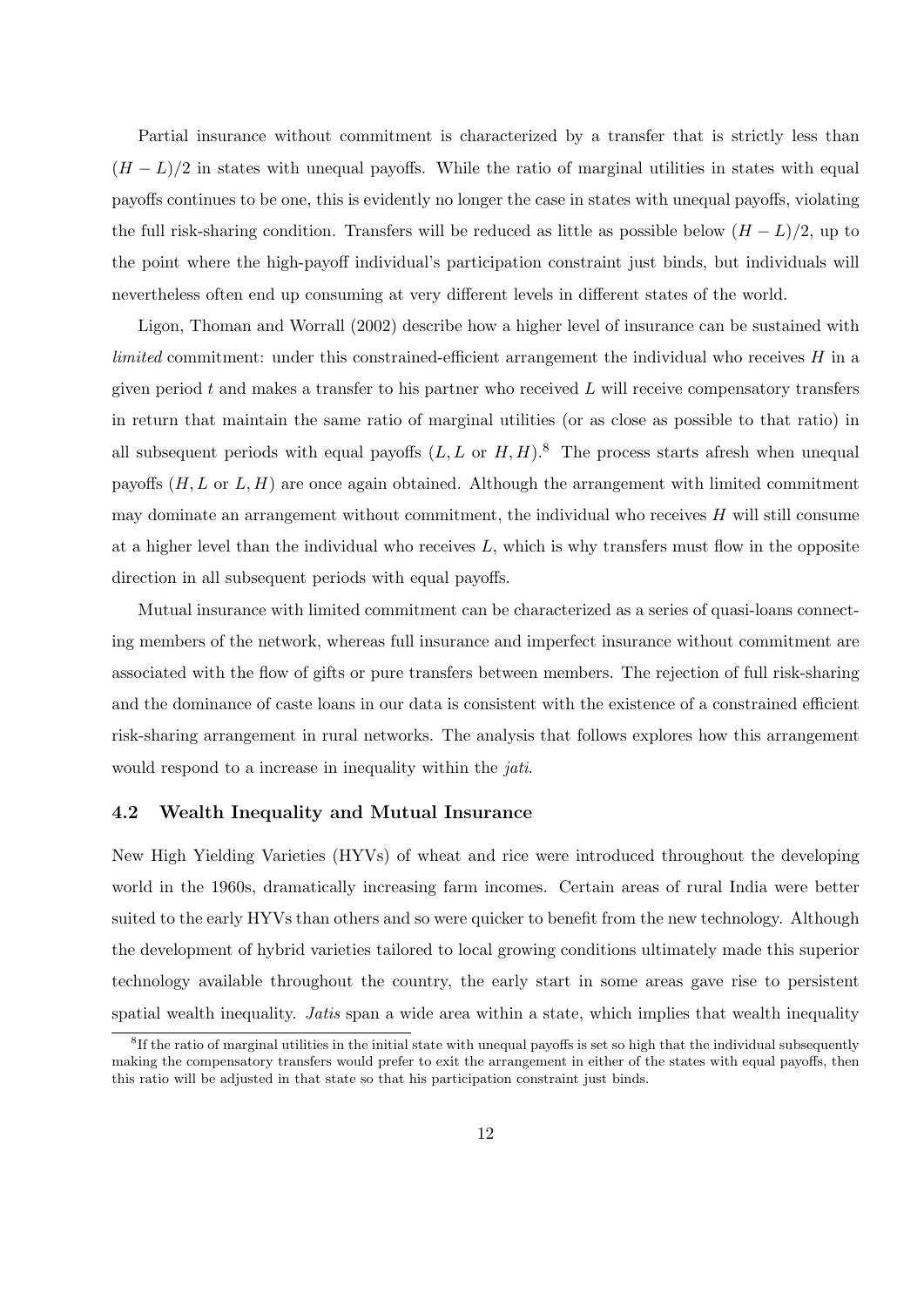would have grown within the caste networks, with some members fortuitously benefitting more from the new technology than others.

To understand the effect of this increase in wealth inequality on the pattern of transfers within the mutual insurance arrangement, we write out a more formal version of the limited commitment model. Let  $V_l$  be the net present value to an individual – the lender – who has just received H, while his partner received  $L$ , from participating in the arrangement. Let  $V<sub>b</sub>$  be the corresponding net present value for that individual when he is a borrower, receiving a payoff  $L$ , while his partner receives  $H$ . We normalize so that the value from deviating is zero.  $V_l$ ,  $V_b$  thus represent the net gain from participation over deviation.

With limited commitment, the lender who has just received  $H$ , while his partner received  $L$ , will remain in the lending regime, receiving compensatory transfers in return, as long as equal payoffs  $(H, H \text{ or } L, L)$  are obtained. Let  $U^{l}(n)$  be the (certainty equivalent) utility that the lender derives from all lending regimes of length n. Assuming that individual 1 is the lender,  $V_l$  can be expressed as

$$
V_l = \sum_{n=1}^{\infty} P_n \left( U^l(n) + \delta^n \left[ qV_l + (1-q)V_b \right] \right) \tag{1}
$$

where  $P_n$  is the probability that the current lending regime will persist for n periods,  $\delta$  is the discount factor, and  $q = P_{HL}/(P_{HL} + P_{LH})$  is the probability that individual 1 will enter a fresh lending regime when the current regime is completed. Payoffs are independent over time and so the expected sequence of payoffs is exactly the same following the  $H, L$  state or the  $L, H$  state. By symmetry,  $V_b$  for individual 1 when he is a borrower can thus be expressed as

$$
V_b = \sum_{n=1}^{\infty} P_n \left( U^b(n) + \delta^n \left[ qV_l + (1-q)V_b \right] \right), \tag{2}
$$

where  $U^b(n)$  is the (certainty equivalent) utility that the individual derives from all borrowing regimes of length n.

Adding equation (1) and equation (2) above,

$$
qV_l + (1-q)V_b = \frac{q \sum_n P_n U^l(n) + (1-q) \sum_n P_n U^b(n)}{1 - \sum_n P_n \delta^n}.
$$

Substituting this expression in the  $V_l$  equation (1), we finally obtain

$$
V_l = \sum_n P_n U^l(n) + \frac{\sum_n P_n \delta^n}{1 - \sum_n P_n \delta^n} \left[ q \sum_n P_n U^l(n) + (1 - q) \sum_n P_n U^b(n) \right].
$$
 (3)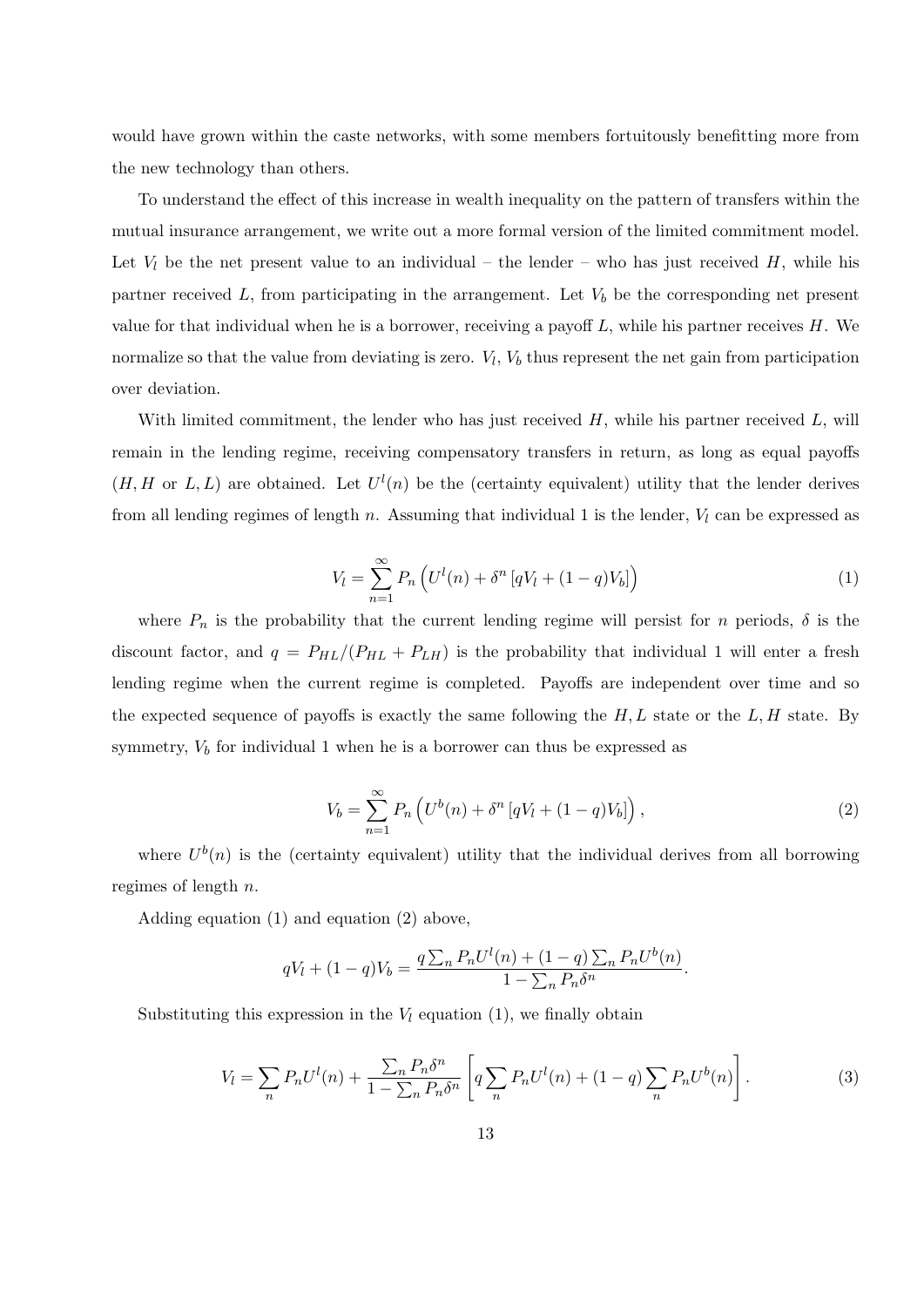Although the lender receives compensatory transfers with the limited commitment arrangement, he is still worse off in any lending regime than he would be in autarky,  $U^{(l)}(n) < 0$ . It is the anticipated benefits of insurance in the future, when he is a borrower, that discourage him from deviating;  $U^b(n)$ 0. Given q and  $\delta$ , the transfers in the lending and the borrowing regimes will adjust in equilibrium such that the individual's participation constraint just binds when he receives  $H$  and his partner receives L and he makes his initial transfer. Because we have normalized so that the value of deviating is zero, this implies that  $V_l = 0$  in the equation above.

Although  $V_l$  in equation (1) was derived for individual 1, the corresponding equation for individual 2 requires only that we redefine q as  $P_{LH}/(P_{HL}+P_{LH})$ . Up to this point we have assumed that both participants in the insurance arrangement receive the same payoffs in the high and low state,  $H, L$ , and have the same probability of receiving the high payoff,  $P_{HL} = P_{LH}$ , which implies  $q = 0.5$  for both participants. To generate a mean-wealth preserving increase in inequality within this arrangement, we could either allow the payoffs or the probability of success to diverge across the two individuals. We first model the mean-wealth preserving increase in wealth inequality as an increase in  $P_{HL}$  accompanied by a compensating decrease in  $P_{LH}$  because this provides us with unambiguous comparative statics. q increases for the now wealthier individual 1, while q decreases for individual 2. We consider the implications from altering the payoffs across individuals below.

Holding constant  $P_{HH}$ ,  $P_{LL}$ , and the transfers that were in place prior to the change in q, it follows that  $\sum_n P_n U^l(n)$ ,  $\sum_n P_n U^b(n)$ , and  $\sum_n P_n \delta^n$  will be unchanged. Since  $\sum_n P_n U^l(n) < 0$  and  $\sum_{n} P_n U^b(n) > 0$ , it is then evident from equation (3) above that an increase in q for the wealthier individual 1 will lead to a decline in  $V_l$ , violating his participation constraint.

To bring  $V_l$  up to zero once again, the following changes in the pattern of transfers are required. First, the transfer made by the wealthier individual when he receives  $H$  and his partner receives  $L$  will decline in value. This implies that the transfers that flow in the opposite direction during the remainder of that lending regime must increase in value to maintain the new ratio of marginal utilities.<sup>9</sup> The net effect of these changes in the pattern of transfers will be to increase  $U^{(l)}(n)$ . Second, the transfer received by the wealthier individual when he receives  $L$  and his partner receives  $H$  will now increase. The transfers that he returns during the remainder of that borrowing regime will decline to maintain the ratio of marginal utilities, and the net effect will be to once again increase  $U^b(n)$ .

<sup>9</sup>The implicit assumption here that the borrower's participation constraint does not bind when making these compensatory transfers. If the constraint does bind, then the initial transfer from individual 1 to individual 2 will decline even further.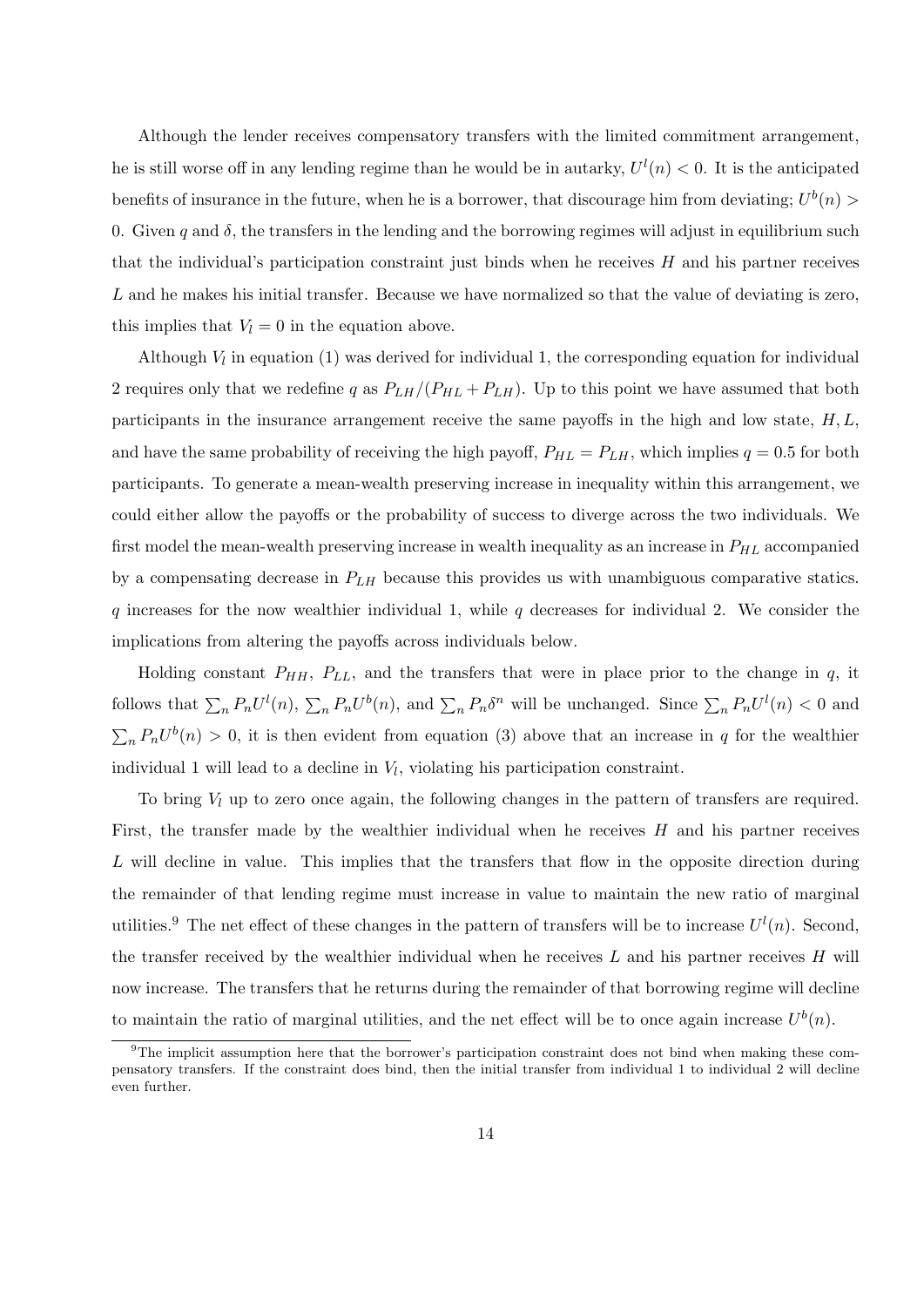Because the wealthier individual now provides a smaller transfer in the  $H, L$  state and receives larger compensatory transfers for the remainder of that lending regime, the implicit interest rate on the loans that he provides must go up. By the analogous argument, the implicit interest rate on the loans that he receives must go down. However, the change in his loan position is ambiguous. Because q has increased for him, he is more likely to be in a lending regime than a borrowing regime. But the size of the loans that he gives out is now smaller, while the size of the loans that he receives is larger. We expect that the change in loan size will be dominated by the first-order change in the probability of being a lender  $(q)$ , and numerical solutions to the model (not reported) indicate that this is indeed the case.

Thus the model implies that conditional on average wealth in the network, an increase in the household's wealth should lower the interest rate on the loans that it receives, increase the interest rate on the loans that it disburses, and decrease its loan position (loans received minus loans given out). Wealthier households might demand less caste loans because they have the collateral to access bank loans. Conversely, they might have a greater demand for caste loans by virtue of their superior investment opportunities. This implies that the overall effect of household wealth on the loan position will be ambiguous. However, conditional on household wealth, an increase in jati wealth will unambiguously increase the household's loan position when caste networks are active.

If we modelled a mean-wealth preserving increase in inequality by an increase in the high payoff in the H,L state for individual 1 and a matching decline in the high payoff in the L,H state for individual 2 (assuming now that  $q$  is the same for both individuals), then the effect on the loan position and the interest rate is ambiguous but still potentially consistent with the results above. Holding constant the transfers that were in place with equality, the now wealthier individual 1 gets to keep more in the H,L state than he did before, which pushes him below his participation constraint. At the same time, this risk averse individual benefits less from insurance (over autarky) since he is wealthier, and so the net effect on his participation constraint and, by extension, on the loan position and interest rates in the new regime with inequality, is ambiguous. For the less wealthy individual 2, the forces described above work in the opposite direction, but the net effect will still be ambiguous. Note that such ambiguity does not arise with the alternative formulation of the comparative statics – increasing  $P_{HL}$  and decreasing  $P_{LH}$  – described above. We normalized so that the payoff from autarky was zero, before and after the increase in inequality, for simplicity. In fact, the gain from insurance declines for individual 1 once inequality is introduced. Because this individual needed additional compensation in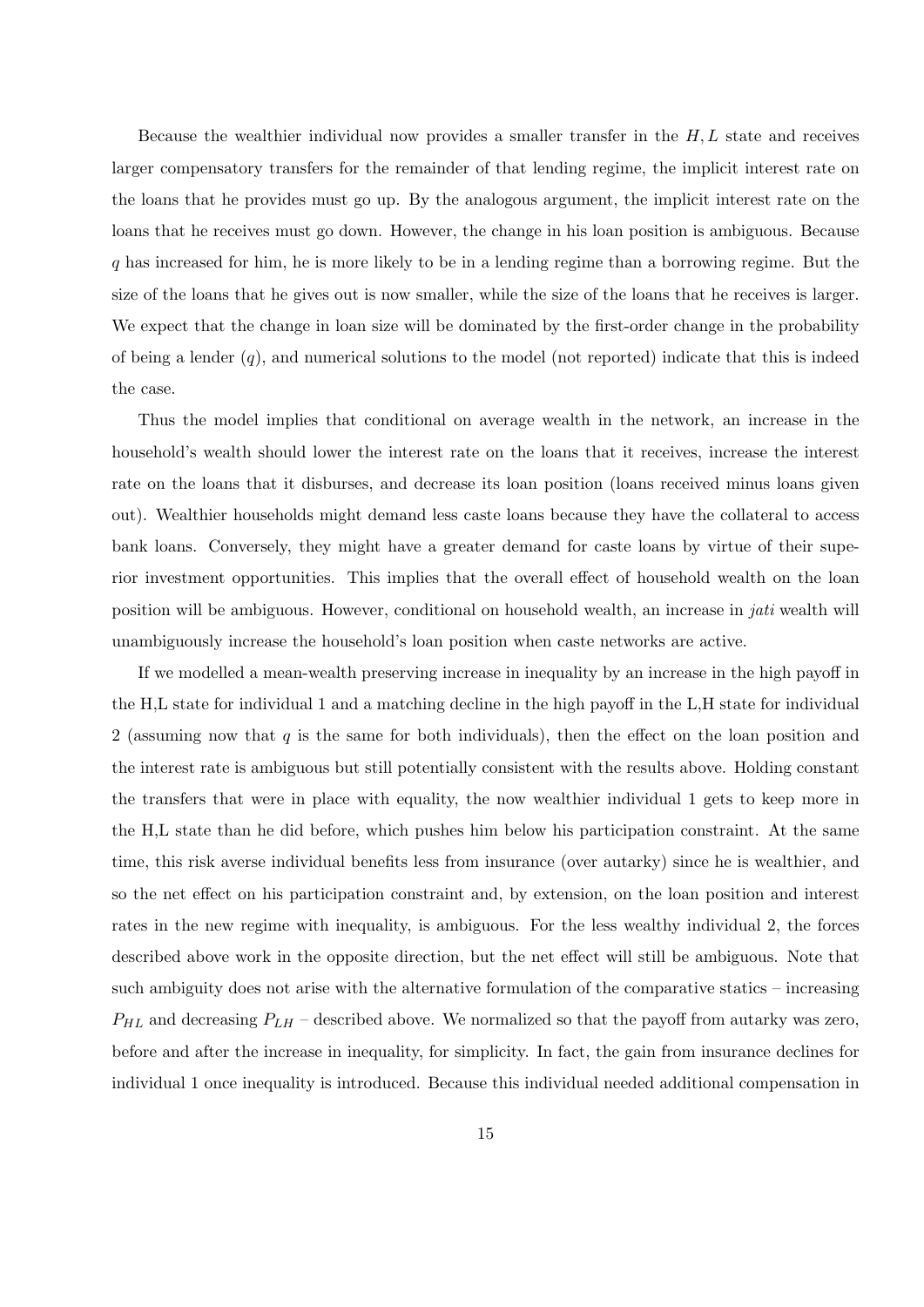any case, this additional force would only reinforce the result derived above. By the same argument, allowing for an increase in the benefit of insurance over autarky would only reinforce the result that the less wealthy individual is willing to give and receive loans at less favorable terms to preserve the integrity of the system.

#### 4.3 Wealth Inequality and Network Stability

The preceding discussion indicates that the network will maintain its stability when faced with changes in wealth positions as long as the pattern of transfers is sufficiently responsive. In particular, households that become on average better off must receive more favorable terms on loans, with poorer households experiencing a deterioration in loan terms. It is possible, however, that social pressures could prevent such changes from being implemented in practice, with the wealthy increasingly subsidizing poorer households. One motivation for such redistribution would be to ensure that all members of the community remain above a nutrition threshold, which might be an efficiency enhancing policy in a subsistence economy (Polanyi 1957, Gersovitz 1983, Atkeson and Ogaki 1996). An alternative motivation would be facilitate social interaction among members of the network. Such interactions, which improve information flows and maintain network stability, would be easier to sustain when individuals consume at similar levels.

There is an extensive anthropological literature that describes the often substantial redistribution of wealth across households in traditional agrarian economies.<sup>10</sup> This redistribution was enforced by social norms that sanctioned wealthy individuals who failed to honor their customary obligations and accorded high status to those that did (Scott 1976). If such norms are resilient and prevent changes in the pattern of transfers even as inequality within the network grows then the "tax" on the wealthiest individuals will increase. This could result in exit from the network by the wealthy, once inequality crosses a threshold level. Platteau (1997), for example, documents such patterns of exit from cooperative arrangements among Senagalese fishermen and in a Nairobi slum. Given the increases in intra-caste inequality that accompanied the Green Revolution it is entirely possible that the wealthiest members of the *jati* would have ended up subsidizing the rest of the network, ultimately choosing to exit the mutual insurance arrangement. Since the cost of out-marriage and migration would then be lower for them, we would expect such households to be most mobile, *ceteris paribus*.

 $10$ Scott (1976) is the classic reference in the literature on the "moral economy," but see also Popkin (1979) for an opposing view.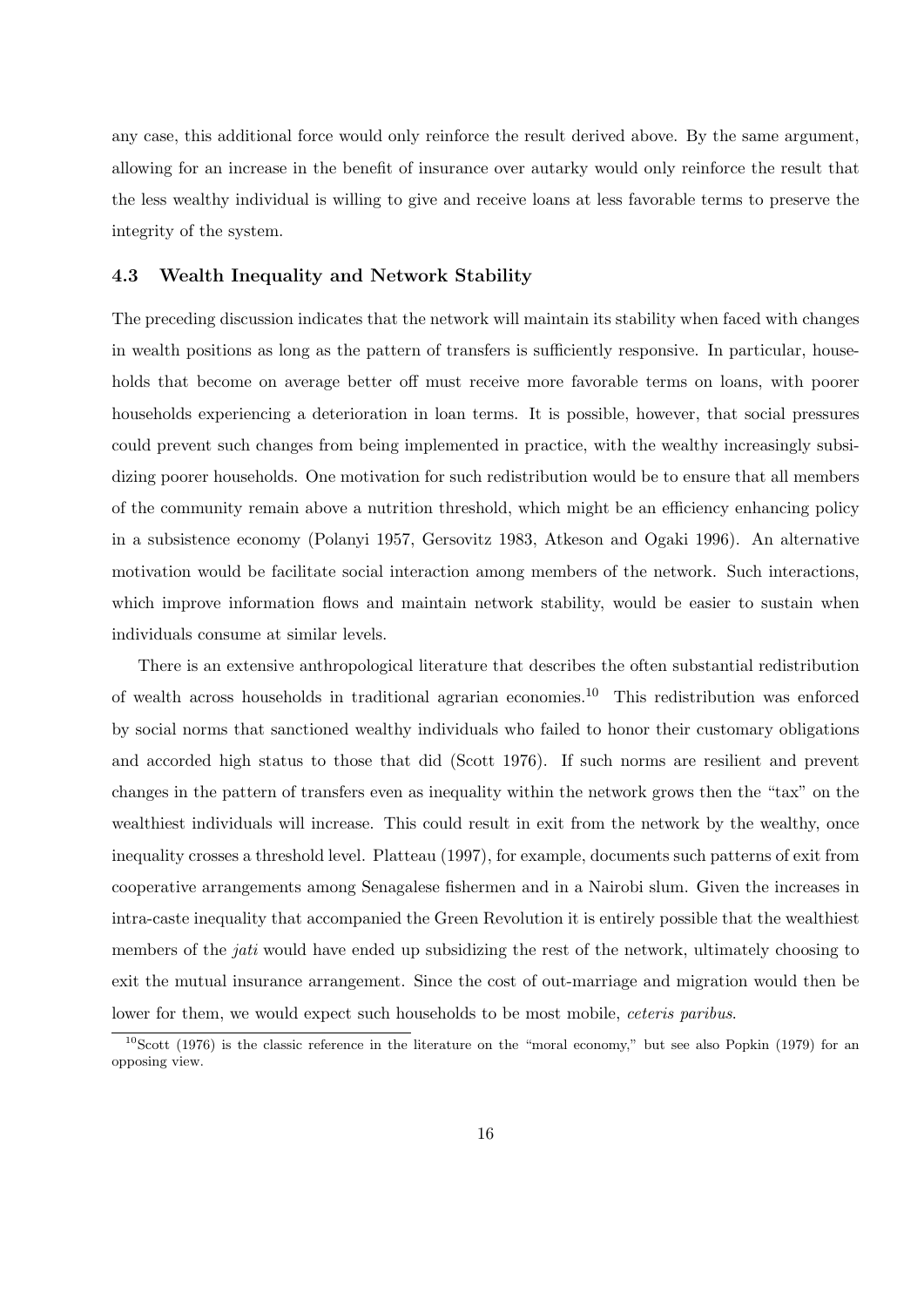The key assumption underlying the preceding argument is that those individuals who out-marry or migrate lose the services of the network.<sup>11</sup> We provided an intuitive explanation for why this should be the case in the Introduction, but the theoretical framework allows us to derive this result more formally. We did not formally introduce social sanctions in the characterization of mutual insurance above, but if deviation is accompanied by a punishment  $S$ , then this is equivalent to adding  $S$  on the right hand side of the  $V_l$  expression in equation (1) and equation (3). Recall that  $V_l$  describes the net gain from remaining in the insurance arrangement over deviating, at the onset of a lending regime. The network's ability to punish an individual, S, is effectively lowered for the individual who has married outside his *jati* or migrated, which implies that  $V_l < 0$  for him at the level of insurance (lending) that can be sustained by other members of the network.<sup>12</sup> Because this particular individual's ability to provide insurance is relatively limited, the other members of the network will avoid partnering with him in equilibrium.

The model implies that if the pattern of transfers within the mutual insurance arrangement does not adjust sufficiently as inequality grows, then the wealthiest households within the *jati* will end up marrying outside the *jati* or migrating. Conditional on *jati* wealth, an increase in household wealth will increase the propensity to exit the network. Conversely, conditional on household wealth, an increase in jati wealth makes the household a net borrower, shifting marriage and migration decisions in the opposite direction.

Variation in (absolute) household wealth will influence marriage and migration decisions independently of the network mechanism. Wealthier households will likely do better on the "open" marriage market, outside the jati. This will reinforce the (conditional) household wealth effect on out-marriage derived above. Wealth will also directly affect the ability to finance migration and the opportunity costs of leaving. Wealthier households might possess the resources that are needed to compete successfully in an urban environment, but those households might also have more to lose by leaving. Thus the overall effect of household wealth on migration is ambiguous. Note, however, that conditional on household wealth, an increase in jati wealth will unambiguously decrease both out-marriage and

<sup>&</sup>lt;sup>11</sup>Members of the sub-caste are located throughout the state, and so in principle the migrant could maintain his connections to the network even after leaving the village. Historically, men did not leave the village of their birth, and we are aware of no evidence that points to the establishment of such ties in the rural areas today. Munshi and Rosenzweig (2003) do document the emergence of caste-based networks in the city, but rural-urban migration is extremely low in India and the men in our sample migrate for the most part to destinations within the their (rural) districts in any case.

 $12S$  is lowered for the individual who has married outside his jati because only the individual himself and his birth relatives, but not his affines (relatives by marriage), can be punished when he deviates.  $S$  is lowered for the migrant because while his relatives can be punished when he deviates, it is more difficult for the community to reach him.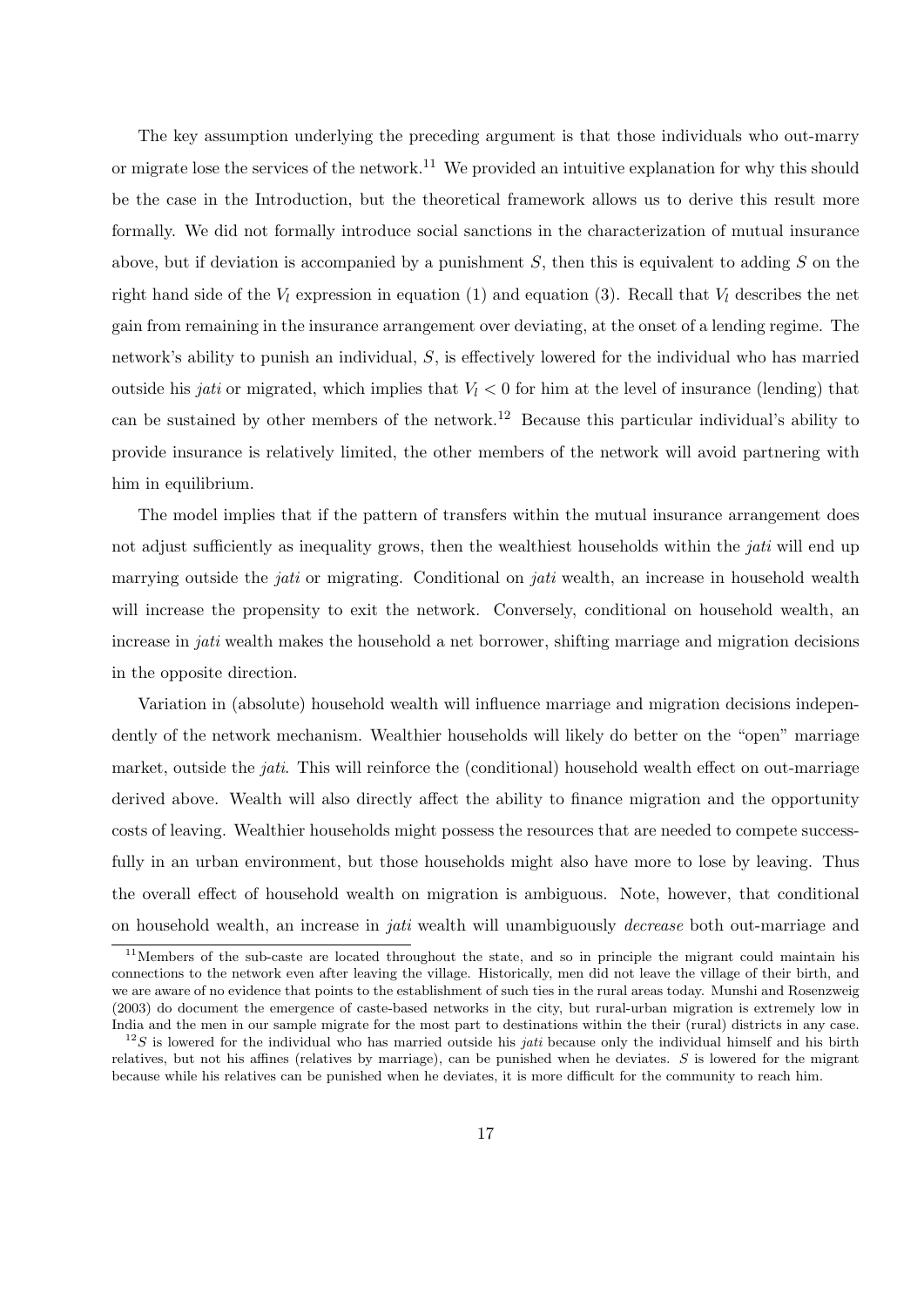migration when redistributive norms are in place. Households belonging to wealthier jatis are less likely to exit, emphasizing the role of the caste networks in restricting mobility in India.

Apart from identifying which households are most likely to exit, the model also allows us to analyze the effect of an increase in inequality within the *jati* such as observed in Figure 2 on overall mobility. Consider a transfer from the poor to the rich in a jati. This would increase the propensity of the rich to exit, whereas the poor would be even more likely to stay. The impact of a mean-wealth preserving increase in inequality on mobility is consequently ambiguous. Later we will establish empirically that inequality actually reduces mobility, reinforcing the low mobility that historically existed in India.

### 5 Empirical Analysis

### 5.1 Loan Terms by Wealth and Loan Access with Mobility

An implication of the limited commitment model is that relatively wealthy households within a network give and receive caste loans at rates that are more favorable to them. The data on loans from the 1982 and 1999 surveys are consistent with this. We classified households within each *jati* into two wealth categories – low and high – using median wealth *within* the *jati* in the relevant survey round as the cut-off. As can be seen in Table 4, Columns 1-2, wealthier households within the jati receive loans at interest rates that are almost two percentage points lower than the interest rates for loans obtained by the less wealthy. The wealthy also disburse loans at interest rates that are over 1.5 percentage points higher than those loans given out by the less wealthy. In contrast, interest rates for loans received from banks are identical for low- and high-wealth households within the jati in Columns 3-4. And interest rates on moneylender loans are actually higher for wealthier households in Columns 5-6, consistent with the commonly held view that moneylenders have local monopoly power and price discriminate.

Although the gaps in the lending and receiving interest rates associated with caste loans between low- and high-wealth households are substantial, these differences are not statistically significant. Later we will present evidence that relatively wealthy households have a greater propensity to migrate and out-marry, indicating that interest rates do not adjust sufficiently and that the mutual insurance arrangement is not flexible enough to deter exit.

An important assumption of our analysis of the caste network is that access to caste loans is reduced for those who marry outside the *jati* and migrate. Thus we ought to see in the data that these decisions are associated with a lower probability of receiving any caste loans. To test this assumption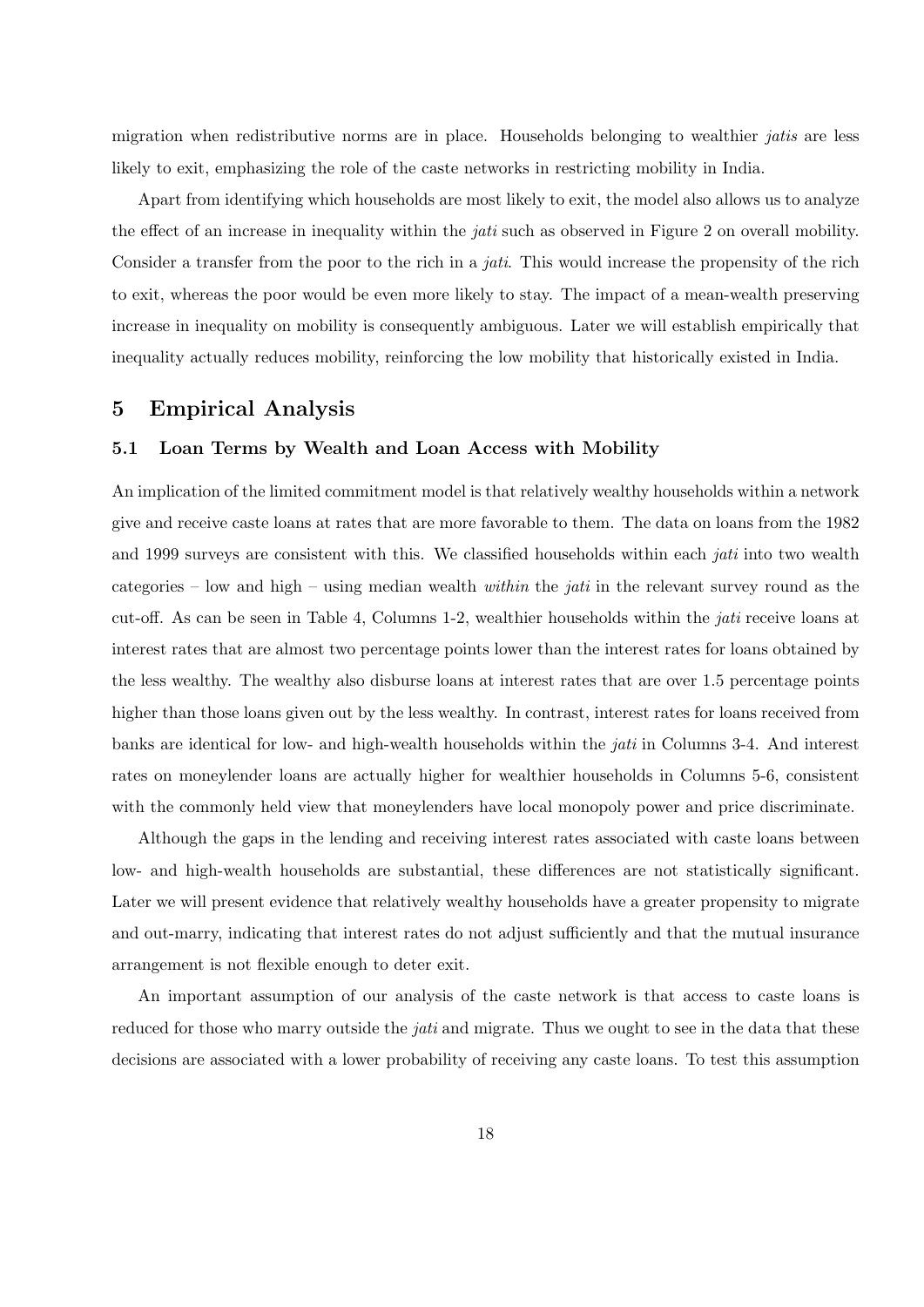we made use of the information collected in the 1999 survey on the marriage histories for all of the siblings and children of the household heads and the migration histories for all brothers and sons. Based on these histories, we constructed variables for each household in each survey year indicating whether any immediate relative of the household head had married someone outside the head's *jati* and whether any immediate male relative of the head had left the village prior to the survey date.

Table 5 reports the percentage of households receiving a caste loan, classified by whether there was any out-marriage or migration outside the village. The statistics indicate that households with immediate relatives who have married outside the *jati* are 30 percent less likely to receive a caste loan; for those with a male immediate family member who left the village, the probability of receiving a caste loan is lower by 20 percent. These results are consistent with the key assumption in this paper that mobility is associated with a loss in network services.

The statistics in Tables 4 and 5 do not, however, provide estimates of how an exogenous increase in a household's relative wealth (within the *jati*) changes the interest rate on caste loans or how an exogenous change in mobility (out-marriage or migration) affects the household's access to mutual insurance. Given that only a fraction of households receive caste loans, any analysis of interest rates is based on a selected sample and so we do not attempt to identify wealth effects on interest rates. Instead we look at how changes in household and *jati*-level wealth affect the household's caste-loan position to assess the implications of the mutual insurance model with inequality. With respect to mobility, we will study how household wealth and *jati* wealth jointly affect out-marriage and migration. If mobility leads to a loss in network services, then those (relatively wealthy) households who benefit the least from the network when redistributive norms are in place, should be the first to exit.

#### 5.2 Specification and Identification of Wealth Effects

To identify the effects of changes in household and jati-level wealth on a household's caste-loan position we will estimate a regression of the form

$$
D_{it} = \alpha W_{it} + \beta \overline{W}_t + f_i + \epsilon_{it},\tag{4}
$$

where  $D_{it}$  measures household i's loan position in period t (1982, 1999),  $W_{it}$  is its wealth in that period,  $W_t$  is average wealth in the *jati*,  $f_i$  is a fixed effect, and  $\epsilon_{it}$  collects all other unobserved determinants of  $D_{it}$ . Apart from household wealth and *jati* wealth, the household's caste-loan position will depend on other sources of finance (banks and moneylenders), as well as its demand for loans.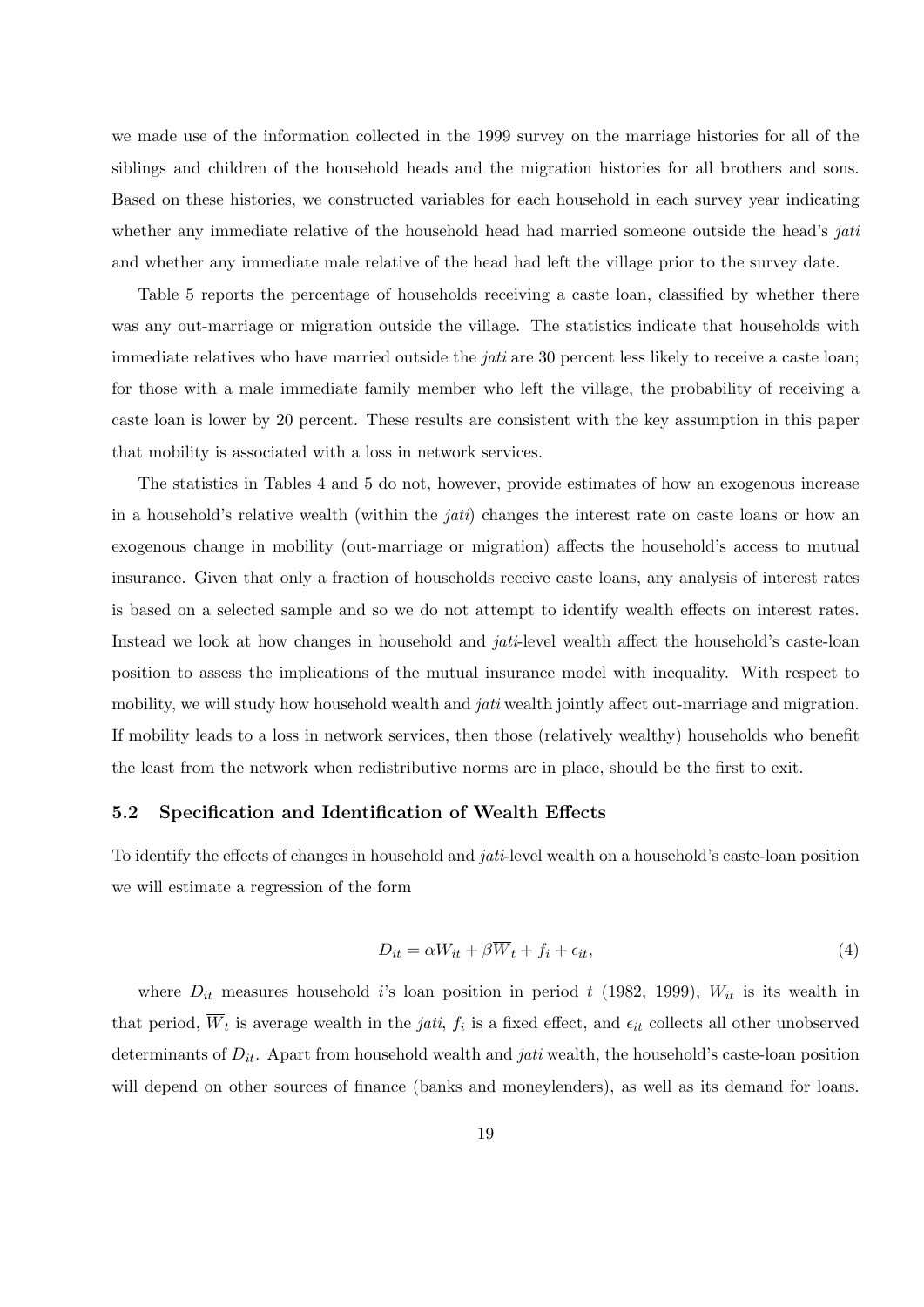This demand will depend, in turn, on the household's investment opportunities and its preferences for saving versus consumption. Some determinants of the loan position, such as the household's propensity to save, are time invariant and will be subsumed in the fixed effect  $f_i$ . Because two rounds of data are available, we can difference over time to estimate an equivalent regression of the form

$$
\Delta D_{it} = \alpha \Delta W_{it} + \beta \Delta \overline{W}_t + \Delta \epsilon_{it}.
$$
\n<sup>(5)</sup>

But changes in investment opportunities or access to finance over time would affect changes in household wealth and (possibly) *jati* wealth, as well as changes in the loan position. For example, as documented by Burgess and Pande (2004), there was a substantial increase in bank coverage in rural areas over the survey interval. The availability of more formal finance would clearly affect investments and wealth accumulation, while at the same time reducing the importance of networks for consumption insurance, although we see that bank loans are less important for this purpose. We will include a variable indicating the presence of a bank in the village in all of the specifications, but changes in access to informal finance and investment opportunities are difficult to observe and measure. Our solution to this identification problem is to instrument for  $\Delta W_{it}$  and  $\Delta W_t$ . Valid instruments would determine wealth accumulation and, by extension, changes in wealth over time, without being correlated with changes in these unobserved variables.

In rural India, wealth accumulation in households has four main sources - growth in the value of fixed assets due to changes in productivity; increases in asset accumulation, such as investment in irrigation; asset sales and purchases; and household division. To eliminate the latter, we started with the 1982 households for whom, based on the 1999 information, we could identify the jati of the head and then aggregated the wealth of any and all of the households in 1999 that split-off from the 1982 households. Thus we have a balanced sample of 3,441 households in each of two years. To increase the precision of *jati*-level aggregates, we eliminated all households in *jatis* with less than 10 surveyed households, resulting in a balanced two-year panel of  $2,341$  households.<sup>13</sup>

As previously discussed, the availability of High Yielding Varieties of wheat and rice in the late 1960s substantially increased farm incomes in India and thus the value of land, particularly irrigated land. However, all areas of the country did not benefit immediately from the new technology. The early HYVs, particularly the rice HYVs, were unsuitable for cultivation in many areas, and it was only by cross-breeding with local varieties that the new technology could be adopted throughout the

 $13$ The statistics in Table 4 and Table 5 are computed with this balanced panel.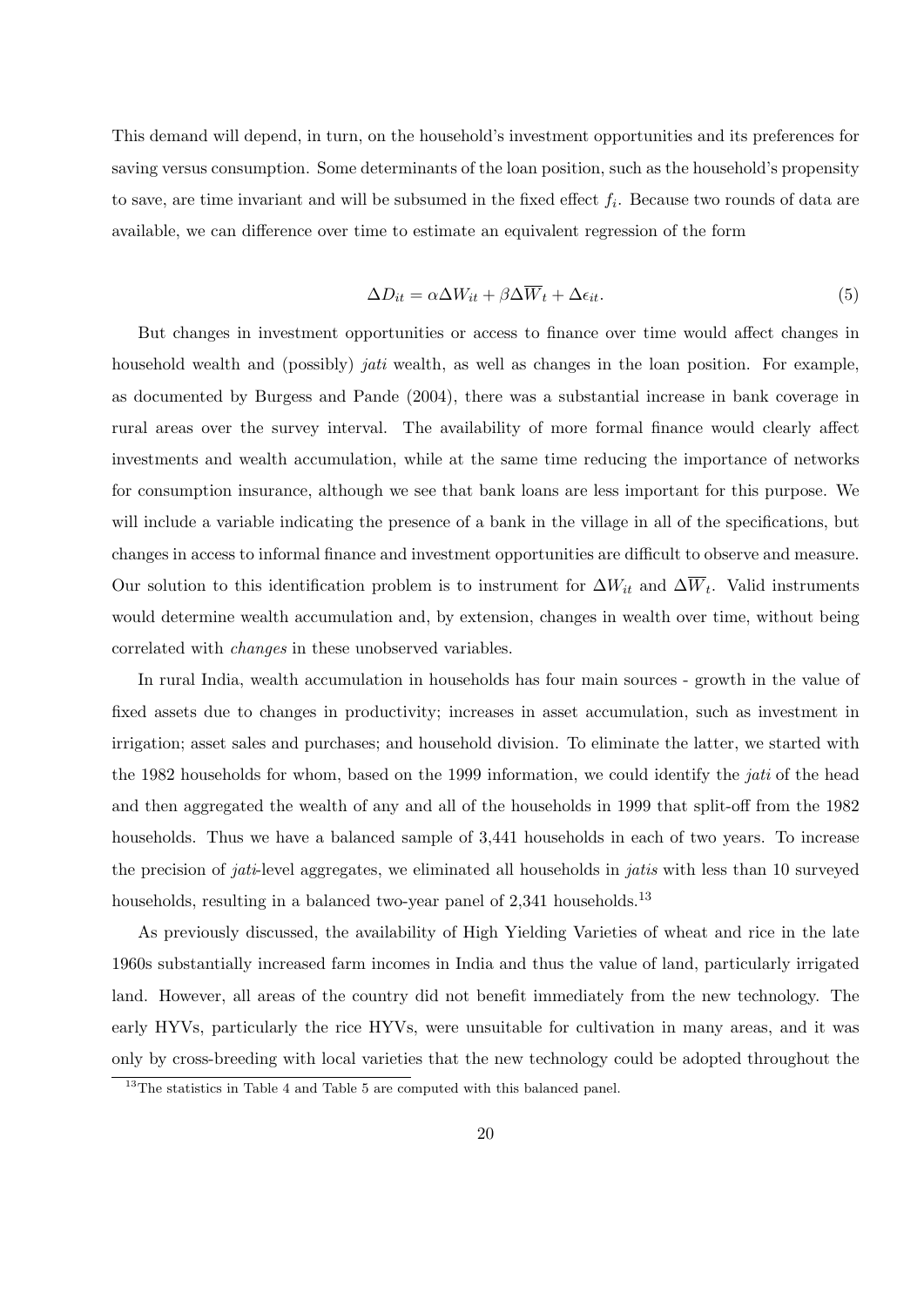country (see Munshi 2004 for details). This process was completed by the early 1980s, and so all the households in our sample had access to HYVs in both the 1982 and the 1999 survey rounds. Nevertheless, differences in the timing of initial HYV adoption would have initiated distinct wealth trajectories, across households and jatis, which we exploit in the empirical analysis.

The Intensive Agricultural Advanced District Program (IAADP) was introduced in selected districts, typically one per state, in the late 1960s to increase the spread of the new technology. This program was placed in areas that were anticipated to be particularly suited to HYV adoption, and households in the IAADP districts were provided with an assured supply of credit and fertilizers. We consequently include a binary variable indicating whether the household was located in an IAADP village, as well as an indicator for whether any household in its village adopted HYV in 1971, as measures of the timing of HYV adoption.

High Yielding Varieties require expensive inputs such as irrigation and fertilizer, which only wealthy households (or *jatis*) can afford. The amount of land (acres) historically inherited by the household heads in the 1982 survey round would thus have determined the timing of HYV adoption and, by extension, the household's subsequent wealth trajectory. The ability to invest in expensive inputs would in general depend on both wealth and the availability of bank credit, and so a binary variable indicating whether a bank was present in the village in 1971 is included in the set of instruments as well. Because the instruments must predict changes in household wealth as well as *jati* wealth, we complete the set of instruments by including jati-level averages of inherited land and the presence of HYV in the village in 1971.

The first stage regression, which includes the instruments discussed above, as well as the change in the presence of a village bank over time, which appears as an independent regressor in the second stage, is reported in Appendix Table A1. Inherited land, both at the household and the jati level, and the presence of HYV in the village in 1971 (at the level of the *jati*) are significant predictors of changes in household wealth in Column 1. Inherited land and the presence of HYV in the village in 1971, at the level of the jati alone, as well as the IAADP indicator, are significant predictors of changes in jati wealth in Column 2. The F-statistic testing the joint significance of the excluded instruments is sufficiently large in the first-stage regressions (the p-values are well below 0.05).

To increase the power of the first stage, as a way to improve the precision of the second-stage estimates, we also separated inherited land into irrigated and unirrigated land. The coefficients with this augmented specification in Appendix Table A1, Columns 3-4 are qualitatively similar to what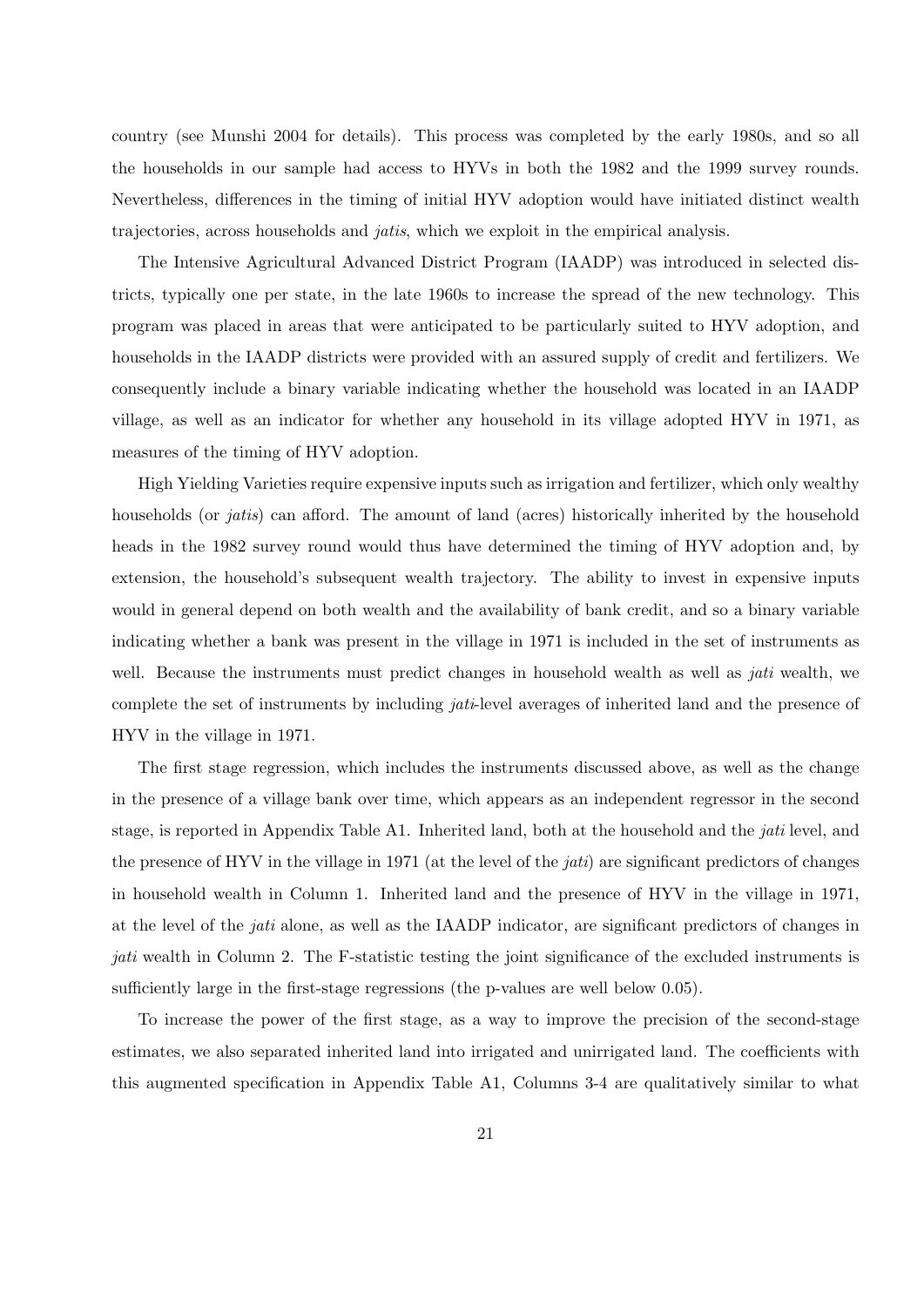we obtained in Columns 1-2, but the F-statistics are now substantially larger. We will estimate the marriage and migration regressions with both sets of instruments, and while the estimated wealth effects are very stable across the two specifications, they do become more precise (and significant at the 5 percent level) with the full set of instruments.

While there appears to be sufficient power in the instruments that we have chosen we also consider the possibility that the instruments might fail to satisfy the exclusion restriction. Areas that adopted HYV early had very different characteristics from areas that adopted later, and some of these characteristics could, in principle, have been associated with changes in non-farm opportunities or access to finance outside the caste network over time. By the same reasoning, households with greater inherited wealth in 1982 could have been endowed with characteristics such as education or initiative that are associated with changes in opportunities or resources in a dynamic economy. We have many more instruments than endogenous variables, and so we can carry out tests of the overidentifying restrictions to verify the validity of these instruments.

#### 5.3 Descriptive Statistics

Table 6, Panel A presents for 1982 and 1999 the average loan position for the panel households and the value of caste loans, measured by the value of all caste loans received in the survey year plus caste loans outstanding in that year, in 1982 Rupees. The importance of the caste network in providing credit appears to have been stable over time. Table 6, Panel A also reports the average value of bank loans and moneylender loans. The level of bank loans is substantially larger than the level of caste loans, while the level of moneylender and caste loans are comparable, matching the patterns reported in Table 1 for the 1982 round. Bank loans and moneylender loans are also stable over time, and in general access to finance appears to have changed very little over a relatively long 20-year period.

Table 6, Panel B reports the incidence of marriage outside the *jati* and migration from the village of birth, our two measures of mobility. The measure for out-marriage, constructed from the 1999 marriage histories, is whether any child of the household head married someone who was not a member of the head's *jati* in the 10-year period prior to the survey. The measure of migration is whether any male aged 20-30 at the time of the survey and residing in the household 10 years prior to the survey date had left the village permanently by the survey date.

As can be seen in the table, out-marriage continues to be infrequent in rural India. And the level of male migration actually declines from 1982 to 1999 (the difference over the two survey rounds is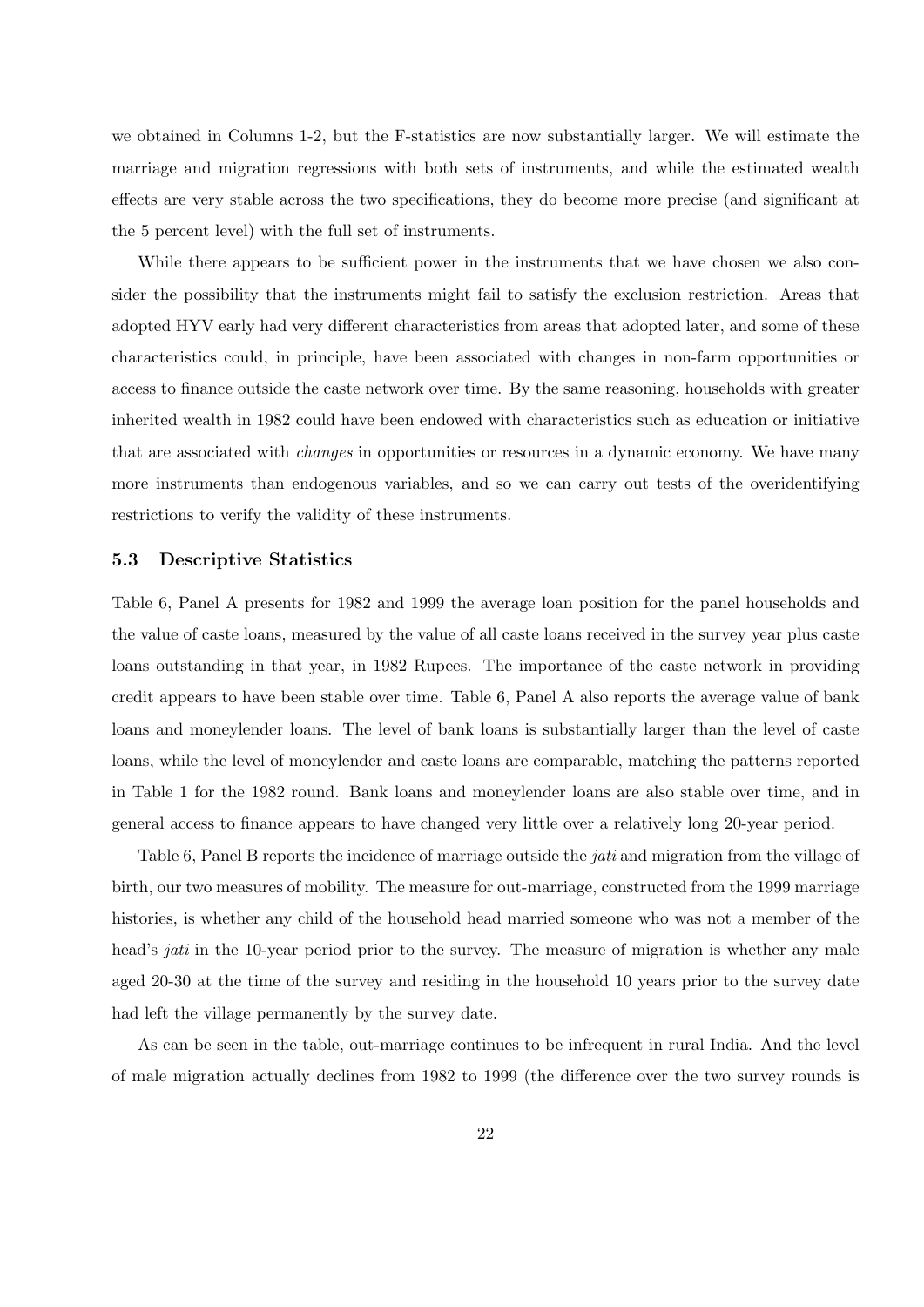significant at the 5 percent level). This is not due to lack of growth - panel C of the table reports average household wealth in the sample for the two survey years. Wealth per-household increased four-fold over the 1982-99 period in real terms, which is a substantial change over what is essentially a single generation. Jati wealth, which is computed as the average over the sampled households in each jati in each survey year, tracks the household wealth statistic by construction. Finally, consistent with the government program to increase rural bank access over the period, the data indicate that the proportion of households with a bank in the village increased from 0.19 in 1982 to 0.36 in 1999, emphasizing the need to include this variable in the specifications.

#### 5.4 Loan Estimates

The model of mutual insurance predicts that conditional on *jati* wealth, an increase in the household's wealth should make it a net lender. By a symmetric argument, conditional on the household's wealth, an increase in network partners' (jati) wealth should make the household a net borrower. With loans-in minus loans-out as the dependent variable, this implies that  $\alpha < 0$  and  $\beta > 0$  in equation (5).

Table 7, Column 1 reports instrumental variable estimates of this regression, with the restricted set of instruments reported in Appendix Table A1, Columns 1-2. Consistent with the framework the coefficient on own wealth is negative, while the coefficient on jati wealth is positive. Both coefficients are significant at the 5 percent level. Column 2 replaces the net loan position with loans-in as the dependent variable. As expected, the same pattern of (statistically significant) coefficients is obtained.

Table 7, Columns 3-4 include bank loans and moneylender loans as the dependent variables. The theoretical model assumes that the household either participates in the mutual insurance arrangement or quits the network and finds finance elsewhere. In that case, exit from the caste network will be associated with an increased demand for bank or moneylender loans. If bank and moneylender loans are substitutes for caste loans in this way then the coefficient on own wealth will be positive and the coefficient on jati wealth will be negative in the bank and moneylender equations. However, we could imagine instead that households obtain capital from different sources simultaneously. The importance of any source of finance will then be determined, in part, by the interest rate on its loans relative to the other sources. We know that the interest rate on caste loans is declining, and hence the demand for those loans is increasing, in household wealth (conditional on *jati* wealth). The demand for bank loans and moneylender loans must then go in the opposite direction and so the coefficient on own wealth will be negative, while the coefficient on *jati* wealth will be positive. Additionally, banks or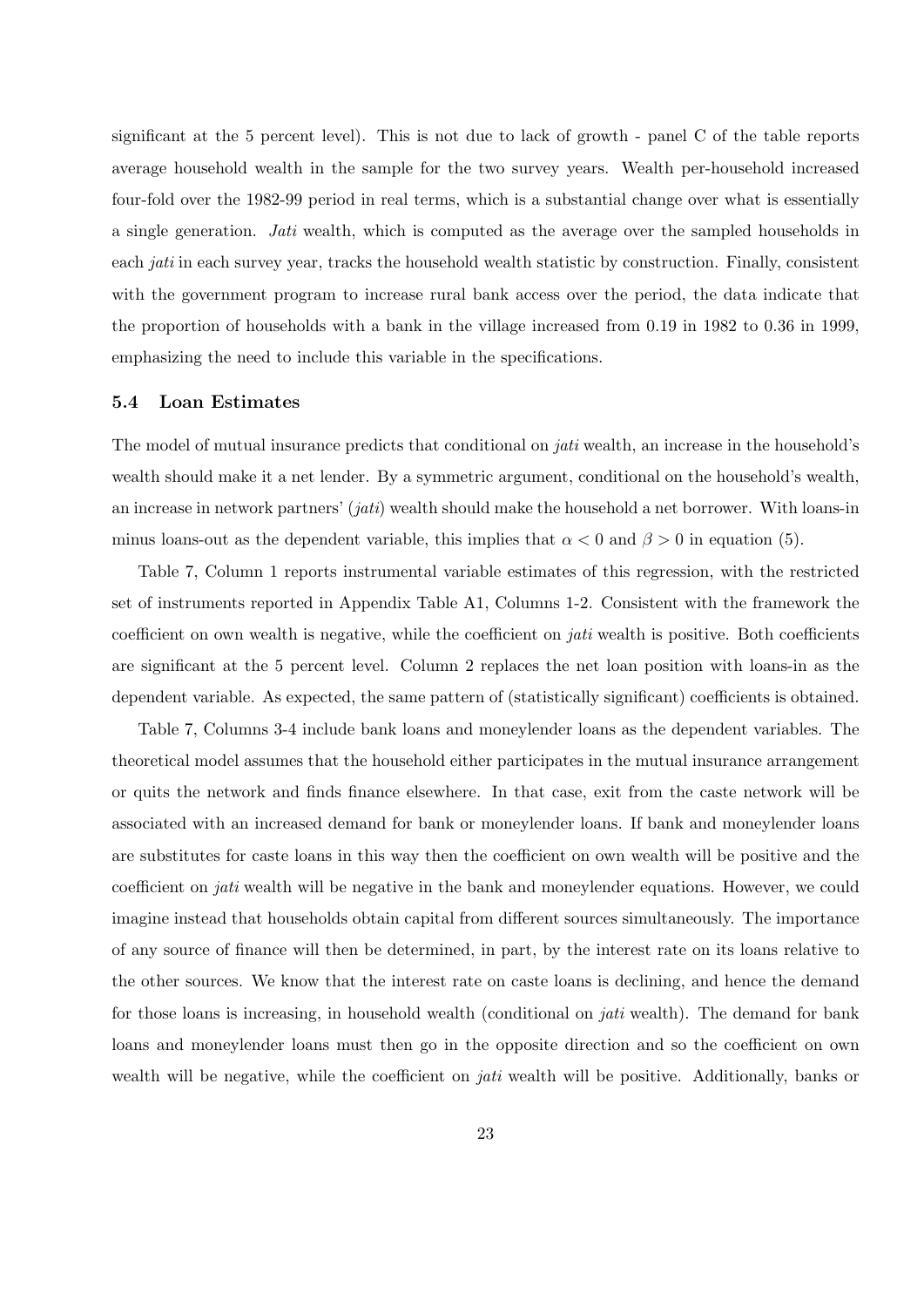moneylenders could view borrowers (of given own wealth) from *jatis* that are more wealthy as being more credit worthy so that bank/moneylender loans and caste loans are complements.<sup>14</sup> In that case the jati wealth coefficients would display the same signs in all three loan equations. Finally, a household's loan position will also depend on it's absolute wealth. Most bank loans require collateral, which a wealthier household is better positioned to provide. Recall, also, from Table 3 that wealthier households paid much higher interest rates on moneylender loans, which would lower their demand for that source of finance.

In general the sign of the own wealth and the *jati* wealth coefficient is ambiguous in both the bank and the moneylender loan regressions. Not surprisingly, there is no particular pattern to those coefficients in Columns 3-4, in contrast to what we obtained in Columns 1-2, although bank loans look more like complements to caste loans than do moneylender loans. However, the *jati* wealth coefficient is insignificant in both Column 3 and Column 4. This contrasts with the strong relationship between jati wealth and caste loans, suggesting that the *jati*-level variable is not just picking up an aggregate demand for loans. Rather, the set of loan results by source are consistent with the view that social insurance in rural India is organized at the level of the endogamous jati.

#### 5.5 Migration and Marriage Estimates

Table 8 reports estimates of household and *jati*-level wealth effects on network exit measured by migration and out-marriage. We noted earlier that the coefficient on household wealth is difficult to interpret in these regressions because an absolute increase in wealth (independent of jati wealth) could directly affect marriage and migration decisions other than through network effects. Nevertheless, we see that the coefficient on own wealth is positive across Columns 1-4 in Table 8. This finding is consistent with transfers within the jati not being sufficiently responsive to wealth position changes to deter the wealthier households from exiting. The estimated *jati* wealth effects are most useful in establishing a role for the caste networks in reducing individual mobility, and here we see that the coefficient on jati wealth is negative across all four columns. Combined with the caste loan estimates in Table 7, the results indicate that households who are more (less) likely to be net borrowers because they are members of wealthier jatis are also those households who less (more) likely to exit.

A couple of coefficients in Columns 1-2, estimated with the restricted set of instruments, are not

 $14$ The 1999 data indicate that 2.3 percent of caste loans are obtained to repay loans from other sources; neither bank nor moneylender loans are used for this purpose.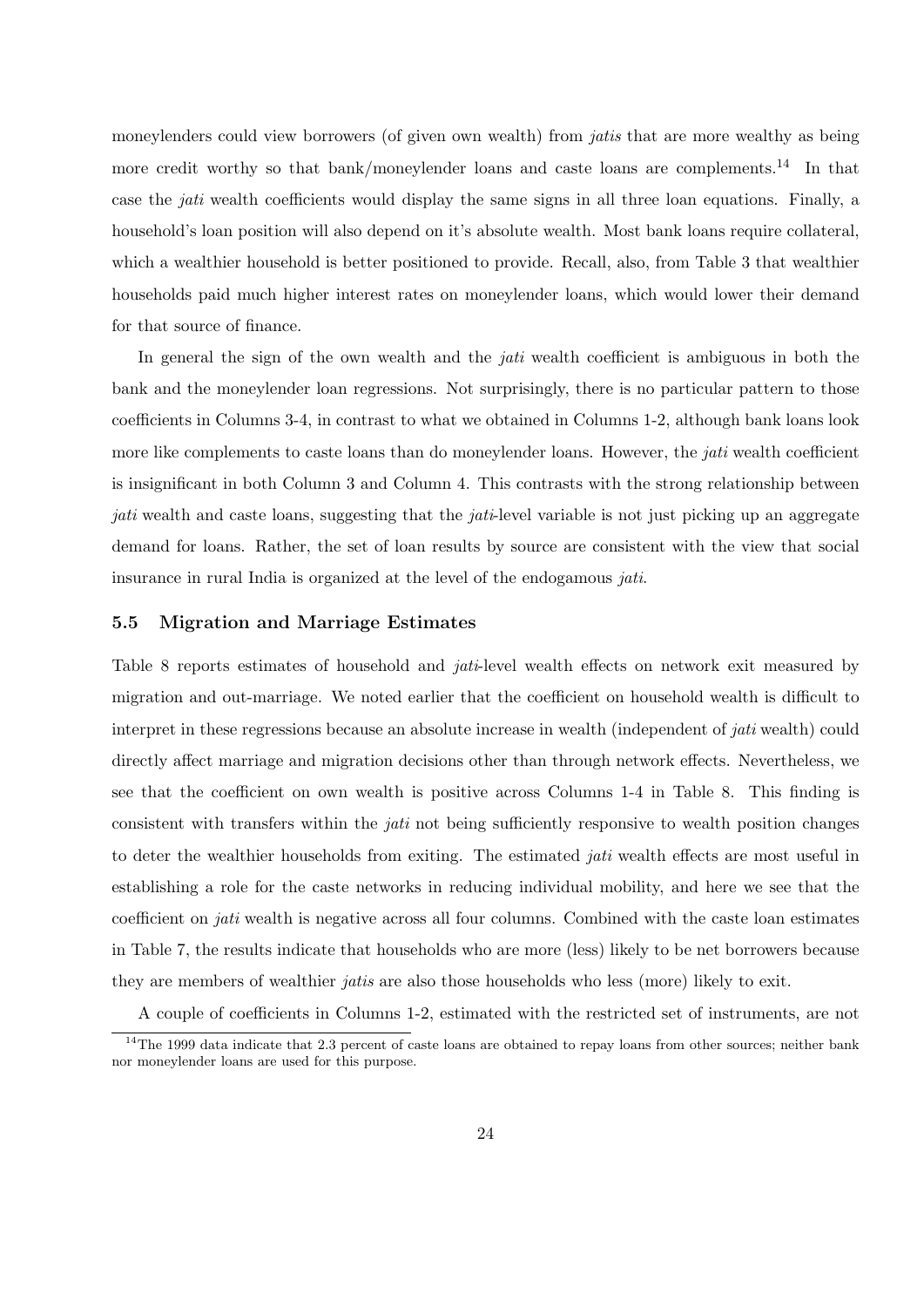significant at the 5 percent level, but they become significant with the full set of instruments in Columns 3-4. The F-statistic on the overidentification test is not surprisingly larger in Columns 3-4, particularly with out-marriage as the dependent variable. Notice, however, that the point estimates are very stable across the alternative specifications.

The point estimates from Columns 3 and 4 can be used to assess the impact of an increase in average wealth on mobility. Average wealth in the sample increased from 5 to 20 thousand Rupees between 1982 and 1999. Because economic growth increases both own wealth and jati wealth, the net effect of wealth change is obtained by adding the own wealth and jati wealth coefficients. The summed point estimates indicate that this fourfold increase in wealth would have actually reduced out-marriage, by 0.4 percentage points and only increased migration by 0.75 percentage points. Thus the substantial increase in average rural wealth that occurred in rural India would have had little effect on out-marriage or migration, consistent with the view that it is inequality within the *jati* that matters for network stability.

Although the networks may have been resilient to changes in average wealth, individuals towards the top of the wealth distribution nevertheless appear to have had a greater propensity to exit, by out-marrying and migrating outside the village. The median of the standard deviation of wealth within *jatis* is Rupees 13,318 in the 1999 sample. The point estimates in Columns 3-4 indicate that increasing the wealth of a household by this amount, with no change in average *jati* wealth would have increased the probabilities that a member of the household marries someone outside the *jati* by 0.8 percentage points (a 9 percent increase, based on the 1999 level) and migrates from the village by 1.9 percentage points (a 32 percent increase, based on the 1999 level). Those individuals that the theoretical framework identifies as having the greatest propensity to exit the network (and who, as indicated in Table 7 receive less caste loans) are indeed substantially more likely to out-marry and migrate, reinforcing the connection between exit and these variables.

What about the effects on mobility due to rising inequality within *jatis*? The regression specification in Columns 1-4 does not permit an assessment of the effect of a mean-preserving change in inequality, implemented by transferring wealth from the bottom of the distribution to the top of the distribution, because own wealth effects are assumed to be linear (symmetric for low and high wealth individuals). It is evident that transfers of this sort would have no net effects on exit. The theoretical framework does not, however, imply that wealth effects are symmetric; this is just an assumption that we adopt for convenience in Columns 1-4. We consequently test the symmetry assumption in Columns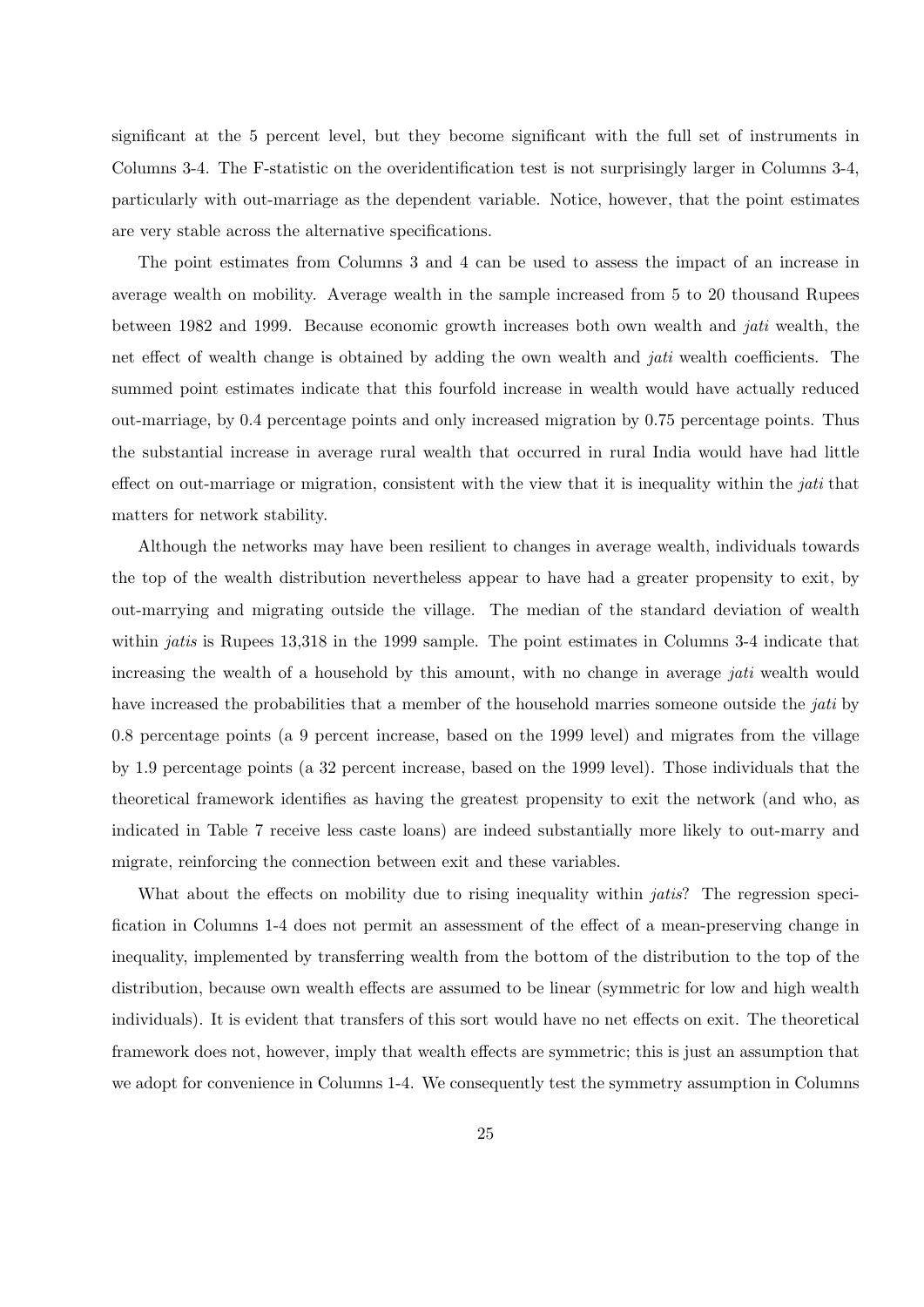5-6 by interacting own wealth with a binary variable, which indicates whether the household's wealth lies above the average wealth in the *jati* in the survey round.<sup>15</sup>

The estimates of the own wealth-above mean interaction coefficients in Columns 5-6 indicate that the response in out-marriage and migration to wealth change is substantially larger for households below the average wealth in their *jati*, rejecting the symmetry assumption. While the preceding discussion, based on the specification with linear wealth effects, is qualitatively unchanged by this result, we are now in a position to assess the effect of a mean-preserving increase in inequality within the *jati* on mobility.<sup>16</sup> If we transferred Rupees 13,318 (the median of the standard deviation of wealth within *jatis*) from a household with wealth below the mean to a household above the mean, the point estimates in Columns 5-6 indicate that out-marriage would have declined by 1.7 percentage points, while migration would have declined by 5 percentage points, which are both relatively large changes. The increase in inequality associated with the Green Revolution would thus have dampened mobility, which was low to begin with, even further.

Finally, although the traditional caste networks have evidently been robust to economic growth and changes in inequality in the short run, our estimates do indicate that exit is more likely among the wealthy within the network, consistent with the mutual insurance model. This exit selectivity will over time worsen the average wealth of the network. The estimates of the *jati* wealth effect in Columns 3-4 permit an assessment of the effect of this decay in the network on future mobility. The average jati wealth in the 1999 round was Rupees 20,445. Picking the jati whose average wealth was closest to this number, we discarded the top 10 percent of households from its wealth distribution and re-computed the average wealth. The average wealth in that jati substantially declined, to Rupees 11,593. The associated 8,852 Rupee decline in jati wealth, however, would have increased both outmarriage and migration by only 0.8 percentage points. Neither network decay effect is especially large, which suggests that the caste networks might remain firmly in place, and that mobility will continue to remain low, in the future.

<sup>&</sup>lt;sup>15</sup>As with the other regressors, the interaction term is differenced over 1982-99. The differenced above-mean indicator is interacted with the full set of instruments used in Columns 3-4 to complete the set of instruments in Columns 5-6. The (differenced) above-mean indicator does not appear in the second stage because it is subsumed by the household wealth and average *jati* wealth variables.

<sup>&</sup>lt;sup>16</sup>The effect of an increase in overall *jati* wealth is computed for the household with average wealth in the *jati* and so the linear specification remains appropriate for this exercise. Based on the coefficients in Columns 5-6, an increase in wealth for an individual below the mean wealth by one standard deviation (Rupees 13,318) would increase out-marriage by 2.5 percentage points, with a corresponding increase of 0.8 percentage points for individuals above the mean. The same increase in wealth would increase migration by 7 percentage points and 1.8 percentage points for individuals below and above the mean, respectively.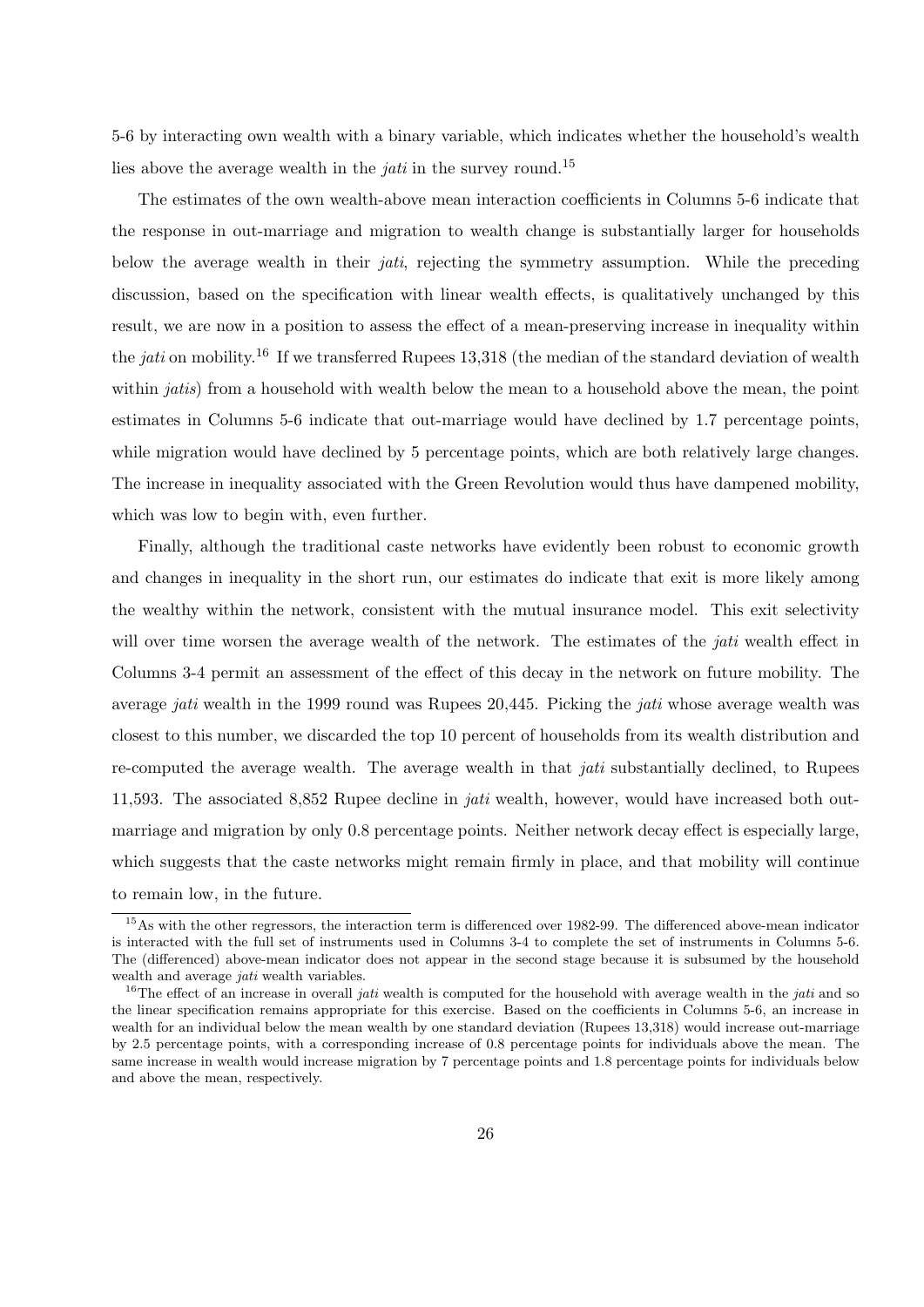### 6 Conclusion

In this paper we have examined the hypothesis that the persistence of low spatial and marital mobility in rural India, despite increased growth rates and rising inequality in recent years, is due to the existence of caste networks that provide mutual insurance to their members. Unique panel data providing information on caste loans and sub-caste identification are used to show that households that out-marry or migrate lose the services of these networks, which dampens mobility when alternative sources of insurance or finance of comparable quality are unavailable. Consistent with a limitedcommitment mutual insurance model the data also indicate that wealthier households within subcaste networks pay lower interest rates on caste loans and charge higher interest rates to borrowers. These households are nevertheless more likely to both migrate and inter-marry, suggesting that they are not being adequately compensated by the network in their role as net lenders. Conversely, among households with the same wealth, those in higher-wealth caste networks are more likely to obtain loans and are less likely to be mobile, providing direct evidence that the networks restrict mobility.

Although the caste networks provide a useful service when insurance and credit markets function imperfectly, this benefit must be weighed against the loss in mobility, with its negative implications for growth. The emergence of alternative market mechanisms to smooth risk could in principle boost mobility, but these mechanisms would not provide the subsidized insurance to the poor that is a key feature of the caste network. At the aggregate level, our results also indicate that the caste networks have coped successfully with the rising inequality within *jatis* that accompanied the Green Revolution. Indeed, the estimates that we obtain suggest that this increase in inequality lowered overall mobility, which was low to begin with. Given the resilience of caste networks to the recent transformation of the Indian economy, we expect this institution to continue to smooth consumption in rural India in the foreseeable future as it has for centuries. $17$ 

 $17$ Rachel Kranton (1996) provides a formal model that shows why collective institutions tend to persist even when they are inefficient, preventing incipient markets from thickening.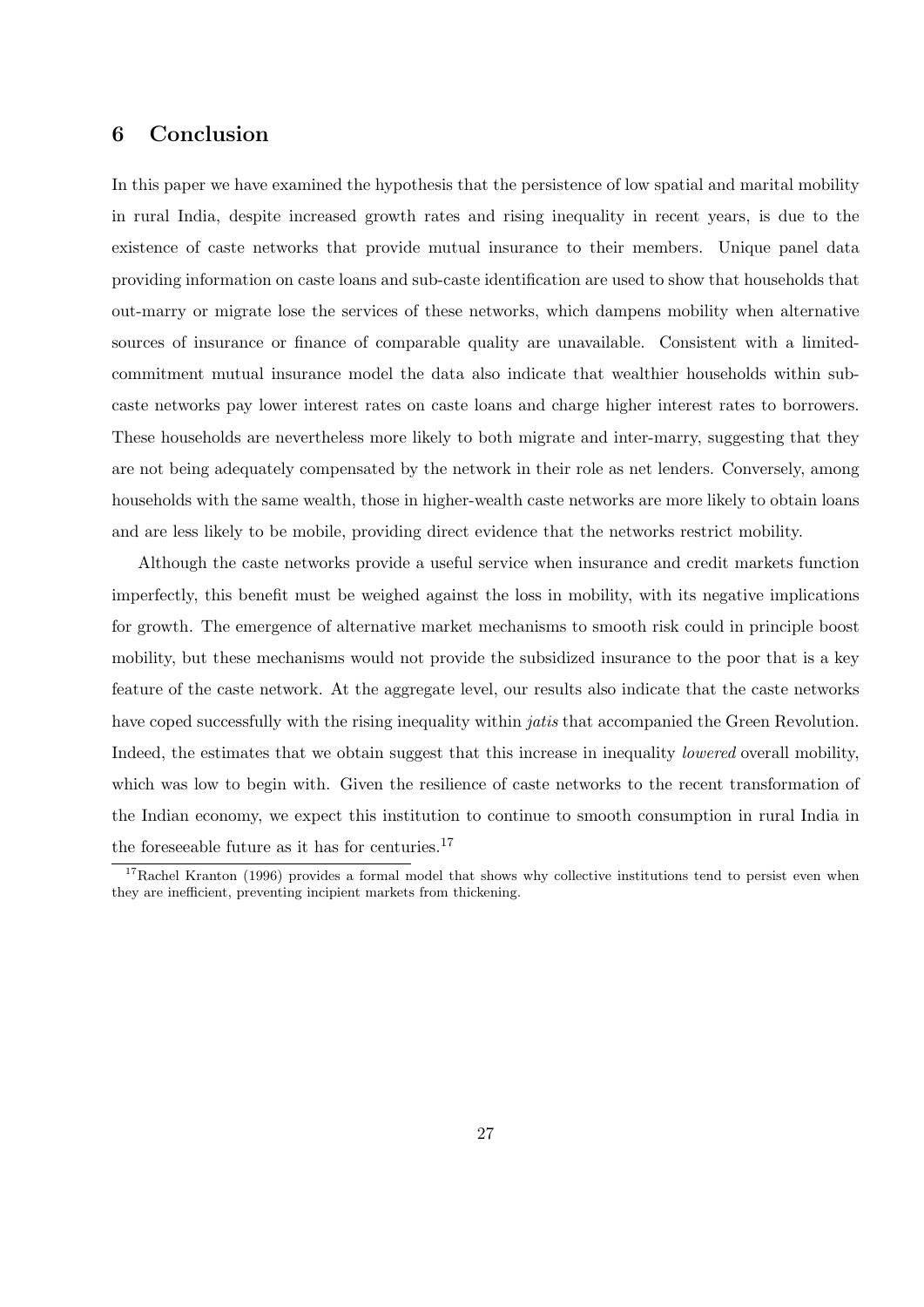### References

- [1] Atkeson, Andrew and M. Ogaki. 1996. Wealth Varying Intertemporal Elasticities of Substitution: Evidence from Panel and Aggregate Data. Journal of Monetary Economics. 38, no. 3, pp. 507-534.
- [2] Banerjee, Abhijit and Andrew Newman. 1998. Information, the Dual Economy, and Development. Review of Economic Studies. 65, pp. 631-653.
- [3] Banerjee, Abhijit, Lakshmi Iyer and Rohini Somanathan. 2005. Public Action for Public Goods. MIT.
- [4] Bardhan, Pranab and Christopher Udry. 1999. Development Microeconomics. Oxford: Oxford University Press.
- [5] Burgess, Robin and Rohini Pande. 2005. Do Rural Banks Matter? Evidence from the Indian Social Banking Experiment. American Economic Review. June.
- [6] Caldwell, John C., P.H. Reddy, Pat Caldwell. 1986. Periodic High Risk as a Cause of Fertility Decline in a Changing Rural Environment: Survival Strategies in the 1980-1983 South Indian Drought. Economic Development and Cultural Change. pp.677-701.
- [7] Chattopadhyay, Raghabendra and Esther Duflo. 2004. Women as Policy Makers: Evidence from a Randomized Policy Experiment in India. Econometrica. 72, 5, pp. 1409-1443.
- [8] Coate, Stephen and Martin Ravallion. 1993. Reciprocity without Commitment: Characterization and Performance of Informal Insurance Arrangements. Journal of Development Economics. 40, pp. 1-24.
- [9] Fafchamps, Marcel and Susan Lund. 2000. Risk-Sharing Networks in Rural Philippines, mimeo, Oxford University.
- [10] Foster, Andrew D. and Mark R. Rosenzweig. 1996. Technical Change and Human Capital Returns and Investments: Evidence from the Green Revolution. American Economic Review. September.
- [11] Foster, Andrew D. and Mark R. Rosenzweig. 2005. Agricultural Development, Industrialization and Rural Inequality, mimeo, Harvard.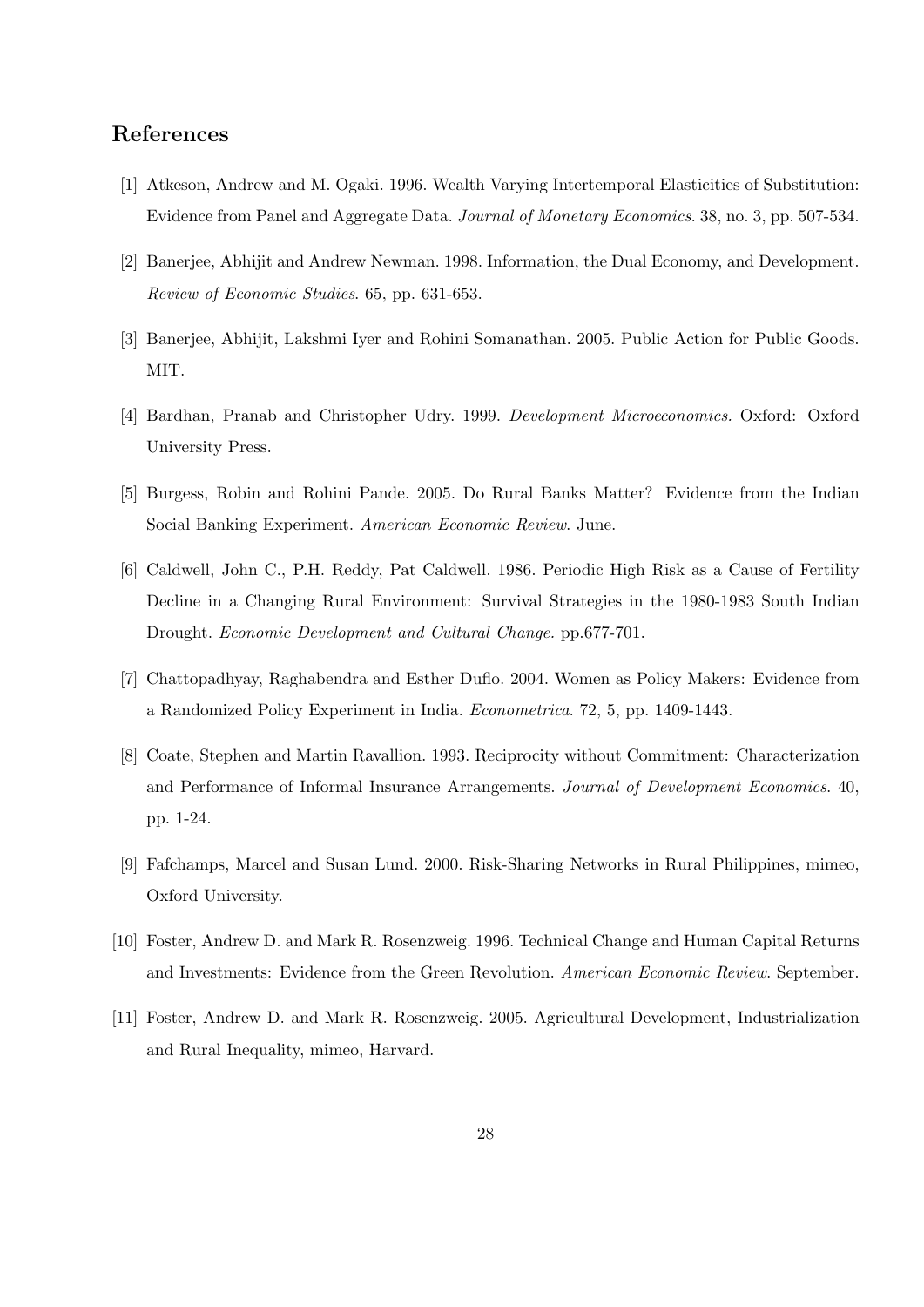- [12] Gersovitz, Mark. 1983. Savings and Nutrition at Low Incomes. Journal of Political Economy. 91, 5. pp. 841-55.
- [13] Greif, Avner. 1993. Contract Enforceability and Economic Institutions in Early Trade: the Maghribi Traders' Coalition. American Economic Review. 83, 3, pp. 525-48.
- [14] Kranton, Rachel. 1996. Reciprocal Exchange: A Self-Sustaining System. American Economic Review. 86,4, pp. 830-851.
- [15] La Ferrara, Eliana. 2002. Inequality and Group Participation: Theory and Evidence from Rural Tanzania. Journal of Public Economics. 85, pp. 235-273.
- [16] Ligon, Ethan. 1998. Risk-Sharing and Information in Village Economies. Review of Economic Studies. 65, pp. 847-864.
- [17] Ligon, Ethan, Jonathan P. Thomas and Tim Worrall. 2002. Informal Insurance Arrangements with Limited Commitment: Theory and Evidence from Village Economies. Review of Economic Studies. 69, pp. 209-244.
- [18] Morduch, Jonathan. 2004. Consumption Smoothing Across Space: Testing Theories of Risk-Sharing in the ICRISAT Study Region of South India. in Dercon, Stefan, ed., Insurance Against Poverty. Oxford Press.
- [19] Munshi, Kaivan. 2004. Social Learning in a Heterogeneous Population: Technology Diffusion in the Indian Green Revolution. Journal of Development Economics. 73, 1, pp. 185-215.
- [20] Munshi, Kaivan and Mark Rosenzweig. 2003. Traditional Institutions Meet the Modern World: Caste, Gender and Schooling Choice in a Globalizing Economy. MIT Department of Economics Working Paper#03-23.
- [21] Platteau, Jean-Philippe. 1997. Mutual Insurance as an Elusive Concept in Traditional Rural Communities. Journal of Development Studies. 33, 6, pp. 764-796.
- [22] Polanyi, Karl. 1957. The Great Transformation. Boston: Beacon Press.
- [23] Popkin, Samuel L. 1979. The Rational Peasant: The Political Economy of Rural Society in Vietnam. Berkeley: University of California Press.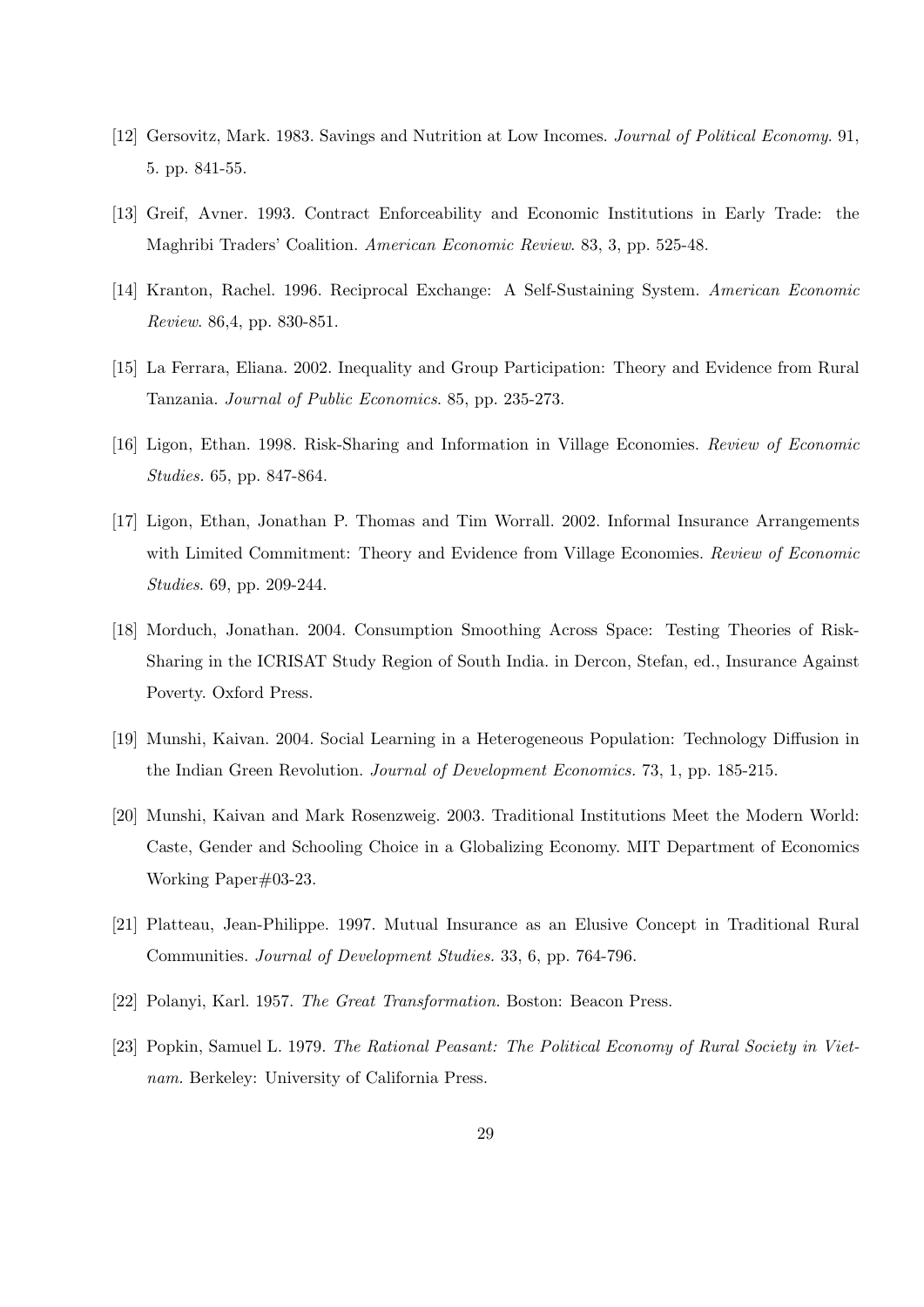- [24] Scott, James C. 1976. The Moral Economy of the Peasant: Rebellion and Subsistence in Southeast Asia. New Haven: Yale University Press.
- [25] Townsend, Robert. 1994. Risk and Insurance in Village India. Econometrica. 62, 3, pp. 171-84.
- [26] UNDP. 2002. Deepening Democracy in a Fragmented World. Human Development Report.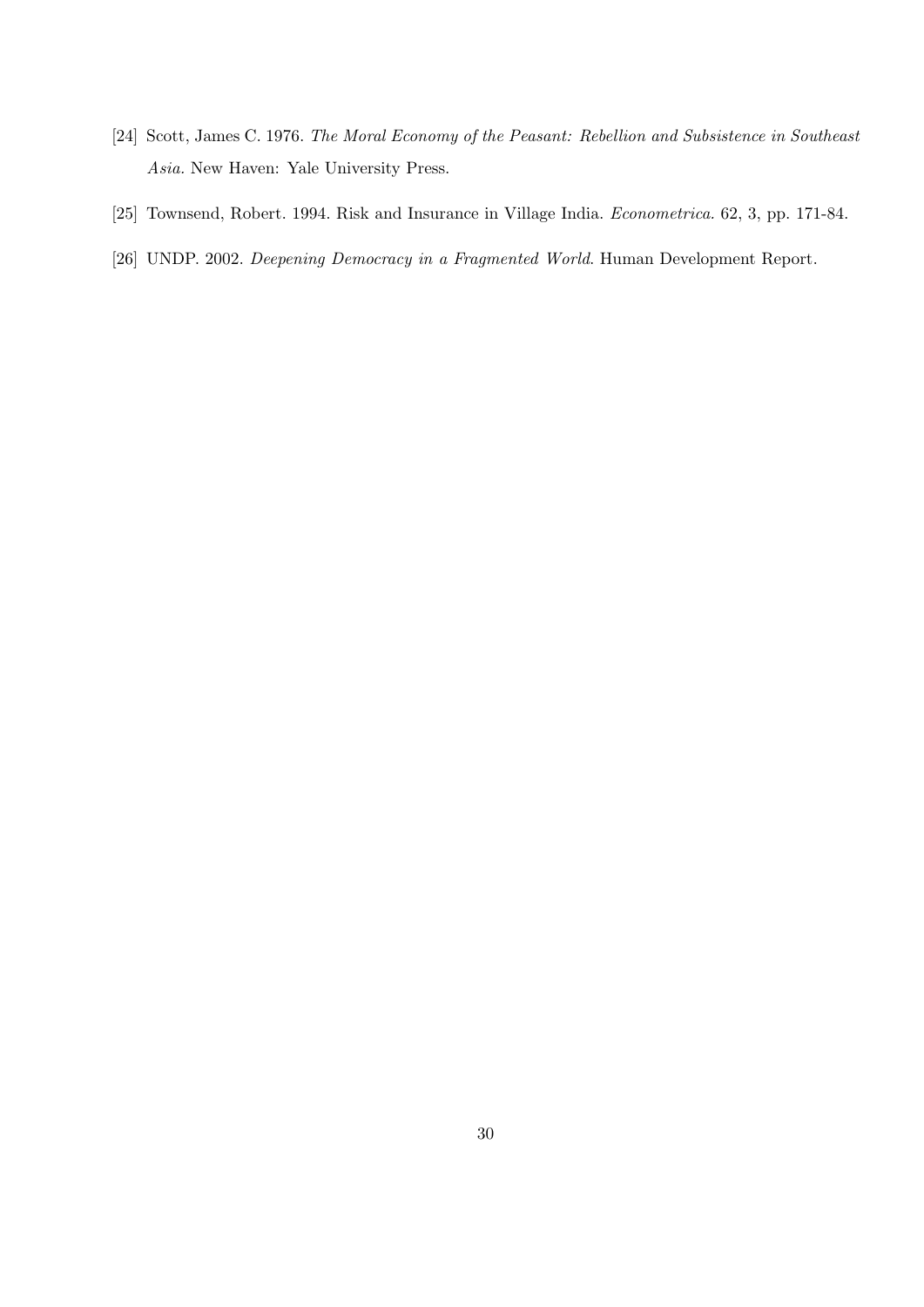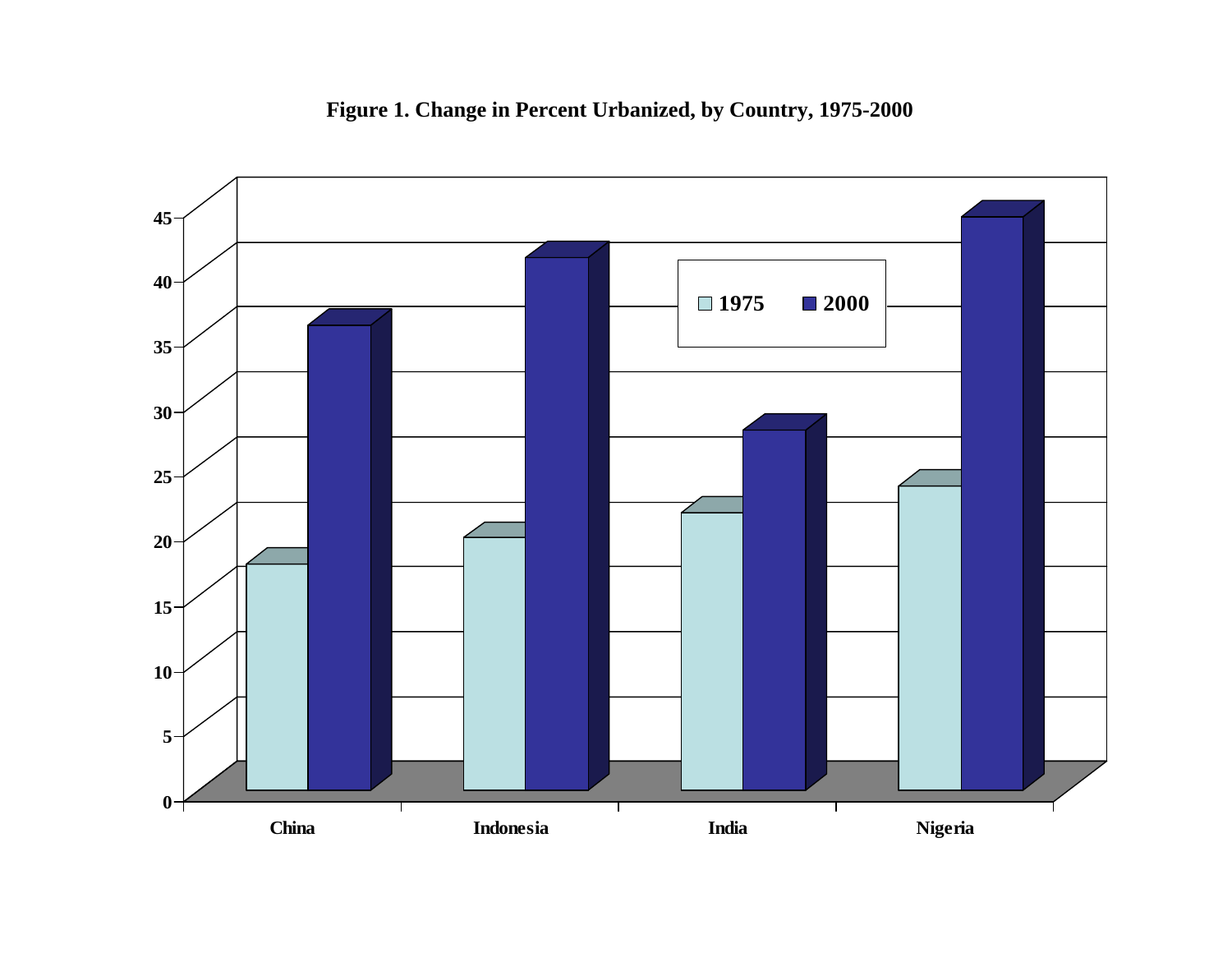## **Figure 2: Changes in Gini Coefficients for Household Wealth, Between and Within Villages and** *Jatis*

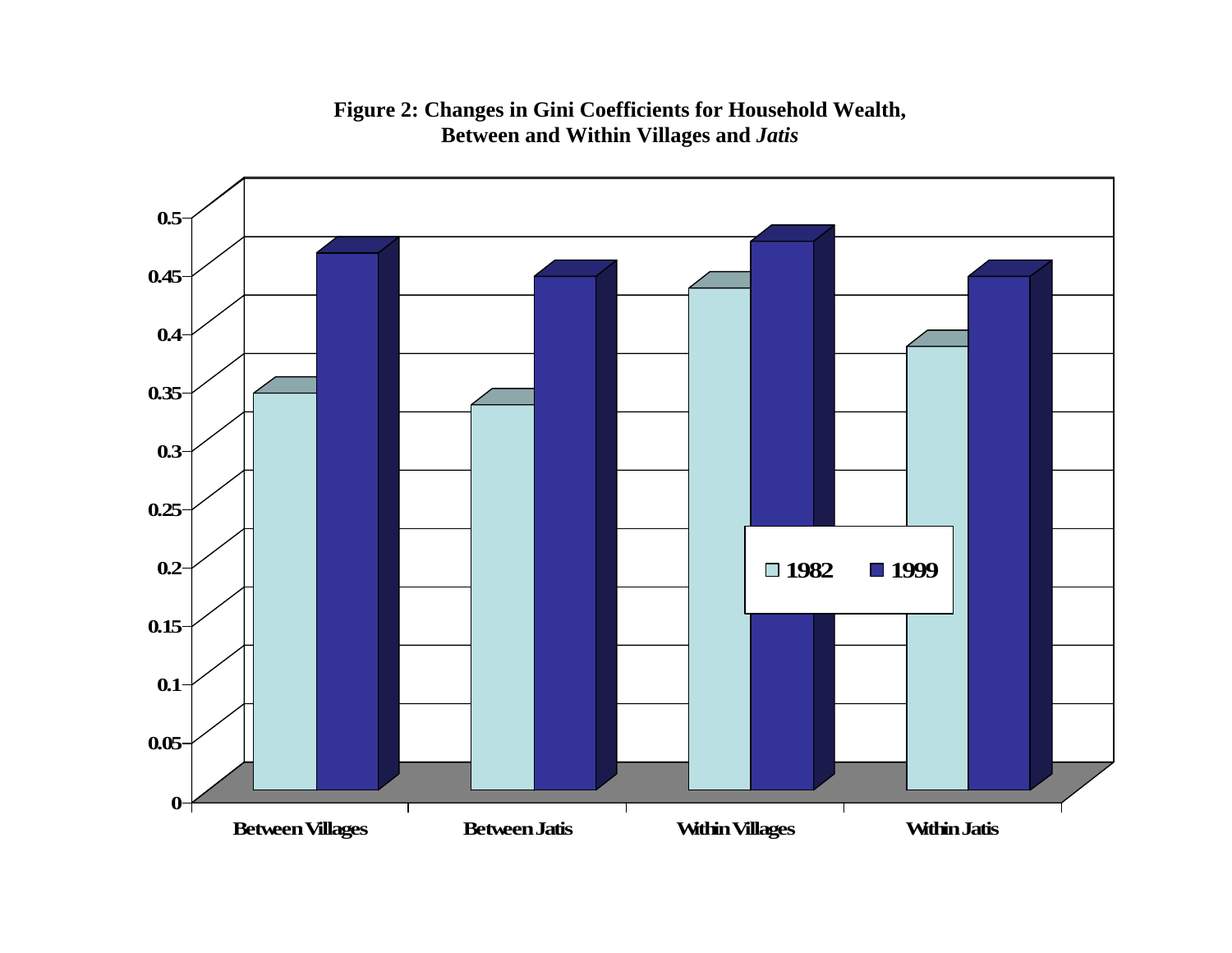| Loan source:                   | Caste             | Bank  | Moneylender | Other |
|--------------------------------|-------------------|-------|-------------|-------|
|                                | $\left( 1\right)$ | (2)   | (3)         | (4)   |
| Total loan value $(\% )$       | 12.33             | 46.30 | 12.19       | 29.18 |
| Loan value by purpose $(\%)$ : |                   |       |             |       |
| Investment                     | 17.07             | 26.47 | 16.83       | 39.63 |
| Operating expenses             | 6.08              | 53.47 | 1.82        | 38.63 |
| Contingencies                  | 42.61             | 20.56 | 27.48       | 9.35  |
| Consumption                    | 23.11             | 15.08 | 47.42       | 14.39 |
|                                |                   |       |             |       |

### **Table 1: Loans Received by Source and Purpose, 1982**

Note: Statistics are computed using the 1,423 loans received by the sampled households in the 1982 survey round.

Loan value is computed as the percentage of all loans (by value) received for that purpose that is provided by that source.

Loan values sum up to 100 across the four sources in each row.

Investment includes land, house, business, etc.

Operating expenses are for agricultural production.

Contingencies include marriage, illness, etc.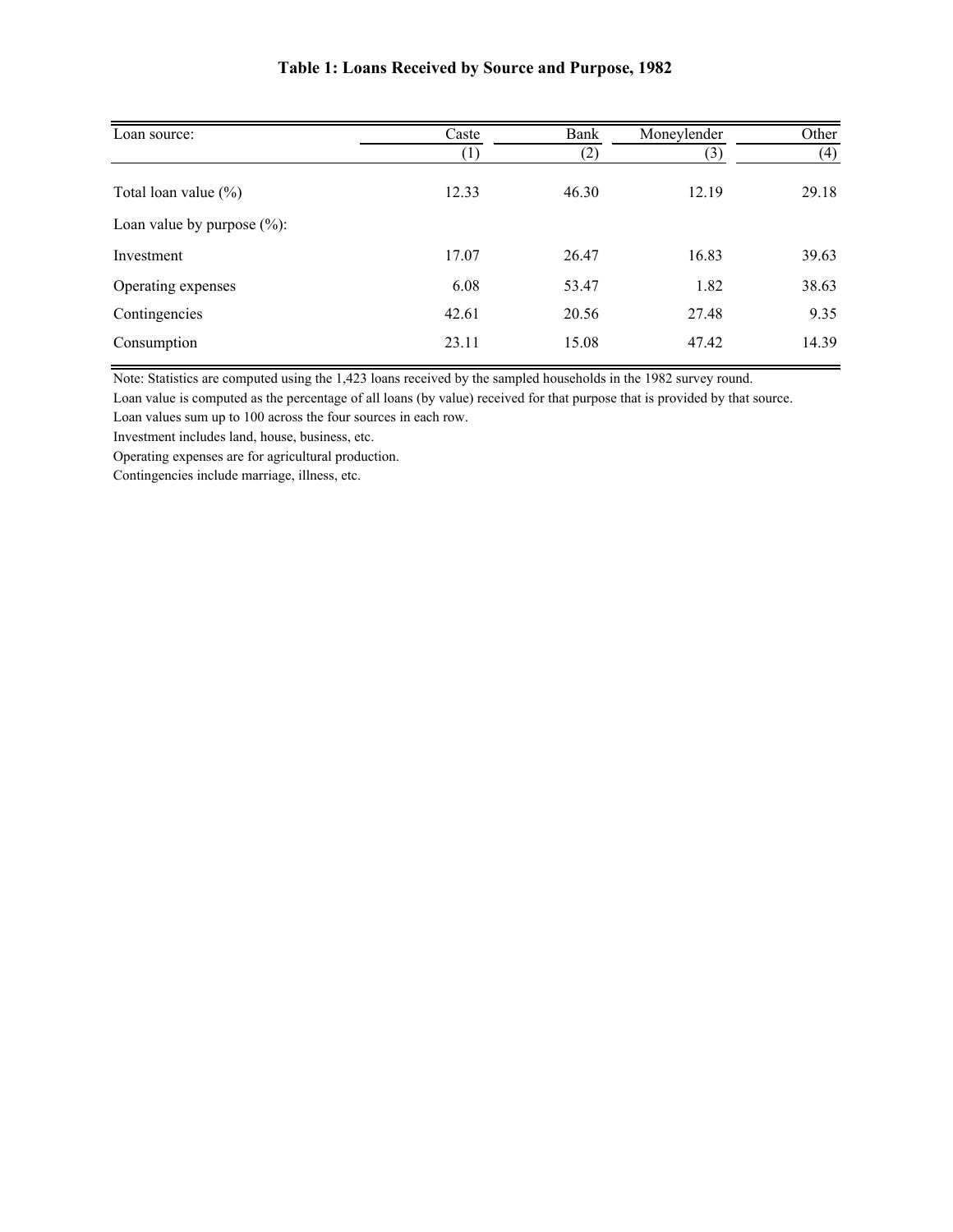### **Table 2: Terms of Loans, by Source and Year**

| Year:                                 |                 | 1982              | 1999            |                |                 |                 |  |
|---------------------------------------|-----------------|-------------------|-----------------|----------------|-----------------|-----------------|--|
| Source:                               | Caste           | Bank              | Moneylender     | Caste          | Bank            | Moneylender     |  |
|                                       |                 | $\left( 2\right)$ | 3)              | (4)            | (5)             | (6)             |  |
| Interest rate                         | 10.70<br>(0.50) | 14.88<br>(0.47)   | 16.99<br>(0.42) | 8.23<br>(0.91) | 10.16<br>(0.23) | 30.63<br>(2.30) |  |
| Percentage zero-interest loans        | 34.87           | 0.27              | 2.84            | 59.78          | 0.17            | 15.07           |  |
| Percentage loans requiring collateral | 16.23           | 48.95             | 18.99           | 1.31           | 83.21           | 24.78           |  |

Note: Statistics are computed using the 1,423 loans received by the sampled households in the 1982 round and the 1,687 loans received in the 1999 round. Statistics are weighted by the value of the loan. Standard errors in parentheses.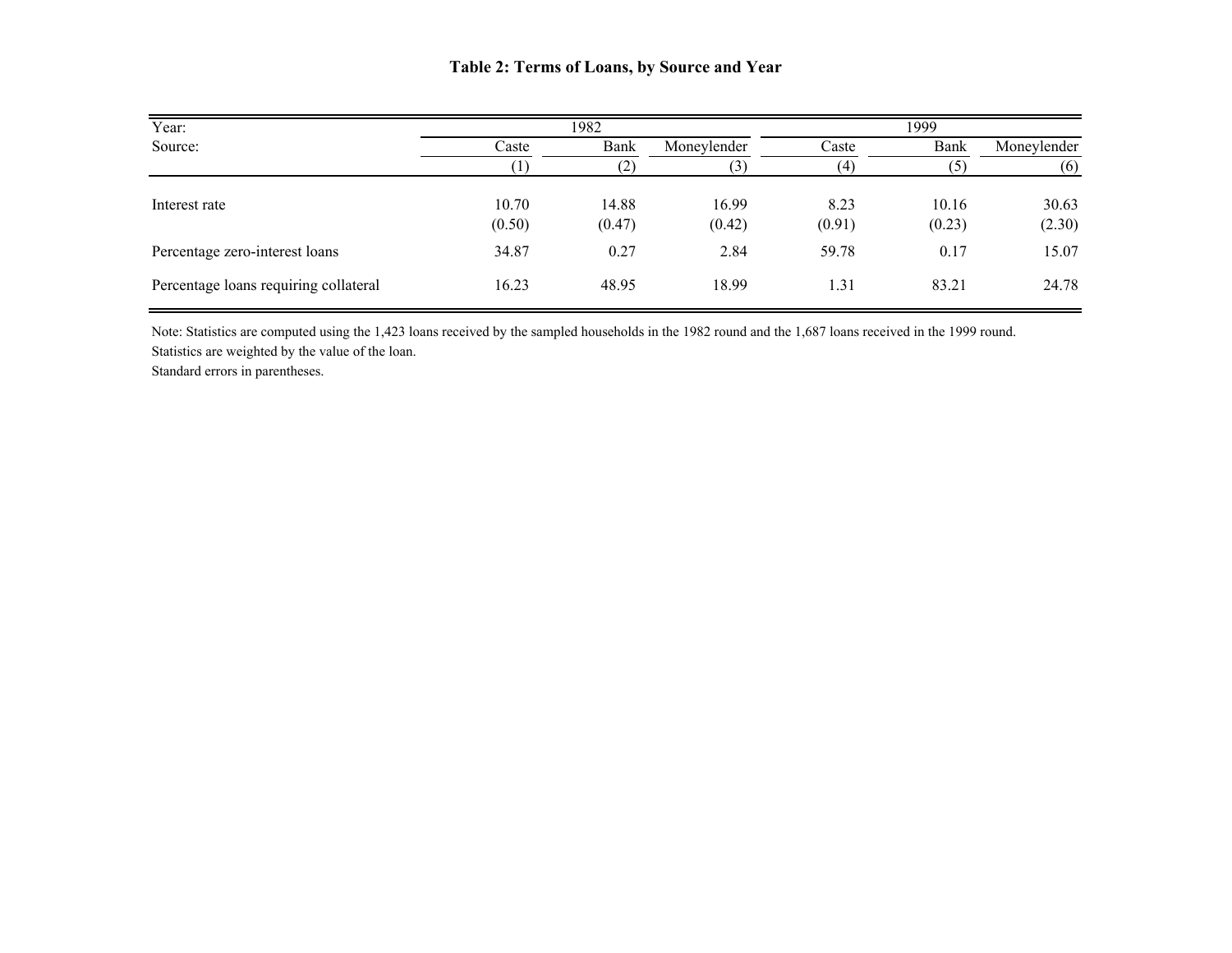### **Table 3: Tests of Full Risk-Sharing**

| Dependent variable:      | log own-consumption |         |         |          |  |  |
|--------------------------|---------------------|---------|---------|----------|--|--|
|                          | (1)                 | (2)     | (3)     | (4)      |  |  |
| Log own-income           | 0.174               | 0.171   | 0.172   | 0.168    |  |  |
|                          | (0.040)             | (0.041) | (0.041) | (0.042)  |  |  |
| Village log-consumption  | 0.725               | 0.635   | 0.576   | 0.638    |  |  |
|                          | (0.041)             | (0.052) | (0.057) | (0.048)  |  |  |
| Jati log-consumption     |                     | 0.232   | 0.216   | 0.239    |  |  |
|                          |                     | (0.038) | (0.038) | (0.041)  |  |  |
| District log-consumption |                     | --      | 0.095   |          |  |  |
|                          |                     |         | (0.059) |          |  |  |
| Caste log-consumption    | --                  |         |         | $-0.024$ |  |  |
|                          |                     |         |         | (0.080)  |  |  |
| R-squared                | 0.824               | 0.826   | 0.826   | 0.825    |  |  |
| Number of observations   | 3,543               | 3,543   | 3,543   | 3,387    |  |  |

Note: regressions use three years of data 1969-71 for each household.

All regressions include household fixed effects.

Standard errors in parentheses are clustered at the state-year level.

Only jatis with more than 10 households in the sample are included in the regressions.

Caste in column 4 measures broad hierarchical category and the corresponding statistic is computed in each state-year.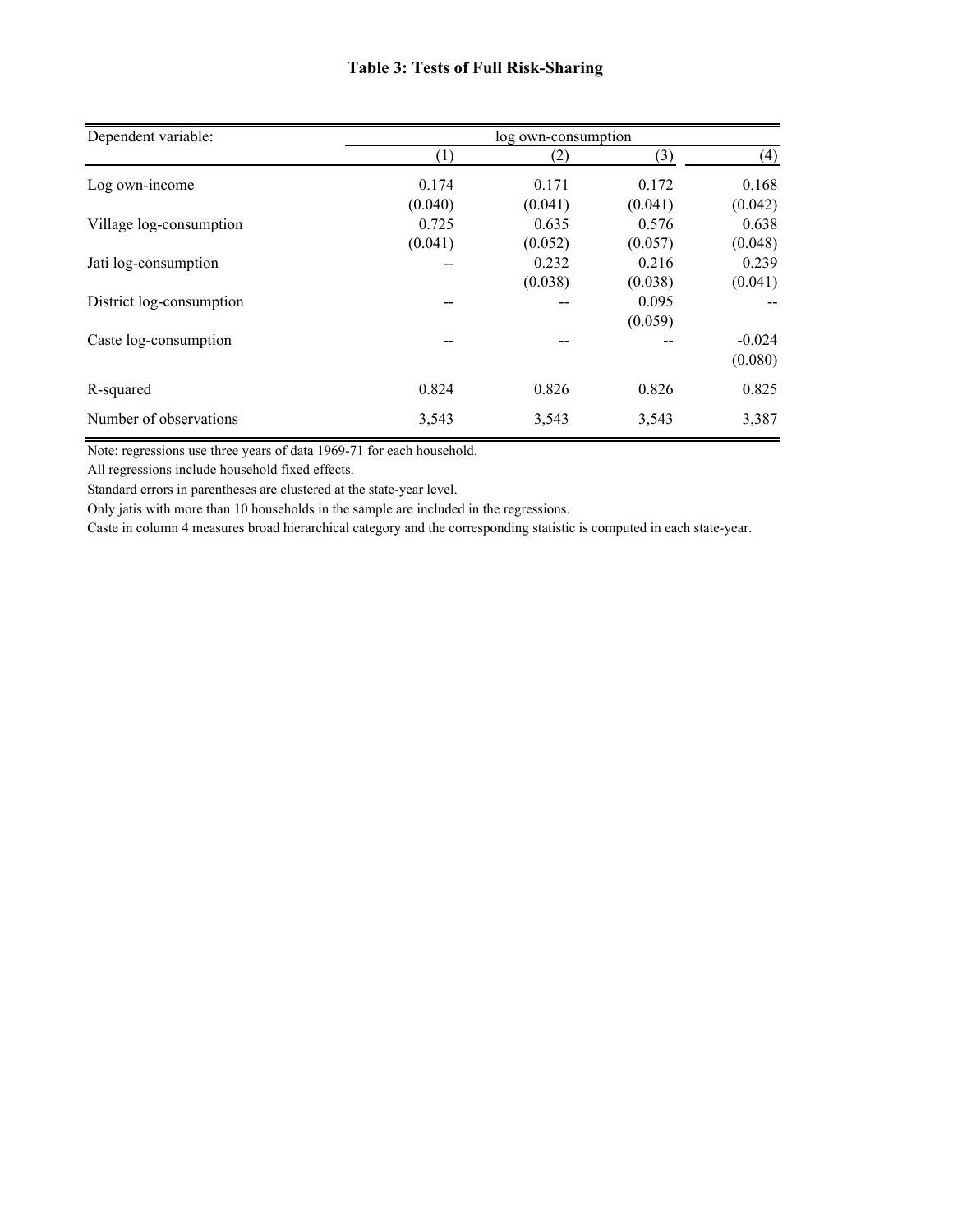| Loan source:     | Caste  |        | Bank                                  |                          | Moneylender              |                   |
|------------------|--------|--------|---------------------------------------|--------------------------|--------------------------|-------------------|
| Wealth category: | High   | LOW    | High                                  | Low                      | High                     | Low               |
|                  |        |        | (3)                                   | (4)                      |                          | (6)               |
| Borrowing        | 10.08  | 11.98  | 12.09                                 | 12.08                    | 28.78                    | 14.22             |
|                  | (0.83) | (0.69) | (0.25)                                | (0.26)                   | (2.04)                   | (0.66)            |
| Lending          | 10.83  | 9.20   | $\hspace{0.05cm}$ – $\hspace{0.05cm}$ | $\overline{\phantom{m}}$ | $\hspace{0.05cm} \cdots$ | $\hspace{0.05cm}$ |
|                  | (1.82) | (2.16) |                                       |                          |                          |                   |

Note: the household is the unit of observation.

Interest rates at the level of the household are weighted by household sampling weights to compute reported statistics.

Interest rates are computed by pooling loans in 1982 and 1999.

Standard errors are in parentheses.

The cut-off separating low and high wealth is the median wealth level within the jati in each year.

The hypothesis that the mean interest rate for low and high wealth households is equal cannot be rejected at the 5 percent level except for borrowing from moneylender.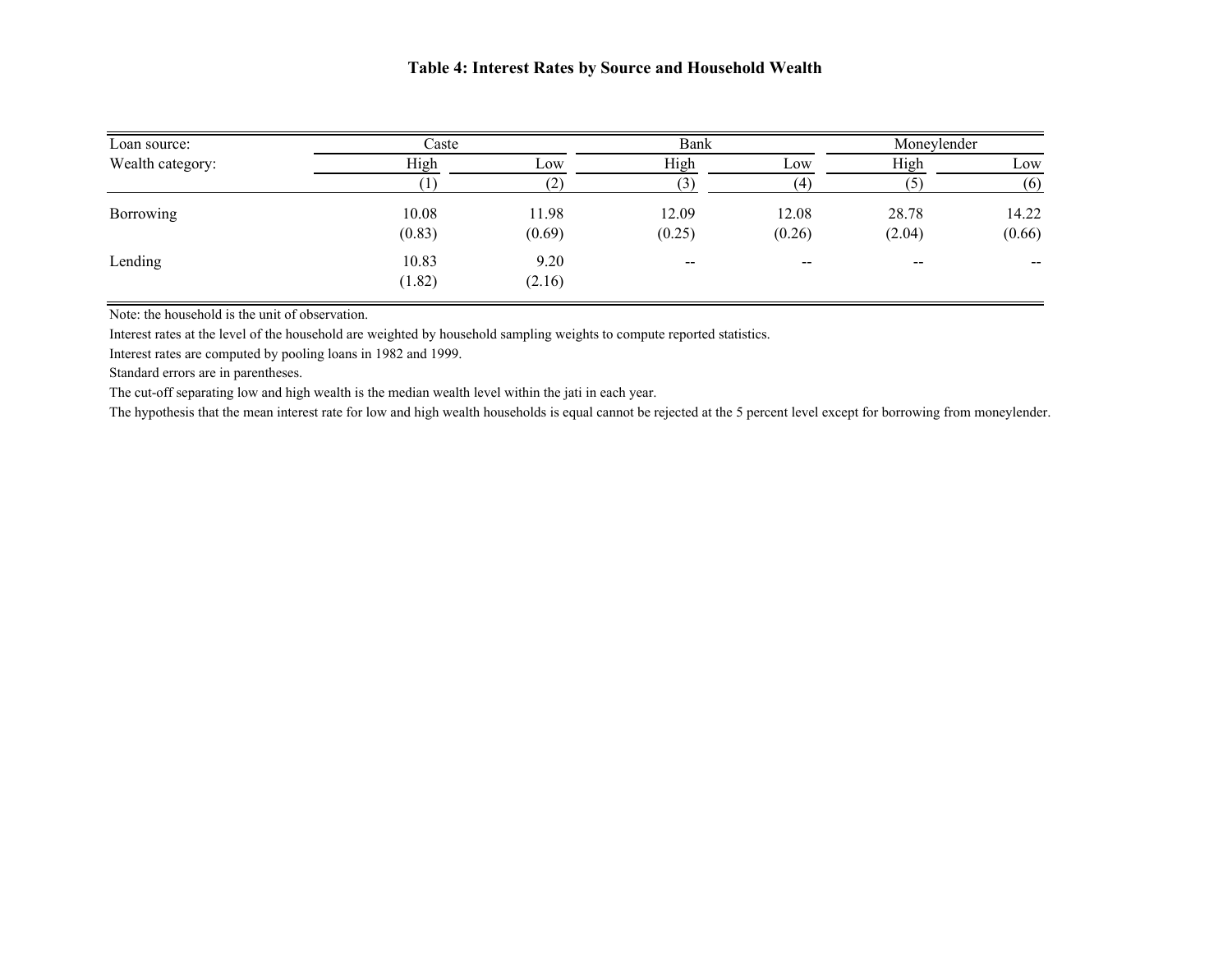### **Table 5: Out-Marriage, Migration, and Access to Network Loans**

| Reported statistic:      | Percent households receiving a caste loan |        |  |  |
|--------------------------|-------------------------------------------|--------|--|--|
| Network exit:            | No                                        | Yes    |  |  |
|                          |                                           | (2)    |  |  |
| Measures of exit:        |                                           |        |  |  |
| Married outside jati     | 6.17                                      | 4.76   |  |  |
|                          | (0.25)                                    | (0.66) |  |  |
| Migrated outside village | 6.30                                      | 5.27   |  |  |
|                          | (0.28)                                    | (0.43) |  |  |

Standard errors in parentheses.

A household is defined to have married outside the jati if any sibling or child of the household head married outside. A household is defined to have migrated outside the village if any brother or son left.

Means are significantly different at the 5 percent level for both measures of exit.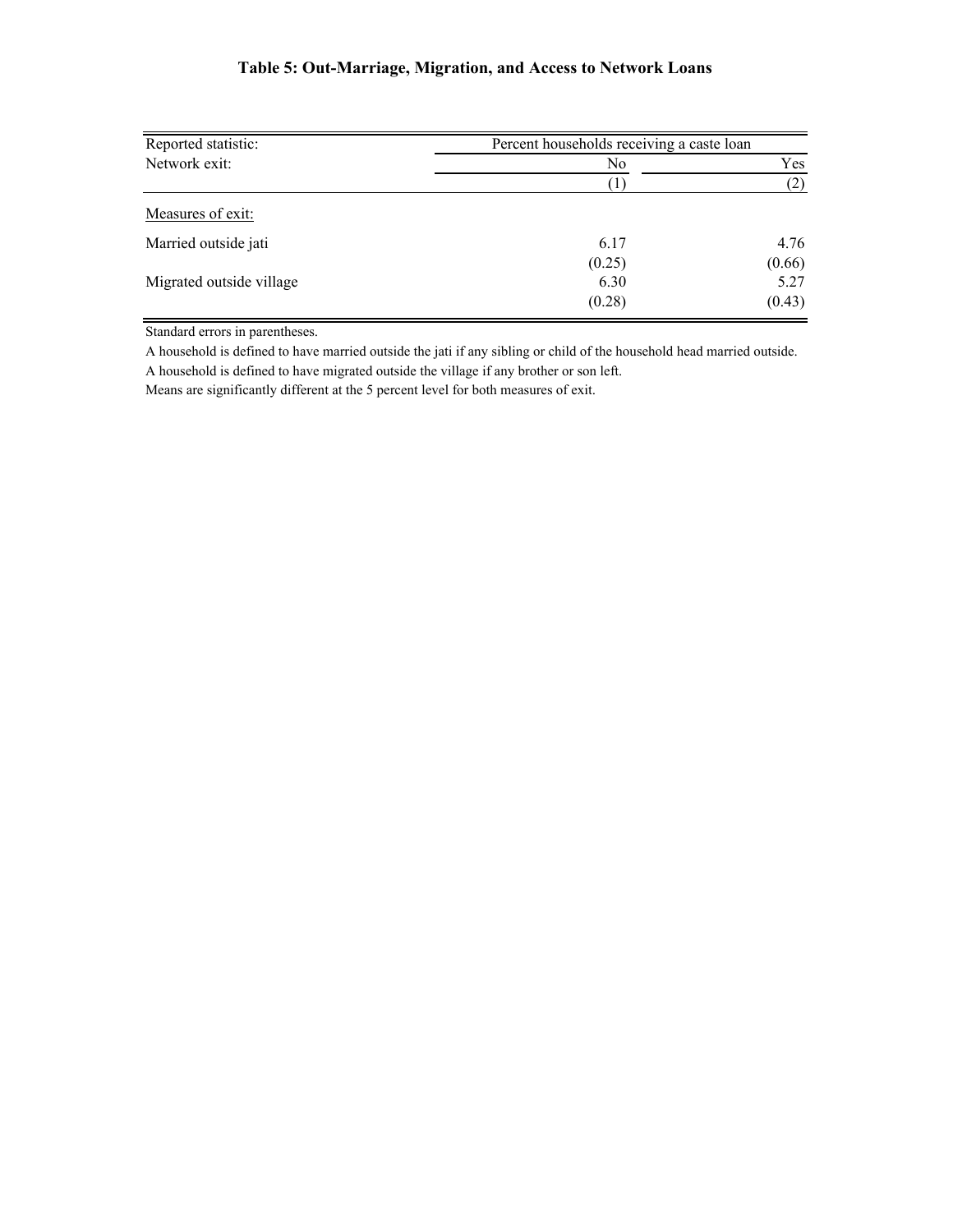| Year:                                      | 1982     | 1999      |
|--------------------------------------------|----------|-----------|
|                                            | (1)      | (2)       |
| Panel A: Loan Value by Source              |          |           |
| Caste loans-in minus loans-out             | 44.21    | 41.34     |
|                                            | (31.55)  | (13.83)   |
| Caste loans                                | 71.42    | 81.72     |
|                                            | (11.43)  | (10.78)   |
| Bank loans                                 | 393.96   | 235.39    |
|                                            | (89.54)  | (35.03)   |
| Moneylender loans                          | 47.77    | 46.13     |
|                                            | (7.61)   | (10.42)   |
| <b>Panel B: Marriage and Migration</b>     |          |           |
| Out marriage                               | 0.07     | 0.09      |
|                                            | (0.01)   | (0.01)    |
| Migration                                  | 0.10     | 0.06      |
|                                            | (0.01)   | (0.01)    |
| <b>Panel C: Wealth and Access to Banks</b> |          |           |
| Household wealth                           | 4831.91  | 20311.48  |
|                                            | (163.98) | (1408.72) |
| Jati wealth                                | 4609.11  | 20103.21  |
|                                            | (81.18)  | (1182.78) |
| Bank in village                            | 0.19     | 0.36      |

### **Table 6: Descriptive Statistics, Panel Sample**

Standard errors in parentheses. All statistics are computed using sample weights.

Statistics are computed using households in the 1982-1999 panel.

Statistics computed using jatis with at least 10 households in sample and households with heads at least age 35 in 1982.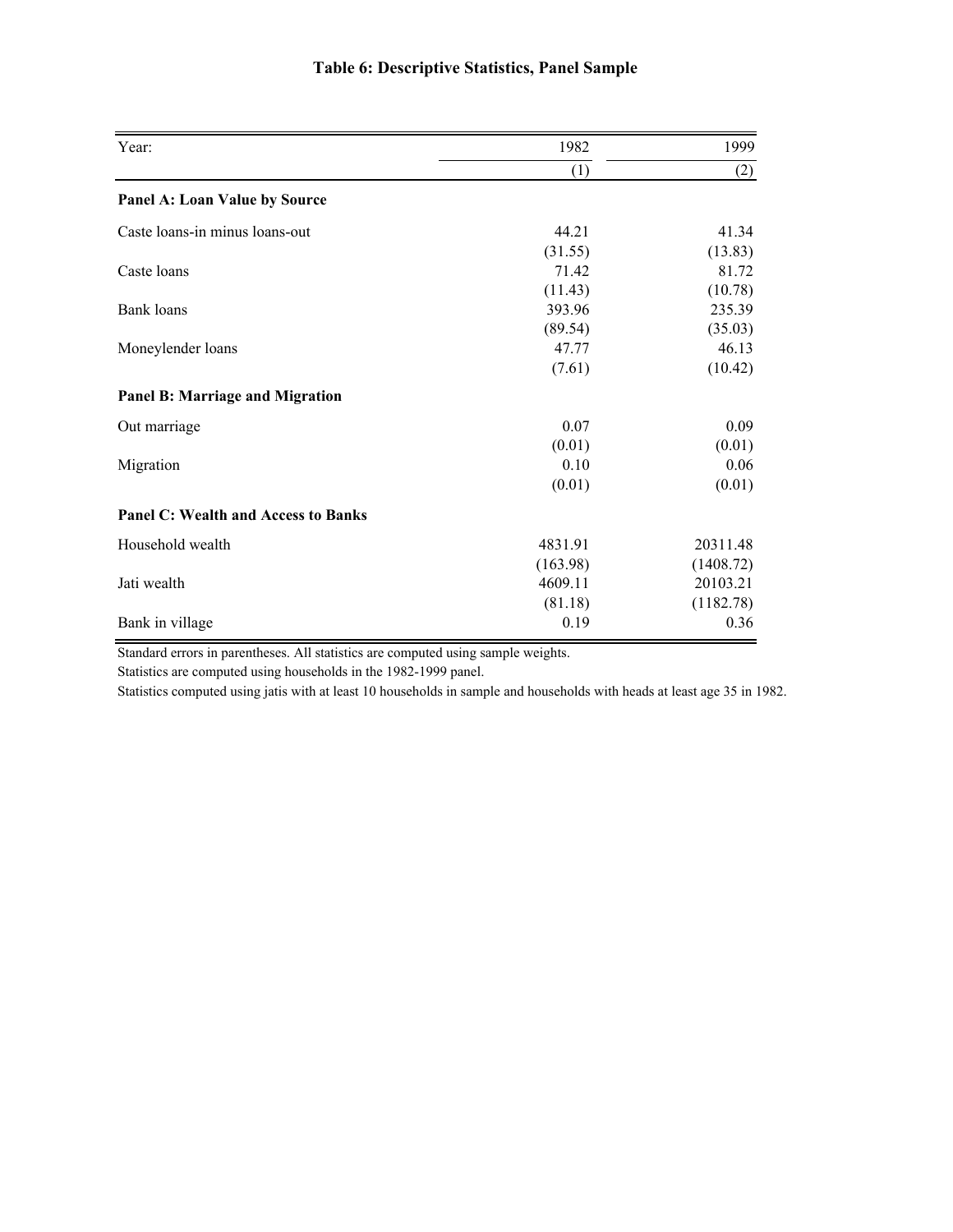| Dependent variable:        | Loan position |           | Loans in  |             |
|----------------------------|---------------|-----------|-----------|-------------|
| Loan source:               | Caste         |           | Bank      | Moneylender |
|                            | (1)           | (2)       | (3)       | (4)         |
|                            |               |           |           |             |
| Household wealth           | $-0.014$      | $-0.009$  | $-0.060$  | 0.004       |
|                            | (0.006)       | (0.004)   | (0.031)   | (0.004)     |
| Jati wealth                | 0.006         | 0.007     | 0.020     | $-0.006$    |
|                            | (0.003)       | (0.003)   | (0.026)   | (0.004)     |
| Bank in village            | 17.273        | 141.654   | 453.976   | 31.762      |
|                            | (98.082)      | (68.575)  | (340.690) | (96.710)    |
| Constant                   | $-9.982$      | $-73.021$ | 219.995   | 12.409      |
|                            | (77.736)      | (75.098)  | (124.592) | (68.736)    |
| F statistic (over-id test) | 0.88          | 1.46      | 1.39      | 2.14        |
| p-value                    | 0.53          | 0.26      | 0.28      | 0.11        |
| Number of observations     | 2,094         | 2,094     | 2,094     | 2,094       |

Standard errors in parentheses are robust to clustering at the state level.

Loan position is measured as loans in minus loans out.

Instruments include inherited land, initial HYV adoption (IAADP and HYV adoption in the village in 1971), bank in 1971.

Inherited land and HYV in the village in 1971 are computed at household and jati level.

Sample restricted to jatis with at least 10 households in sample and households with heads at least age 35 in 1982.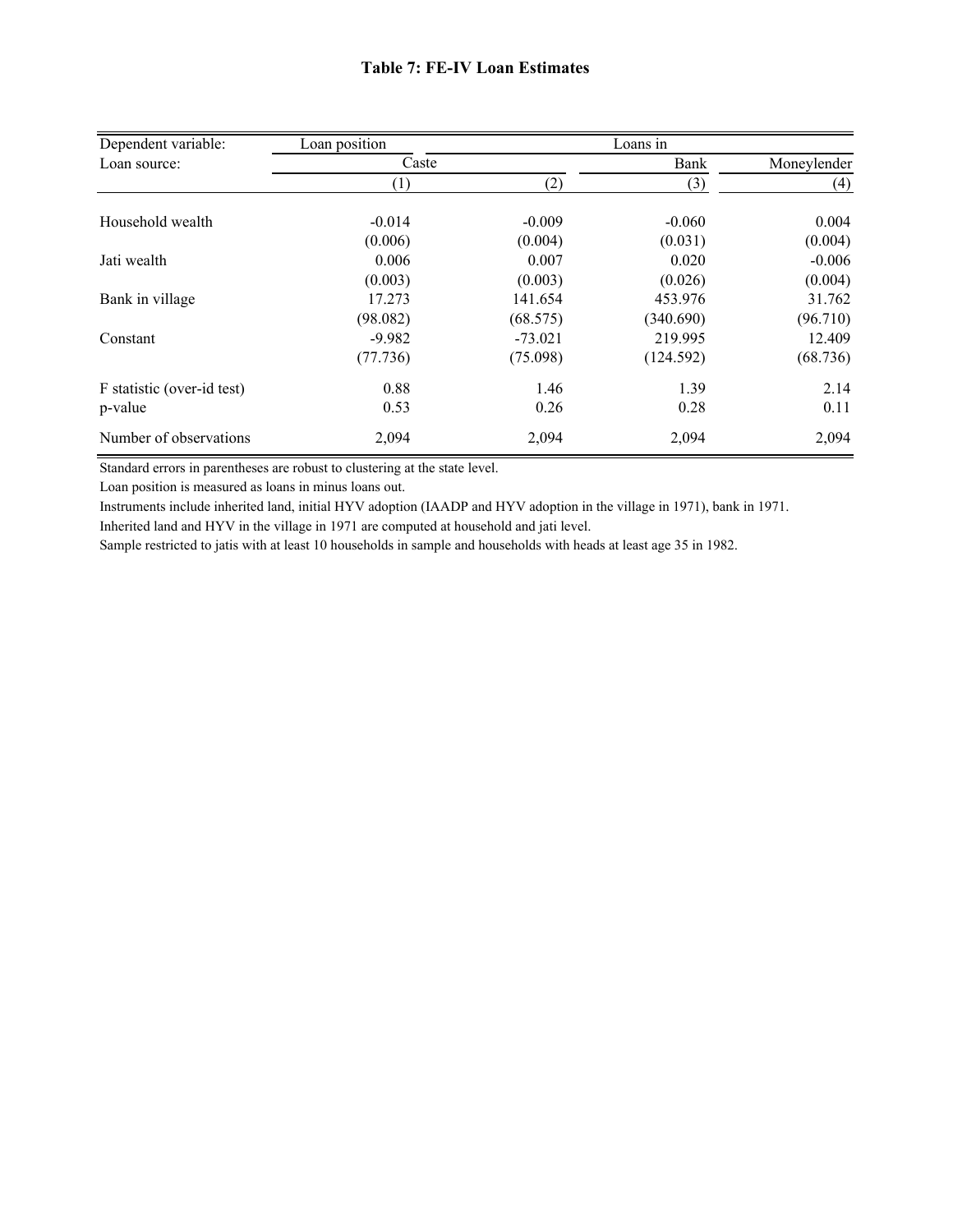| Instrument set:                   | Restricted   |                          |              | Full      |                           |                   |
|-----------------------------------|--------------|--------------------------|--------------|-----------|---------------------------|-------------------|
| Specification:                    |              | Symmetric wealth effects |              |           | Asymmetric wealth effects |                   |
| Dependent variable:               | Out marriage | Migration                | Out marriage | Migration | Out marriage              | Migration         |
|                                   | (1)          | (2)                      | (3)          | (4)       | (5)                       | (6)               |
| Own wealth x $10^{-6}$            | 0.62         | 1.24                     | 0.63         | 1.41      | 1.84                      | 5.06              |
|                                   | (0.34)       | (0.55)                   | (0.31)       | (0.57)    | (1.22)                    | (2.32)            |
| Own wealth*above-mean $x 10^{-6}$ | $-$          | $\overline{\phantom{m}}$ | $- -$        | $- -$     | $-1.24$<br>(0.95)         | $-3.70$<br>(1.86) |
| Jati wealth x $10^{-6}$           | $-0.93$      | $-0.64$                  | $-0.88$      | $-0.91$   | $-1.19$                   | $-1.68$           |
|                                   | (0.36)       | (0.48)                   | (0.34)       | (0.45)    | (0.61)                    | (0.97)            |
| Bank in village x $10^{-2}$       | $-0.70$      | $-0.25$                  | $-0.69$      | $-0.35$   | $-0.72$                   | 0.15              |
|                                   | (0.85)       | (1.71)                   | (0.84)       | (1.73)    | (0.85)                    | (1.63)            |
| Constant x $10^{-2}$              | 2.94         | 3.03                     | 2.81         | 3.14      | 2.94                      | 2.87              |
|                                   | (0.83)       | (2.14)                   | (0.86)       | (2.10)    | (0.71)                    | (2.02)            |
| F statistic (over-id test)        | 0.56         | 0.25                     | 2.23         | 1.07      | 0.93                      | 0.79              |
| p-value                           | 0.76         | 0.95                     | 0.09         | 0.44      | 0.54                      | 0.69              |
| Number of observations            | 896          | 925                      | 896          | 925       | 896                       | 925               |

Standard errors in parentheses are robust to clustering at the state level.

Instruments include inherited land, initial HYV adoption (IAADP and HYV adoption in the village in 1971), bank in 1971.

Inherited land and HYV in the village in 1971 are computed at household and jati level.

Full set of instruments separates irrigated and unirrigated inherited land.

Regressions with asymmetric wealth effects interact own wealth with a binary variable indicating whether wealth is above mean jati wealth in that round.

Additional instruments in Columns 5-6 include full set interacted with change in above-mean indicator over 1982-99 period.

Sample restricted to jatis with at least 10 households in sample and households with heads at least age 35 in 1982.